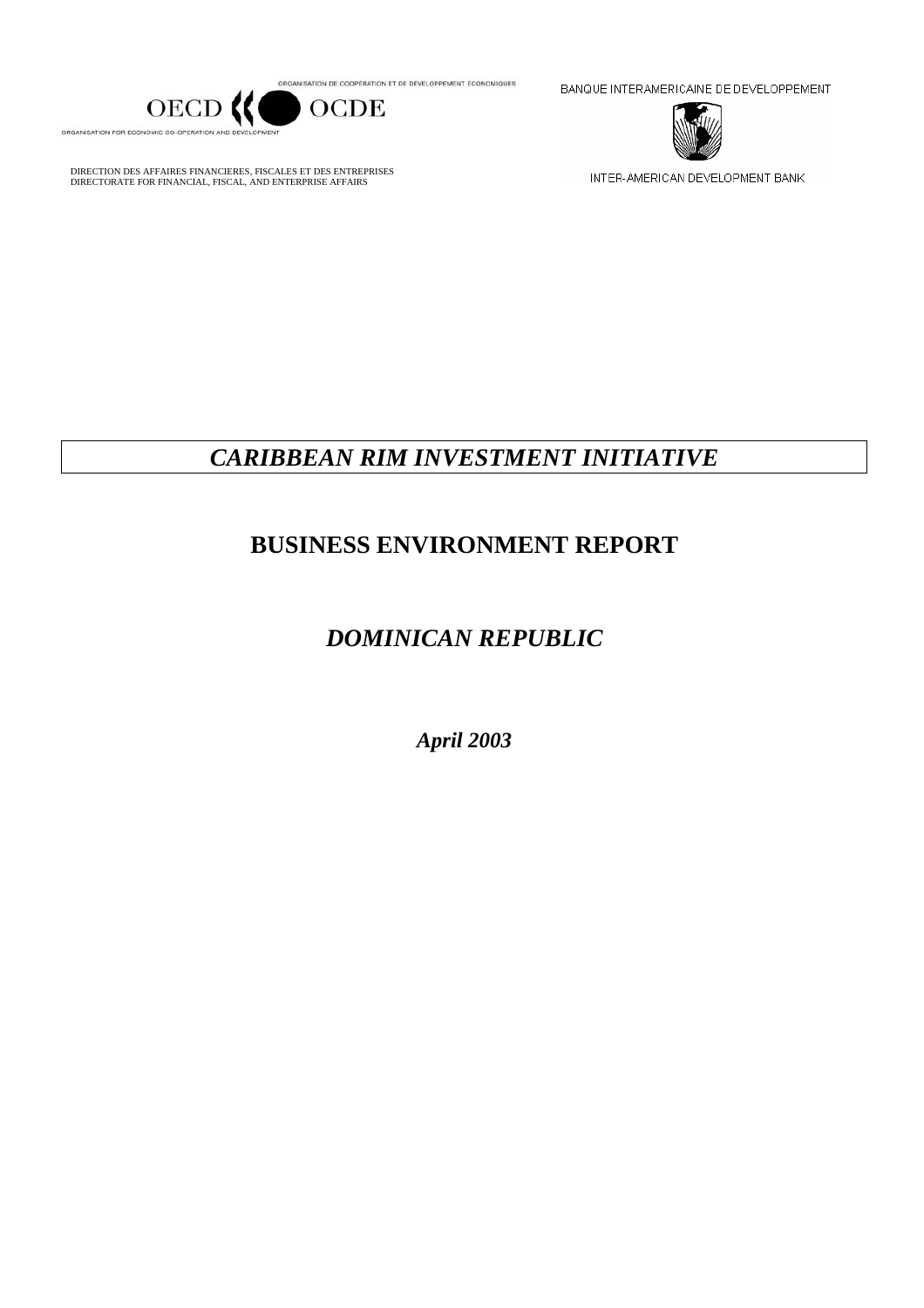## **Caribbean Rim Investment Initiative (CRII) Business Environment Report (BER) Dominican Republic**

### **Executive Summary**

-

-

Located between the North Atlantic Ocean and the Caribbean Sea, on the island of Hispaniola, which it shares with Haiti, the Dominican Republic is a small country twice the size of the state of Massachusetts, with a population of 8.6 million people and a per capita income of US\$2,500 in 2001.<sup>1</sup> After a decade characterized by an unprecedented annual growth rate exceeding 6 percent, the highest such rate in Latin America and the Caribbean, and an increase of over US\$4 billion in foreign direct investment (FDI) inflows, economic growth fell to 2.7 percent in 2001 due in large part to the slowdown in the U.S. economy, while FDI reached an impressive US\$1.2 billion. The Dominican economy recovered in 2002 and grew at an estimated rate of 4.1 percent. FDI inflows amounted to US\$850 million.2

The country experienced a period of strong growth in the 1970s, which was followed in the early 1980s by a significant slowdown in production and severe balance-of-payments problems compounded by high import and export tariffs, domestic price controls as well as expansionary monetary and fiscal policies. Whereas the Dominican economy grew in the late 1980s, as a result of higher spending, inflation reached 80 percent in 1990 and international reserves and income growth fell sharply. The Government then implemented a series of economic reforms aimed at reducing the budget deficit, curtailing money supply and devaluing the exchange rate, eliminating price controls and reducing the anti-export bias in the economy. These reforms initiated in 1991 were accompanied by others in areas such as labor, taxation, and the financial system. In 1995, the Foreign Investment Law liberalized the investment regime and abolished most barriers to national treatment.

The Dominican Republic is principally a services economy, albeit it has traditionally been known as an exporter of primary products such as mining, sugar, coffee, and tobacco. The services sector now accounts for over 55 percent of the domestic output and is the largest employer in the country. Free trade zones (FTZs), tourism, telecommunications as well as construction are the core sectors of the economy.

FDI inflows are a necessary component in the development strategy of the Dominican Republic, and structural reforms implemented over the past decade have undoubtedly contributed to increase investor confidence and FDI levels. Foreign investors have

<sup>&</sup>lt;sup>1</sup> The Dominican Republic's gross domestic product (GDP) per capita based on purchasing power parity was of \$5,700 in 2000.

<sup>2</sup> U.N. Economic Commission for Latin America and the Caribbean (ECLAC), *La inversión extranjera en América latina y el Caribe: Panorama regional*. Santiago: ECLAC, May 2002 and March 2003.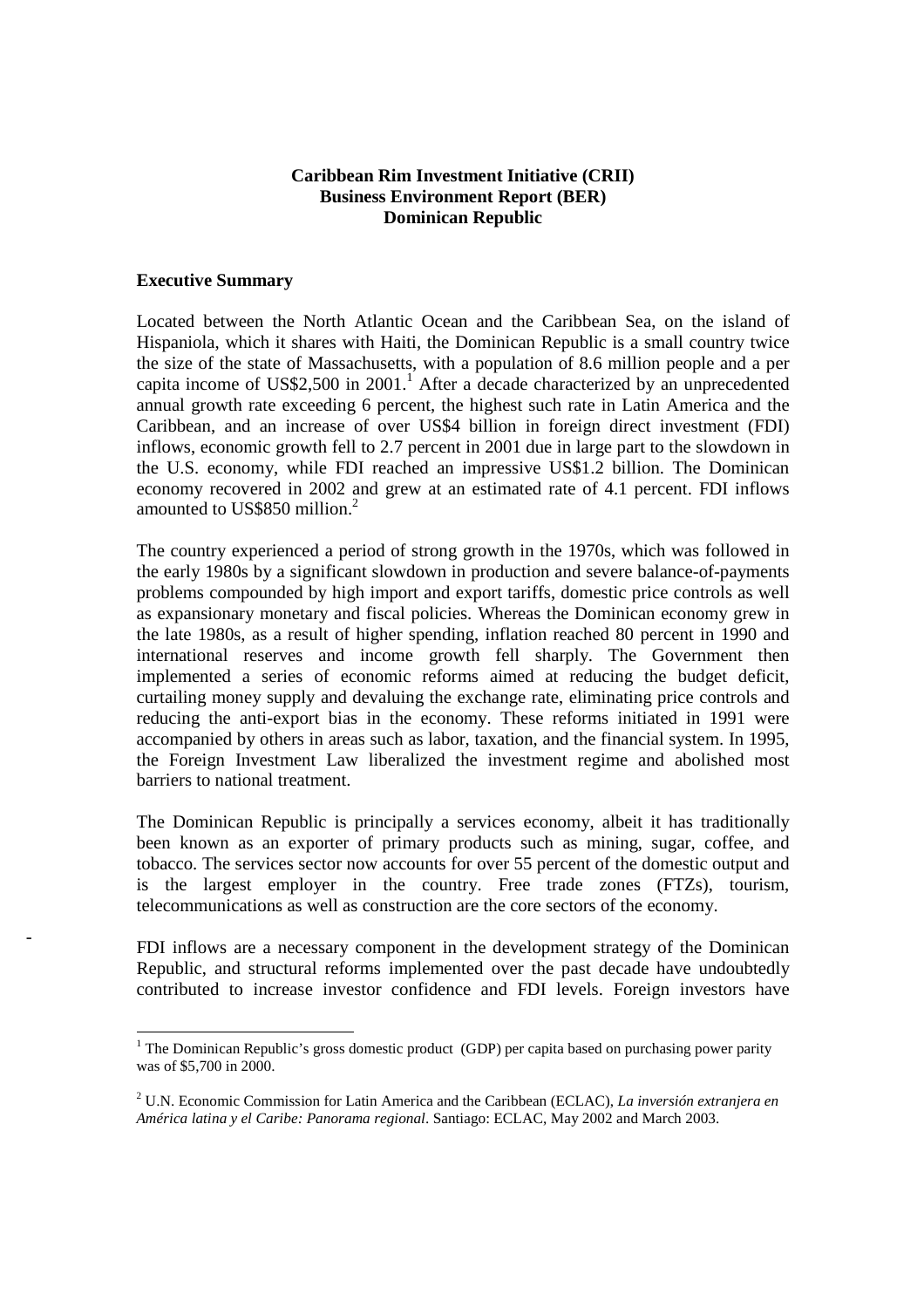principally been attracted to FTZs due to fiscal incentives and low labor cost, and to the communications, electricity, and tourism sectors. These sectors have generated higher economic growth and attracted higher levels of FDI than more traditional segments (agriculture, non-FTZ manufacturing, and financial services) of the Dominican economy. While considerable progress has been accomplished and the Dominican Republic remains one of the best performers in Latin America and the Caribbean, the country must continue to improve its business environment to sustain and increase the current investment trends.

The investment strategy of the Dominican Republic is based on a two-pronged approach aimed at promoting FDI in FTZs and in infrastructure services, including via the privatization of state-owned enterprises. Recognizing the significance of FDI for the FTZ sector, the Government has recently sought to attract foreign investors in high valueadded mega projects, which go beyond the efficiency-seeking investment traditionally present in the FTZ sector. For instance, in February 2003, President Mejía announced that he had enlisted a new partner, *Dubai's Ports, Customs and Free Zone Corporation*, in a scheme to develop a port and free trade zone on the coast of Monte Cristi, in the northwestern corner of the country, in what may become the largest single foreign investment in the Dominican Republic (US\$4.1 billion). The Dubai firm has signed a 19 year concession to develop and manage a 30-square-kilometre FTZ, a port complex, a cargo airport and a passenger airport near the city of Monte Cristi. The proposed project will be developed in an area the size of a medium-sized city. It includes the modernization of the current port of Manzanillo, the construction of a container ship and cargo freight facility, 1,000 hotel rooms, a 400-ship full service marina, an industrial FTZ, an ecological park, an airport, urban development projects, potable water and sewage infrastructure, a 100-megawatt power plant, a waste recycling facility, and highways.

Another example is the Cyber Park of Santo Domingo, which is a public-private partnership aimed at fostering technology and innovation. Located near the Las Americas International Airport, the park, once fully developed, will include residential villas, a golf course, a spa, a medical center, and a host of other high-end amenities. It is an allinclusive facility providing the best office space and a host of supporting programs and infrastructure so that employees can live and work in the park. In 2002, the Cyber Park welcomed twelve firms specializing in data processing, data recovery, e-commerce, and also a number of call centers. A major feature of the park is the Las Americas Institute of Technology, a computer science training center that houses its own research and development laboratories. The institute provides customized courses and training to park tenants as well as access to research facilities.

Successive governments have privatized numerous state-owned enterprises, which explains why very few government-owned enterprises remain in the Dominican Republic today.<sup>3</sup> The Dominican Government has recently sought to improve infrastructure

<sup>&</sup>lt;sup>3</sup> State-owned enterprises are present in the following sectors: ports and water facilities; water supply and <sup>3</sup> sewage; banking (for example, Banco de Reservas and Banco Agrícola); and in the transmission lines and hydroelectric generation facilities of the Dominican Electricity Corporation. The Government has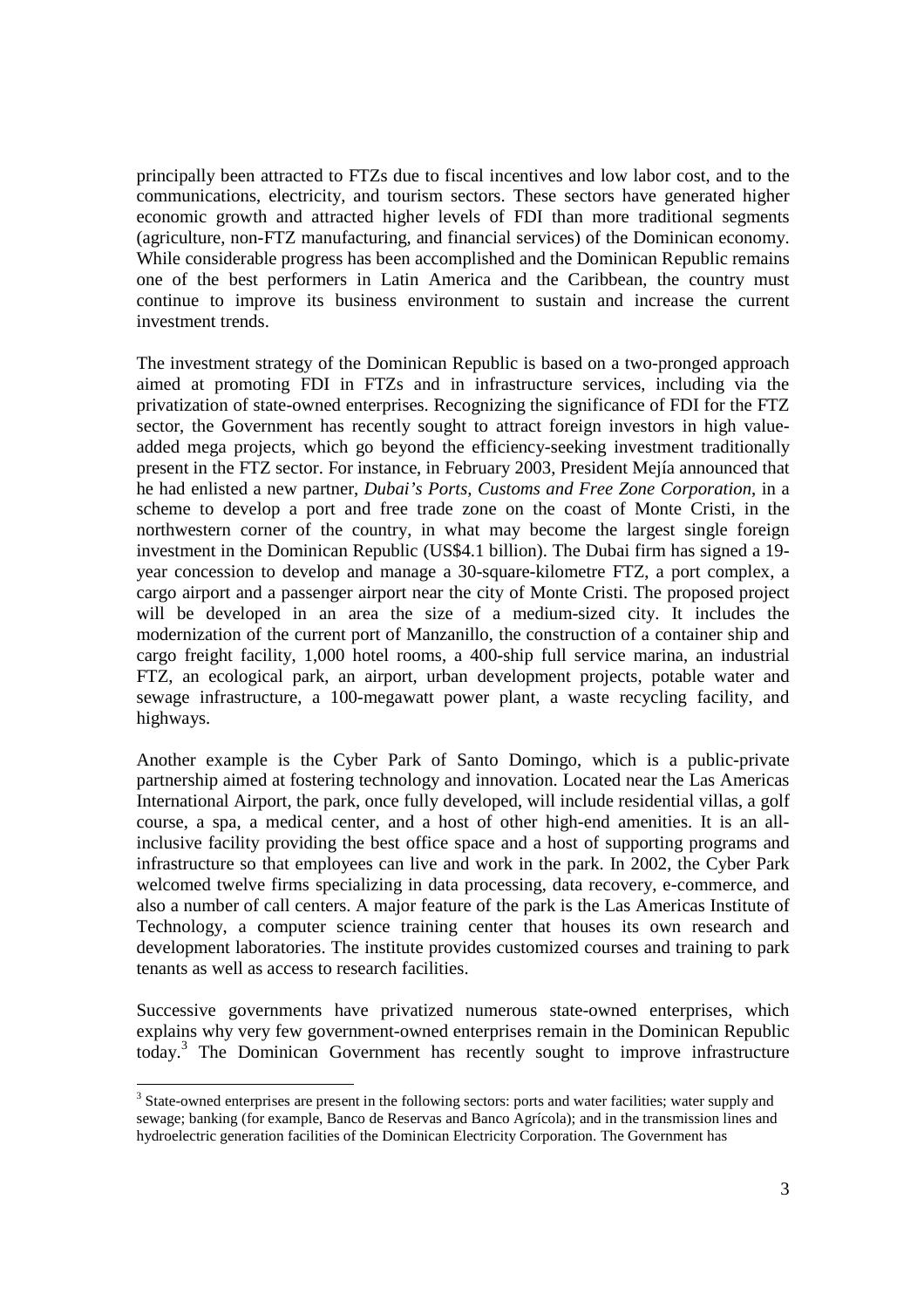services with a view to attracting more FDI. For example, in February 2003, President Mejía announced the construction of the San Pedro de Macoris-La Romana highway expansion. The Government entrusted the Spanish-Dominican engineering firm *Concesionaria Dominicana de Autopistas y Carreteras* with the 30-year concession contract. Construction time is estimated to take two years. The construction work at the Multimodal Terminal at Punta Caucedo has also advanced significantly, with partial operation of the country's first terminal of mega-ship capacity expected to begin by the end of 2003. The 50-hectare Caucedo Terminal will provide extensive container handling capability to and from the Dominican Republic. The port's location in the center of North-South and East-West trade lanes is expected to competitively position the Caucedo port as a transshipment hub of the Caribbean. The country will also greatly benefit from lower freight rates. Currently, the cost of shipping a container from Santo Domingo to Miami is US\$2,800, from Costa Rica to Miami it is US\$2,000 and from Honduras, it amounts to US\$1,800.

The country offers numerous opportunities to foreign investors. The process of further opening up the financial services sector to foreign investment, as allowed under the new Monetary and Financial Code, which became law in November 2002, is one such example. This will contribute to strengthen the efficiency and solvency of the Dominican financial system and create spillover effects in other sectors of the economy. Wholesale and retail trade as well as tourism facilities remain very strong sectors where foreign firms can invest and benefit and where strong backward linkages can be developed. The telecommunications industry with its modern and competitive regulatory framework also represents an excellent sector for future FDI. In fact, foreign companies, especially those from the United States, Canada and Spain, have been investing heavily in the telecommunications and energy sectors in recent years, where demand far exceeds supply. Traditional FTZs also remain very attractive, albeit export subsidy programs under the WTO Agreement on Subsidies and Countervailing Duties (SCM) are to be eliminated by the end of 2007.<sup>4</sup> The FTZ-based apparel sector could be adversely affected by preferences granted by the United States to Central American countries under the US-Central American Free Trade Agreement (CAFTA), whose negotiations were launched on January 8, 2003. However, overall trade liberalization within the Free Trade of the Americas (FTAA) process, in particular with rules of origin allowing for local value-added activities, would provide foreign investors in the Dominican Republic with additional market opportunities abroad and would offset the trade and investment diversion effects of such preferences.

Investor perceptions of the Dominican Republic as a location for investment are quite positive. The state-of-the-art telecommunications infrastructure, which is one of the most advanced systems in Latin America, openness to foreign investment, political and

nonetheless numerous shares in several privatized companies. See WTO document WT/TPR/S/105, September 9, 2002.

<sup>&</sup>lt;sup>4</sup> See WTO document G/SCM/N/74/DOM of January 8, 2002 where the Dominican Republic invokes Article 27.4 of the SCM. At their Ministerial Meeting held in Qatar in November 2001, WTO members agreed to postpone to 2007 the elimination of export or local content subsidies by developing countries under the SCM Agreement. Export subsidies were to be eliminated by 2003.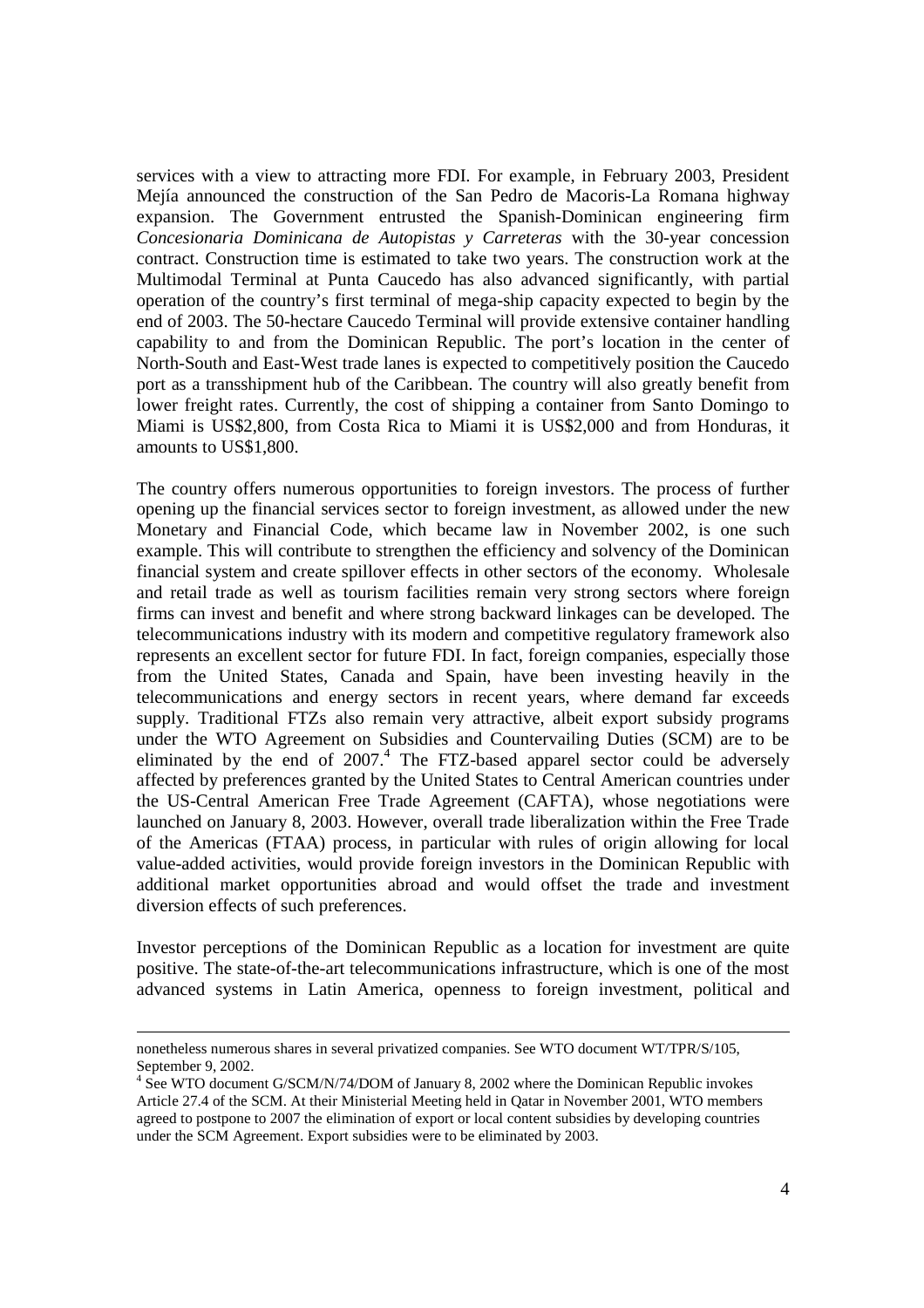macroeconomic stability, and access to global and regional markets are factors identified by investors as the key elements contributing to attract FDI. The country's geographic location is also considered a major source of competitive advantage by export-oriented firms such as those located in FTZs, which regard the country's access to regional and global markets as a strategic element in choosing the Dominican Republic as a location for investment. These firms have identified export incentives and FTZs, labor costs and worker productivity as strong factors attracting FDI to the Dominican Republic. For firms, which are market-seeking, the size of the Dominican market is one important factor. Moreover, investors recognize that there have been marked improvements, in general, over the past few years in the areas of crime (both street and organized), taxes, regulations, and "helpfulness" of the Government to the business community.

Among factors that need to be improved, investors indicate the high cost of electricity and the shortage of skilled workers and supervisors. Foreign market-seeking firms located outside the FTZs identified the education level of workers as a major weakness. Both elements can be addressed with appropriate reforms and in securing the resources necessary to carry out such reforms. They would contribute to attract more FDI and would also clearly benefit domestic investors. The enactment of the Electricity Law in 2001 was an important step in improving the framework for a more competitive electricity sector but as demand for power in this fast-growing economy doubled over the past decade, increased investment is much needed in power generation capacity and in the overburdened transmission and distribution systems. With respect to the labor force, the increase in the skill level of the Dominican work force, which is perceived by investors as being "competent, trainable and cooperative," would help the Dominican Republic to compete for higher value-added foreign direct investment.

Other factors affecting the Dominican Republic's competitiveness for investment are Government's regulations and taxes. It is worth noting that the Dominican Republic is one of the few Latin American countries, which has successfully implemented a comprehensive tax reform in recent years. While many other countries in the region had to abandon, postpone or scale back their reforms, the Dominican Republic adopted in 2000 a flat tax on fuel, raised the value-added tax (ITBIS) rate from 8 percent to 12 percent, and increased selective excise taxes on tobacco and alcohol, which have also contributed to raise tax receipts. The tax reform was accompanied by a tariff reform that slashed the number of tariffs by half and the maximum tariff from 35 percent to 20 percent.<sup>5</sup> However, in February 2003, the Government imposed by decree a 10-percent surcharge on all imports –except food, medicines, raw materials and capital goods— for a period of 90 days, as part of a series of measures to promote austerity in an attempt to curb the depreciation of the exchange rate.

Tax changes implemented in 2000 have had a positive impact on compliance and have removed a number of distortions in the economy. But more remains to be done. For example, the phasing out of the 5 percent commission on foreign-exchange transactions was delayed until October 2001, with a reduction of 0.25 percentage point. Under the

<sup>&</sup>lt;u>.</u> <sup>5</sup> *Ley de Reforma Tributaria* (Law No. 147-00) of December 27, 2000 and *Ley de Reforma Arancelaria* (Law No. 146-00) of December 27, 2000.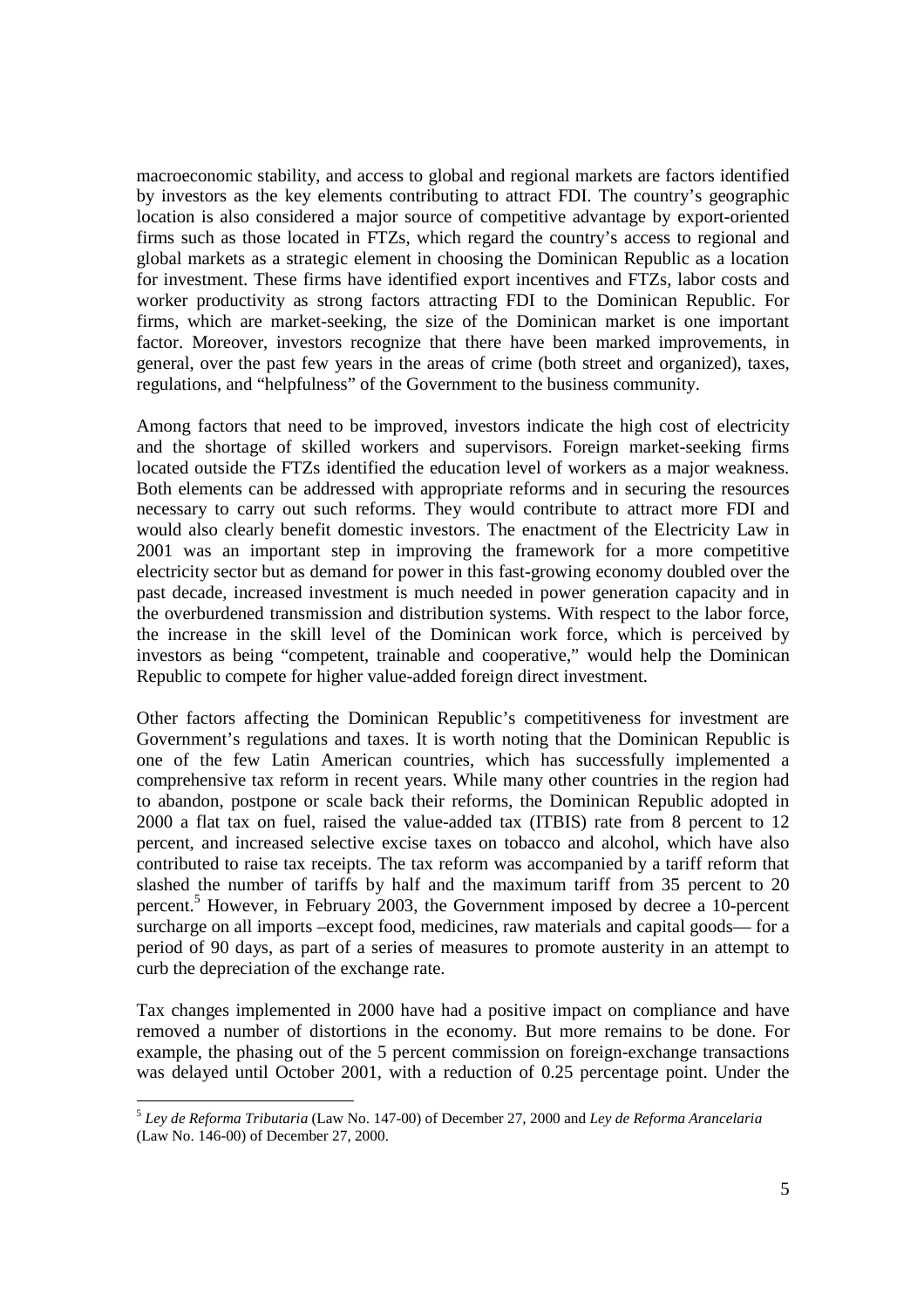new Monetary and Financial Code of November 2002, this exchange commission is to be eliminated within twelve months. The new Code, which strengthens the legal framework for investment in the country, also guarantees that the currency and interest rates will be determined by market forces, hence the currency will float freely and interest rates will no longer be set at a maximum of 12 percent. The Code prohibits exchange controls and ensures that contracts signed in the country in a foreign currency will be regarded as legal. Moreover, the Code strengthens the autonomy of the Central Bank since, as of July 2004, it will no longer be possible for the Central Bank governor and Monetary Board members to be removed from their posts until the end of their two-year terms.

Efforts to liberalize the Dominican economy, invest in human capital and improve governance, fiscal transparency, and management need to be enhanced in the current decade to ensure that the country continues to enjoy strong growth and make further progress in reducing income inequality, which constitutes a serious problem since the poorest half of the population receives less than 20 percent of national income, whereas the top 10 percent captures slightly less than 40 percent of the total.

The Dominican Republic is at a crossroads. In order to sustain economic growth, the country must continue to improve its business environment to attract FDI in FTZs and in infrastructure services (telecom, energy, financial services, and transport). It must also broaden the number of sectors that receive FDI and must especially encourage foreign investment in the non-FTZ manufacturing sectors of the economy. The country would particularly benefit from eliminating the remaining measures that create an anti-export bias in the domestically-oriented sectors of the Dominican economy and the cumbersome administrative procedures facing investors. Another key element is the quality of the labor force and the need to invest in training and re-training programs aimed at improving the productivity of the work force.

Although the country faces numerous challenges in the coming years, within the next twelve months, a number of concrete measures could be implemented by the Government of the Dominican Republic, in the context of the National Competitiveness Plan launched in 2001 and with the support of international organizations such as the Inter-American Development Bank (IADB) and the Organization for Economic Cooperation and Development (OECD), to improve the investment climate in the country. These measures should include:

- a) the enactment of a modern Commercial Code, which would eliminate the burdensome requirements for the establishment of a business;
- b) the removal of administrative barriers with respect to land titling and registration, and customs administration;
- c) the review of the incentive packages for investors, taking into account that the Dominican Republic may have to eliminate its export subsidy programs under the WTO Agreement on Subsidies and Countervailing Duties by the end of 2007 (unless WTO members agree on further postponement of the deadline to a later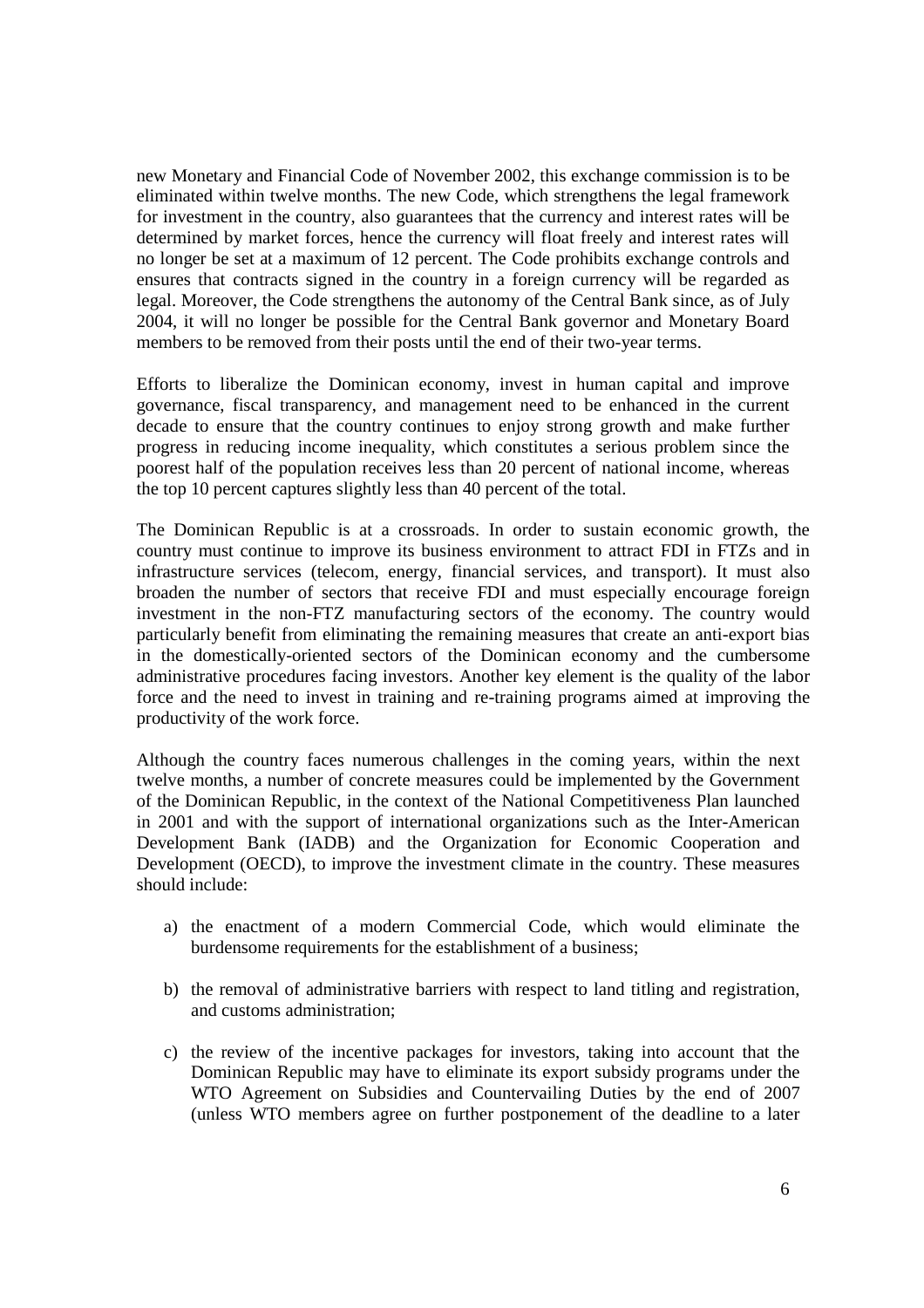date). Such review should be undertaken using a cost-benefit analysis to assess the use and provision of these incentives in the country;

- d) the establishment of an annual benchmark survey of investors views on critical issues affecting investment decisions; and
- e) the establishment of a clearing house where small and medium-sized local companies meeting some well-defined standards of performance would register and could become suppliers of the foreign (and local) companies operating in FTZs. Such a mechanism would encourage backward linkages.

Reducing corruption is another issue that should continue to be addressed, as it imposes costs on firms. The announcement in early 2003 of the creation of a new department – *Fiscalia Anticorrupción*— as well as other government initiatives aimed at curbing corruption are welcomed steps.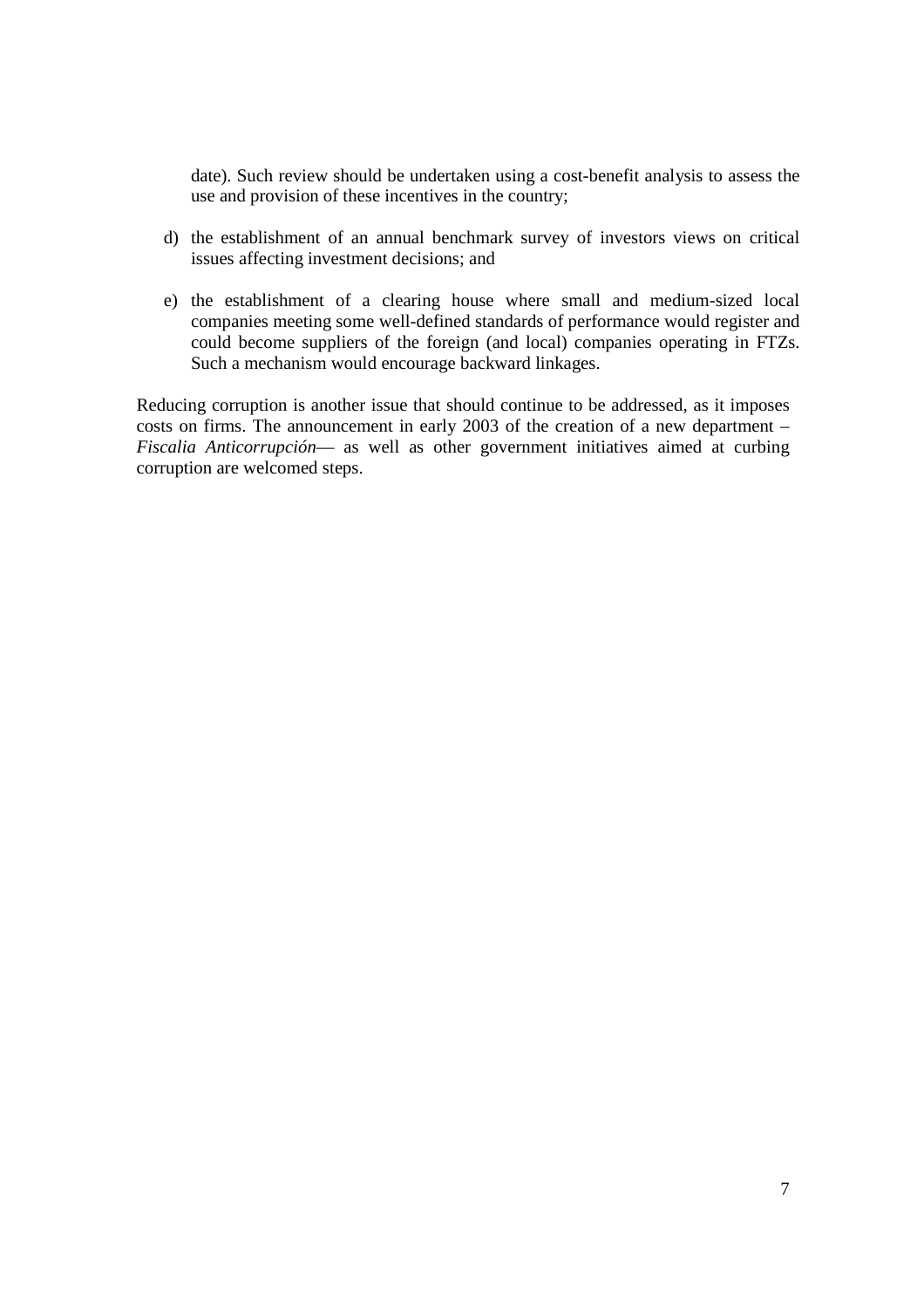## **PART I FDI Trends**

#### **1.1 Flows and Stocks of FDI**

FDI inflows into the Dominican Republic grew at a phenomenal average annual rate of 52 percent from 1990 to 2000 (see Table 1). The first half of the decade was marked by a steady increase in FDI inflows and an average annual growth rate of 26.7 percent. During the second half of the 1990s, in contrast, the country experienced declines and peaks, as well as more rapid growth in FDI inflows with an average annual rate of 77.6 percent. The most severe reduction in inflows occurred in 1996 and might be explained by the adoption on November 20, 1995 of the Foreign Investment Law (no. 16-95), which eliminated restrictions on the repatriation of capital. A year later, inflows had regained the level reached in 1995. Moreover, the Government's privatization program, notably with respect to electricity services, and the reconstruction efforts that took place in the aftermath of Hurricane Georges in September 1998 help explain the 91 percent rise in FDI inflows from 1998 to 1999.

| Table 1                       |  |  |  |  |  |  |
|-------------------------------|--|--|--|--|--|--|
| <b>FDI Inflows, 1990-2001</b> |  |  |  |  |  |  |
| (Millions of U.S. Dollars)    |  |  |  |  |  |  |

| Year                                                                                                                                                 | 1990 | 1991 | 1992 | 1993 | 1994 | 1995  | 1996 | 1997  | 1998  | 1999   | 2000  | 2001 |
|------------------------------------------------------------------------------------------------------------------------------------------------------|------|------|------|------|------|-------|------|-------|-------|--------|-------|------|
| <b>Total</b>                                                                                                                                         | 133  | 145  | 180  | 225  | 360  | 414.3 | 96.5 | 420.6 | 699.8 | 1337.8 | 953.0 | 1198 |
| $\beta$ . The H $\beta$ H $\beta$ is the contraction for Let $\beta$ and $\beta$ and the Contribution and Contract $\beta$ and $\beta$ the Dominical |      |      |      |      |      |       |      |       |       |        |       |      |

*Sources*: U.N. Economic Commission for Latin America and the Caribbean, and Central Bank of the Dominican Republic

In addition to traditional areas (mining, for example), services (such as electricity, telecommunications and tourism), as well as FTZs have greatly benefited from this influx of foreign capital in the 1990s. Services industries and efficiency-seeking investment in textiles, apparel and other sectors have attracted the bulk of FDI inflows into the Dominican Republic in recent years.

Table 2 shows that new investments have captured close to 60 percent of all investment in the Dominican Republic between 1995 and 2000, whereas reinvestments account for only 38.5 percent of the total, a lower share than other countries in the region such as Costa Rica for which reinvestments represented 53 percent of total FDI in 2000. In December 2002, the Director of the Dominican Republic's Office for the Promotion of Investments (OPI-RD) announced that changes would be made to the Foreign Investment Law so as to provide incentives for the reinvestments of profits by foreign investors. Table 3 indicates the extent to which FDI increased in the Dominican Republic during the last decade. The inward stock rose by an impressive factor of eight between 1990 and 2000.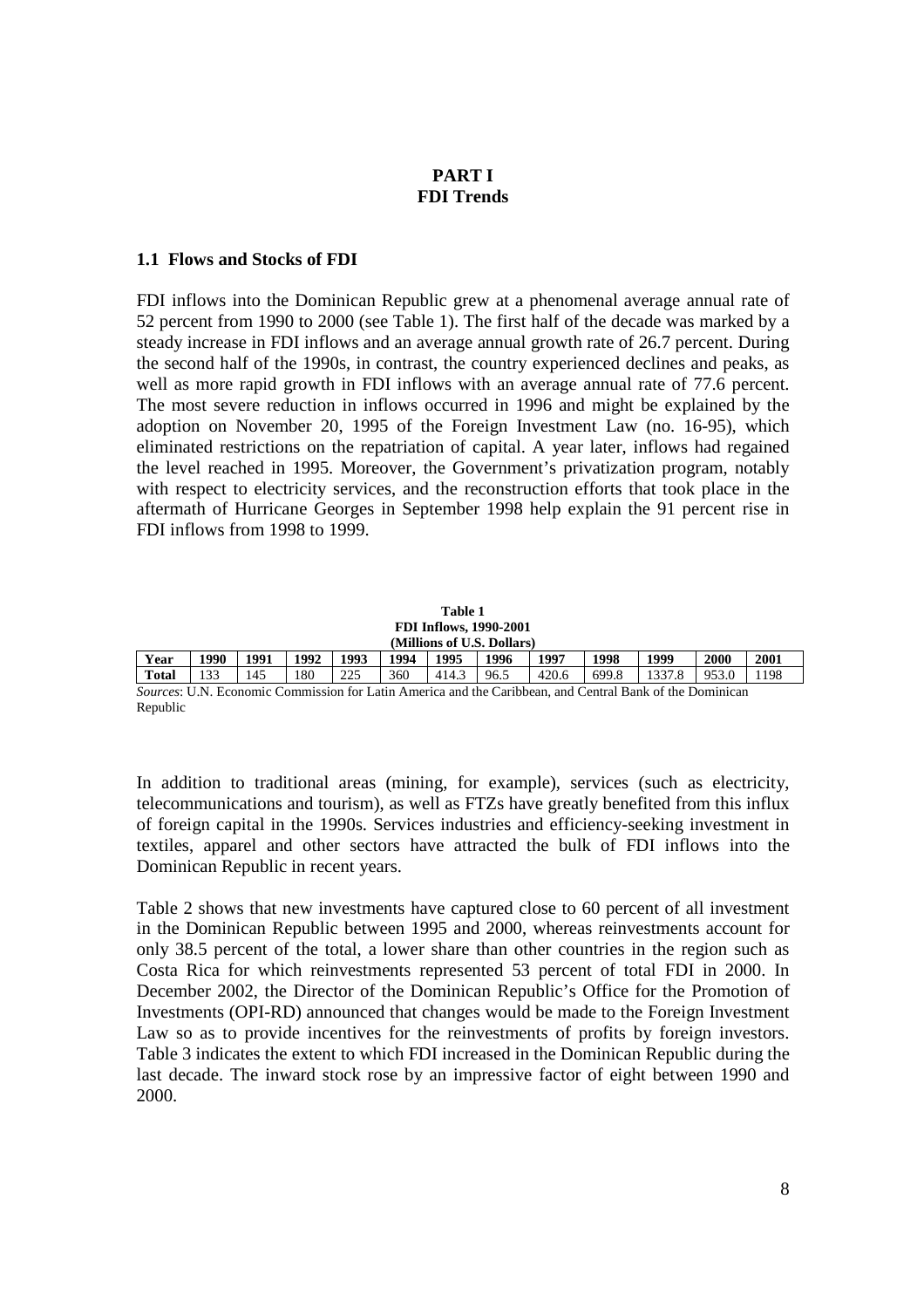| Table 2                       |  |  |  |  |  |  |
|-------------------------------|--|--|--|--|--|--|
| <b>FDI Inflows, 1995-2000</b> |  |  |  |  |  |  |
| (Millions of U.S. Dollars)    |  |  |  |  |  |  |

| (TATHINDIIS OL U.S. DOHALS) |                       |                     |                      |              |  |  |  |  |  |  |
|-----------------------------|-----------------------|---------------------|----------------------|--------------|--|--|--|--|--|--|
| Year                        | <b>New Investment</b> | <b>Reinvestment</b> | <b>Other Capital</b> | <b>Total</b> |  |  |  |  |  |  |
| 1995                        | 111.1                 | 284.8               | 18.4                 | 414.3        |  |  |  |  |  |  |
| 1996                        | 75.6                  | 69.7                | $-48.8$              | 96.5         |  |  |  |  |  |  |
| 1997                        | 181.4                 | 245.1               | $-5.9$               | 420.6        |  |  |  |  |  |  |
| 1998                        | 293.5                 | 343.7               | 32.6                 | 669.8        |  |  |  |  |  |  |
| 1999                        | 946.8                 | 343.4               | 47.6                 | 1,337.8      |  |  |  |  |  |  |
| 2000*                       | 658.4                 | 210.8               | 83.8                 | 953          |  |  |  |  |  |  |
|                             |                       |                     |                      |              |  |  |  |  |  |  |
| Total                       | 2,266.8               | 1,497.5             | 127.7                | 3,892        |  |  |  |  |  |  |

\*: Preliminary data

*Source*: International Department, Central Bank of the Dominican Republic

| Table 3                            |  |  |  |  |  |  |
|------------------------------------|--|--|--|--|--|--|
| FDI Inward Stock, 1990, 1995, 2000 |  |  |  |  |  |  |
| (Millions of U.S. Dollars)         |  |  |  |  |  |  |

| Year                      | 1990 | 1005 | <b>2000</b> |  |  |  |  |  |
|---------------------------|------|------|-------------|--|--|--|--|--|
| Total                     | 570  | .707 |             |  |  |  |  |  |
| THIOPLE IT!<br>$\sqrt{ }$ |      |      |             |  |  |  |  |  |

 *Source*: UNCTAD, World Investment Report 2002

Although data on FDI outflows is often anecdotic and not widely available, UNCTAD has estimated that Dominican investors abroad were particularly active in 1995 and 1996 where FDI outflows amounted to US\$15 million and US\$14 million, respectively (Table 4). In the recent past, Dominican companies have started investing abroad in major infrastructure service sectors. For example, the Dominican telecommunications company TRICOM is established in Panama and began operations in 2002 in Nicaragua. Moreover, the fertilizer company FERSAN is opening a plant in Jamaica, whereas Grupo Hormigones Moya plans to do the same in Costa Rica.

#### **Table 4 FDI Outflows, 1995-2001 (Millions of U.S. Dollars)**

| (WHIIIOIIS OL U.S. DOHALS) |      |      |      |      |      |      |      |  |  |
|----------------------------|------|------|------|------|------|------|------|--|--|
| rear                       | 1995 | 1996 | 1997 | 1998 | 1999 | 2000 | 2001 |  |  |
| <b>Total</b>               |      |      |      |      |      |      |      |  |  |

*Source*: UNCTAD, World Investment Report 2002

#### **1.2 Country of Origin and Destination**

During the second half of the 1990s, Spain (26.2 percent), the United States (21.2 percent), and Canada (19.7 percent) captured approximately 70 percent of all FDI flows into the Dominican Republic. A few major sectors benefited from these investments: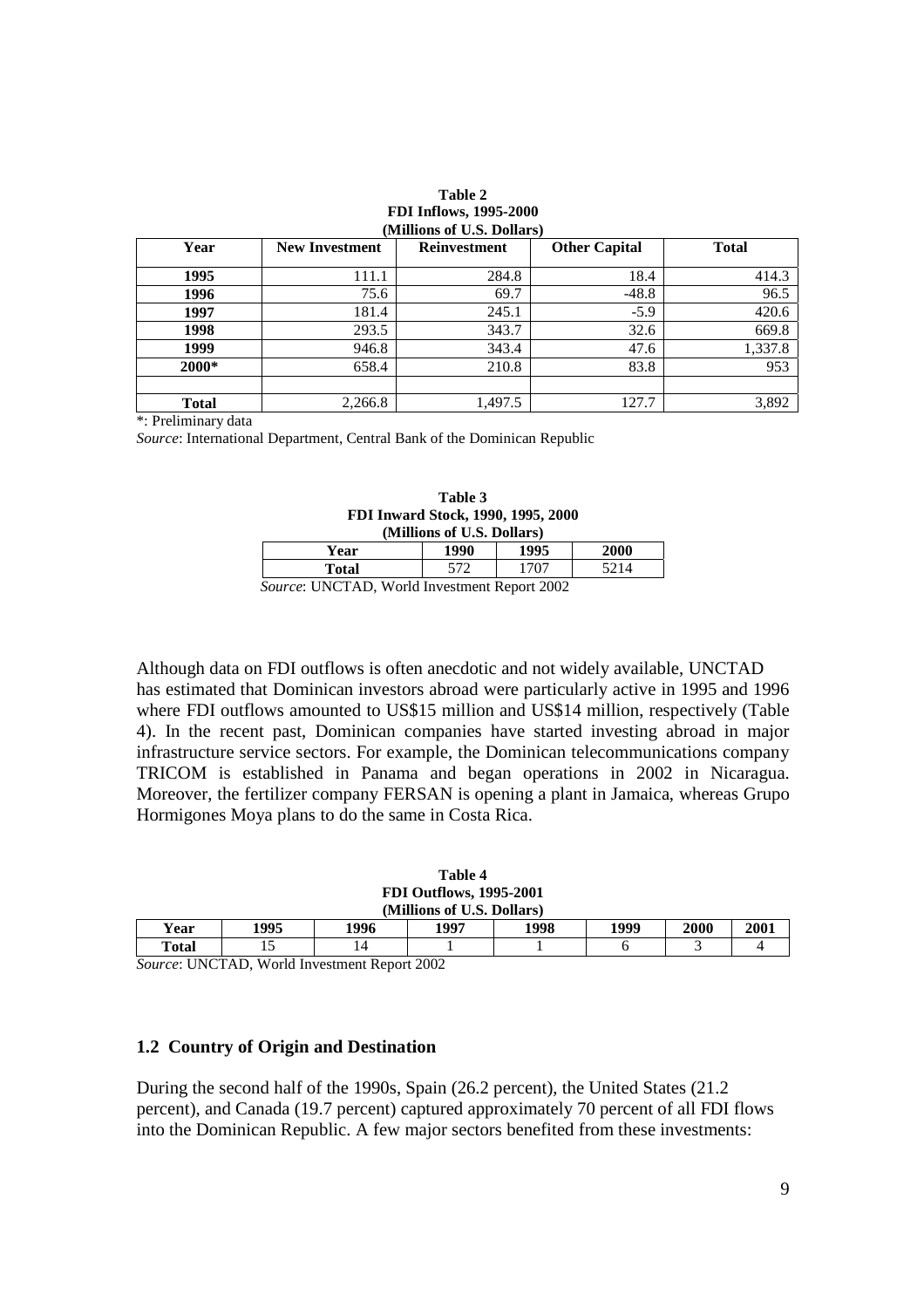infrastructure services through the privatization of electricity and telecom services, tourism, retail trade, mining and export-oriented manufacturing industries (FTZs). While U.S. FDI increased steadily during this period, Canadian inflows, in contrast, varied considerably from year to year. Moreover, investors from Grand Cayman, which is as part of the Cayman Islands a British dependency, have made significant investments into the Dominican Republic over the past six years. Also worth noting is the recent arrival of new foreign investors such as the French, the Chileans, and the Dutch. In fact, the percentage of FDI originating from Spain, the United States, and Canada decreased in relative terms in recent years. In 2000, for example, their combined share was of 55 percent.<sup>6</sup>

Spain, whose total investments in the Dominican Republic surpass US\$4 billion, is particularly active in tourism and the electricity distribution sector with Edenorte and Edesur owned by Union Fenosa. More recently, in November 2002, the Spanish group CITA identified the Dominican Republic as a strategic market in the Americas, and agreed to invest US\$25 million in a cigar factory (La Tabacalera). The United States tops the list of the foreign investors with companies in sectors such as agribusiness, banking and finance, chemicals and pharmaceuticals, computer and data processing, consumer products, manufacturing and assembly, natural resources, telecom, and tourism and hospitality industry. Canada is principally present in mining and financial services. There are several Canadian firms doing business in the Dominican Republic, including Falconbridge, Placer Dome, Unigold, Vancouver Airport Services, Bell Helicopters, and Scotiabank.

At the end of 2002, French investments in the Dominican Republic were valued at US\$400 million, with a concentration in beverages, mobile phone services, in addition to the Carrefour and Coforama stores on the eastern side of the Province of Santo Domingo, whereas German investments amounted to US\$380 million. Italian investment is concentrated in FTZs and in shoe manufacturing with a new investment of US\$40 million announced in June 2002.

British investment is more modest but growing. In February 2003, a British meat processing company made public that it will invest UK£9 million, over RD\$250 million, in the construction of an industrial slaughterhouse in Santiago Rodríguez. This investment falls under Law 28-01, which provides incentives for investments on the border with Haiti. Another British company, the British American Tobacco Company (BAT), plans to invest US\$35 million over the next five years.

Other key investors include *Dubai's Ports, Customs and Free Zone Corporation*, which is to manage a free-trade zone on the coast of Monte Cristi, in what could become the single largest foreign investment in the country (US\$4.1 billion). New potential investors also comprise a business group from Morocco, who has plans to install a chain of eight

-

<sup>&</sup>lt;sup>6</sup> The Dominican Republic has not been a major recipient of portfolio investment due in large part to its very embryonic stock market. The *Bolsa de Valores de la República Dominicana* (Dominican Republic Stock Exchange) has been in operation since 1991. A minimum reserve requirement with respect to foreign capital deposited in Dominican banks aims at discouraging short-term speculative flows.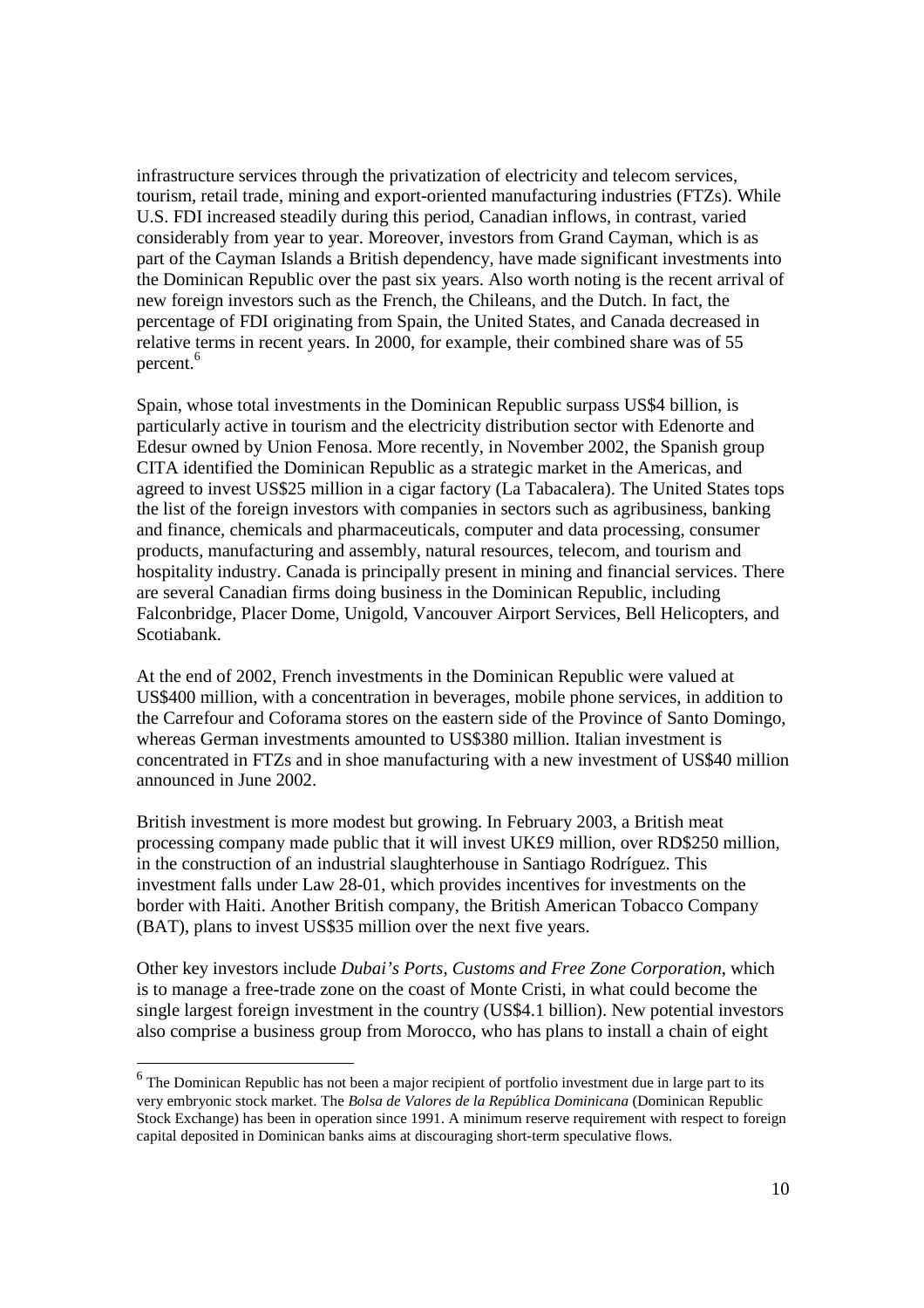Morocco handicraft stores in the Dominican Republic. The goods would be part of a US\$8 million investment that also includes a manufacturing operation at a Dominican free zone. The announcement was made in May 2002, while President Mejía was touring **Morocco** 

| (Millions of U.S. Dollars and Percentage) |                          |                          |                              |                          |        |       |              |         |  |  |
|-------------------------------------------|--------------------------|--------------------------|------------------------------|--------------------------|--------|-------|--------------|---------|--|--|
| Country                                   | 1995                     | 1996                     | 1997                         | 1998                     | 1999   | 2000  | <b>Total</b> | Percent |  |  |
| <b>Spain</b>                              | 60.8                     | 61.2                     | 52.4                         | 205.6                    | 457.1  | 190.1 | 1027.2       | 26.2    |  |  |
| <b>USA</b>                                | 64.3                     | 44.9                     | 157.8                        | 180.4                    | 181.2  | 201.6 | 830.2        | 21.2    |  |  |
| Canada                                    | 239.7                    | $-23.3$                  | 199.0                        | 127.8                    | 94.8   | 133.2 | 771.2        | 19.7    |  |  |
| Grand                                     | 4.2                      | 1.6                      | 45.6                         | 45.5                     | 179.2  | 37.0  | 313.1        | 8.0     |  |  |
| Cayman                                    |                          |                          |                              |                          |        |       |              |         |  |  |
| <b>England</b>                            | 5.9                      | 5.2                      | 41.4                         | 22.9                     | 75.7   | 17.4  | 168.5        | 4.3     |  |  |
| <b>France</b>                             | ۰                        | -                        | $\qquad \qquad \blacksquare$ | $\overline{\phantom{a}}$ | 34.4   | 97.5  | 131.9        | 3.4     |  |  |
| <b>Chile</b>                              | ۰                        | $\overline{\phantom{a}}$ | ۰                            | $\overline{\phantom{0}}$ | 88.9   | 21.6  | 110.5        | 2.8     |  |  |
| <b>Netherlands</b>                        | ۰                        | $\overline{\phantom{a}}$ | $\overline{\phantom{0}}$     | ۰                        | 61.5   | 36.0  | 97.5         | 2.5     |  |  |
| <b>Switzerland</b>                        | 14.8                     | 12.9                     | 14.7                         | 7.7                      | 16.5   | 14.0  | 80.6         | 2.1     |  |  |
| <b>Italy</b>                              | $\overline{\phantom{0}}$ | $\overline{\phantom{a}}$ | 0.3                          | 33.1                     | 13.9   | 15.5  | 62.8         | 1.6     |  |  |
| <b>Others</b>                             | 24.6                     | $-6.0$                   | $-90.6$                      | 76.8                     | 134.6  | 189.0 | 328.4        | 8.4     |  |  |
|                                           |                          |                          |                              |                          |        |       |              |         |  |  |
| <b>Total</b>                              | 414.3                    | 96.5                     | 420.6                        | 699.8                    | 1337.8 | 952.9 | 3921.9       | 100     |  |  |

| Table 5                                     |
|---------------------------------------------|
| FDI Inflows by Country of Origin, 1995-2000 |
| (Millions of IIS Dollars and Percentage)    |

*Source*: Central Bank of the Dominican Republic

#### **1.3 Distribution by Economic Activity**

The electricity sector through the Government's privatization program has been the main beneficiary of the influx of foreign capital into the Dominican Republic over the past three years (Table 6). While the sector accounted for only 7.7 percent of total FDI in 1996, its share had risen to 47.2 percent by 1999, when some of the thermoelectric plants and distribution facilities belonging to the public electricity company were privatized. Tourism also represents an important sector for FDI inflows into the country. New hotel facilities in recent years have been in part the result of the reconstruction efforts following Hurricane Georges in September 1998. Retail trade and telecom's shares of FDI are also significant.

The current trend points to the fact that infrastructure services (energy and telecom) have overtaken the export-oriented manufacturing sector and primary products as the lead category for FDI inflows. Although efficiency seeking-investment in FTZs, primarily in textile activities but also in tobacco, shoes, electrical components, hospital supplies, and data processing remains important, the services industries account for more than 50 percent of total FDI in the Dominican Republic. Infrastructure services –energy, telecom, financial services, transportation —are vital for the efficient operation of any economy. They play a major role in the competitiveness of all other sectors, including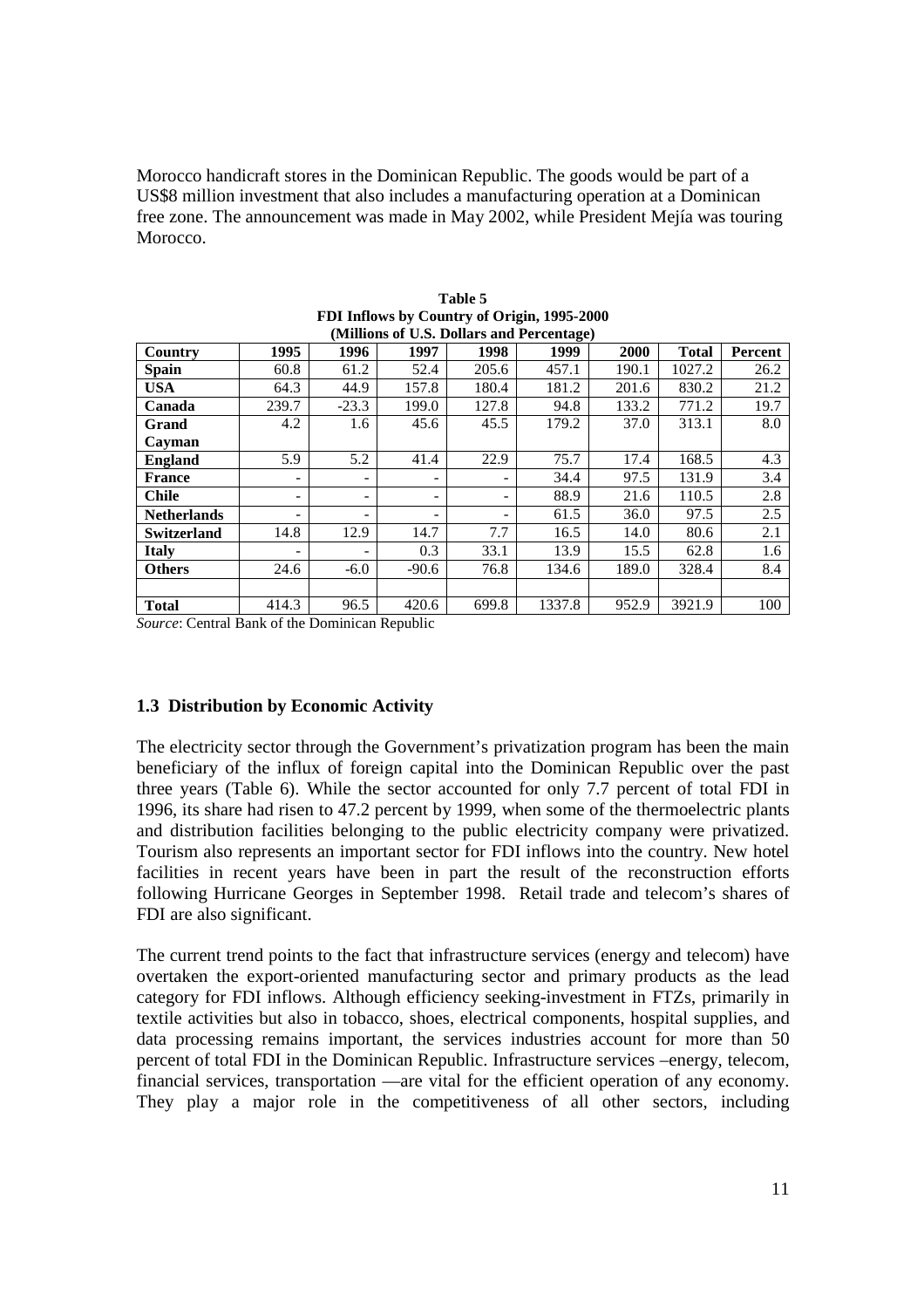manufacturing and agriculture. Without well-functioning infrastructure services, a country cannot aspire to be competitive on the global scene.

| (Millions of U.S. Dollars and Percentage) |                          |                          |       |        |       |       |        |       |              |         |
|-------------------------------------------|--------------------------|--------------------------|-------|--------|-------|-------|--------|-------|--------------|---------|
| <b>Sectors</b>                            | 1993                     | 1994                     | 1995  | 1996   | 1997  | 1998  | 1999   | 2000* | <b>Total</b> | Percent |
| Electricity                               | $\overline{\phantom{a}}$ | -                        | -     | 7.5    | 42.9  | 33.4  | 631.4  | 281.9 | 997.1        | 25.4    |
| <b>Tourism</b>                            | 73.1                     | 42.5                     | 111.2 | 61.2   | 114.2 | 312.2 | 296.9  | 73.7  | 969.4        | 24.7    |
| <b>Retail</b>                             | 16.6                     | 33.9                     | 140.8 | 59.8   | 216.5 | 177.4 | 182.6  | 153.7 | 930.8        | 23.7    |
| <b>Trade</b>                              |                          |                          |       |        |       |       |        |       |              |         |
| <b>Telecom</b>                            | 93.1                     | 123.7                    | 149.3 | (36.2) | 32.8  | 117.1 | 98.0   | 272.2 | 633.2        | 16.1    |
| Fin. Serv.                                | 6.5                      | 6.7                      | 13.0  | 4.2    | 14.2  | 29.5  | 40.9   | 45.3  | 147.1        | 3.8     |
| <b>FTZs</b>                               | $\overline{\phantom{a}}$ | $\overline{\phantom{a}}$ | -     |        | -     | ۰     | 40.5   | 42.5  | 83.0         | 2.1     |
| <b>Others</b>                             | $\overline{\phantom{a}}$ | -                        | -     |        | -     | 30.2  | 47.6   | 83.7  | 161.5        | 4.1     |
|                                           |                          |                          |       |        |       |       |        |       |              |         |
| <b>Total</b>                              | 189.3                    | 206.8                    | 414.3 | 96.5   | 420.6 | 699.8 | 1337.8 | 952.9 | 3922         | 100.0   |

| Table 6                              |
|--------------------------------------|
| <b>FDI Inflows by Sector</b>         |
| 1993-2000                            |
| lions of U.S. Dollars and Percentago |

\*: Preliminary Data

-

*Source*: Central Bank of the Dominican Republic

#### **1.4 Main Foreign Investors**

The number of foreign investors into the Dominican Republic has also grown significantly in recent years. There are now over 500 foreign investors in the country. As Table 7 shows, the United States is home to seven of the ten largest investors in the Dominican Republic. These large investors are concentrated in telecommunications; sugar plantations; cigarettes, cigars and beer; mining; petroleum distribution; financial services; and household products. The electricity generation sector has also greatly benefited from an influx of FDI inflows. Firms operating in that sector rank  $11^{th}$ ,  $12^{th}$ ,  $13<sup>th</sup>$ ,  $14<sup>th</sup>$ , and  $16<sup>th</sup>$  among the largest investors in the country.<sup>7</sup>

<sup>&</sup>lt;sup>7</sup> These firms are: AES, Enron, Coastal, Seaboard, and Unión Fenosa. TRICOM, in which Motorola has a stake, ranks  $15<sup>th</sup>$ . It is the second largest provider of long distance and cellular phone services in the country.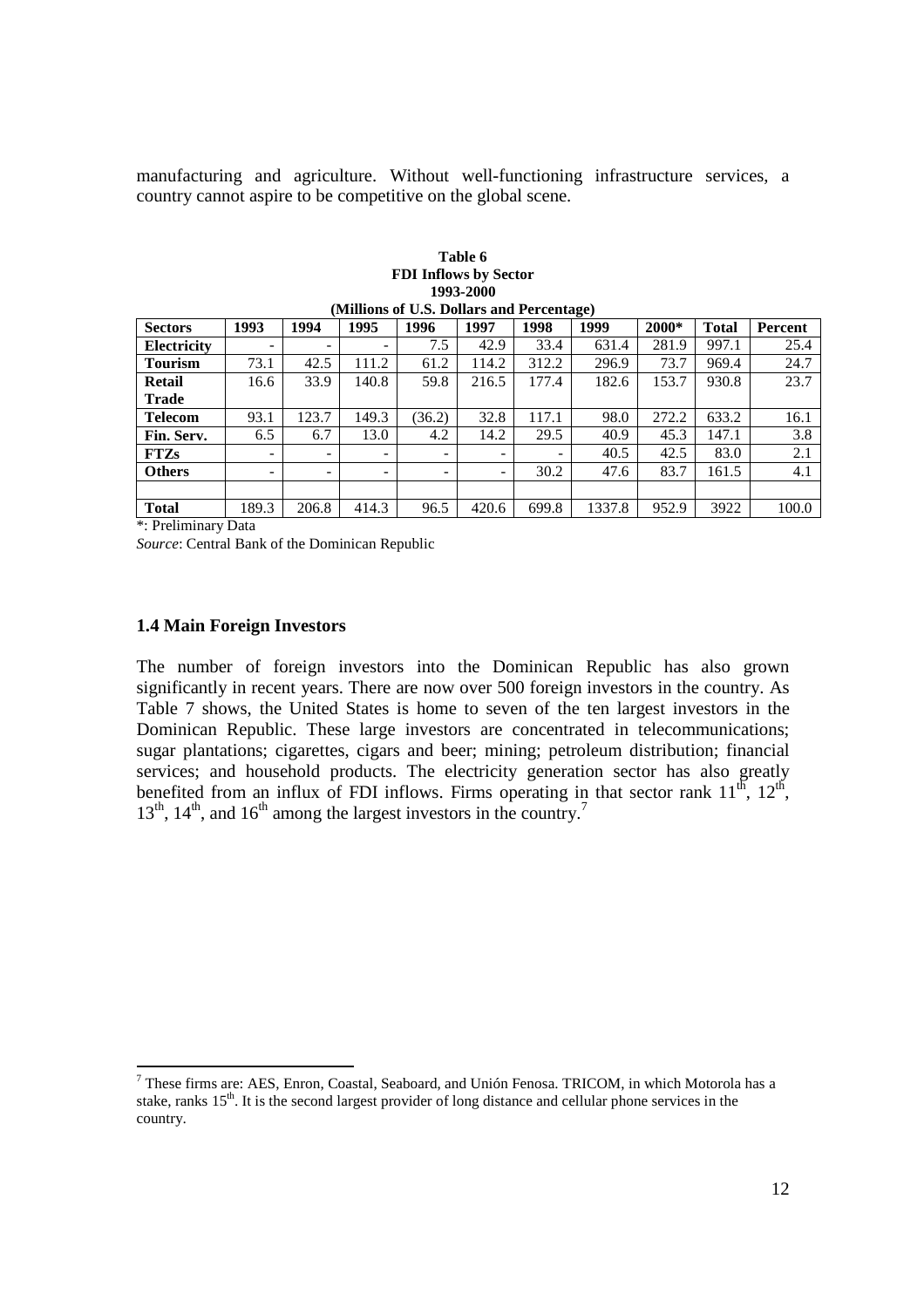| Company                                    | <b>Foreign Investor/</b><br><b>Country of Origin</b> | <b>Registered Capital</b> | Sector(s)                                                        |
|--------------------------------------------|------------------------------------------------------|---------------------------|------------------------------------------------------------------|
| CODETEL <sup>8</sup>                       | Verizon (United States)                              | US\$ 370 million          | Telecommunications<br>(phone service)<br>provider)               |
| Central Romana<br>Corporation <sup>9</sup> | <b>United States</b>                                 | US\$ 92 million           | Sugar plantations (also:<br>a mill, real estate, and a<br>hotel) |
| E. León Jiménez, C.<br>X. A.               | A local partner of Phillip<br>Morris (United States) | US\$ 16.5 million         | Cigarettes, cigars, and<br>beer                                  |
| Falconbridge<br>Dominicana                 | Canada                                               | US\$ 15 million           | Ferronickel production                                           |
| Shell Company <sup>10</sup>                | The Netherlands/<br>England                          | US\$ 14 million           | Petroleum by-products<br>distribution                            |
| <b>CITIBANK</b>                            | <b>United States</b>                                 | US\$ 13 million           | Financial services<br>(banking)                                  |
| <b>ESSO</b> Standard Oil                   | <b>United States</b>                                 | US\$ 11 million           | Petroleum by-products<br>distribution                            |
| <b>TEXACO</b> Caribbean                    | <b>United States</b>                                 | US\$ 10 million           | Petroleum by-products<br>distribution                            |
| Colgate Palmolive <sup>11</sup>            | <b>United States</b>                                 | US\$ 9.5 million          | Household products                                               |
| Bank of Nova Scotia                        | Canada                                               | US\$ 8 million            | Financial services<br>(banking)                                  |

**Table 7 The Dominican Republic's Ten Largest Foreign Investors** 

## **1.5 Main Explanatory Factors for FDI**

During the last decade, the Dominican Republic has eased restrictions on foreign direct investment and adopted policies aimed at attracting FDI flows in FTZs and in infrastructure services. Numerous elements, such as privatization initiatives, particularly in the non-hydroelectric power generation and distribution components of the national electricity company, the *Corporación Dominicana de Electricidad*, and the opening of state enterprises to private investment have contributed to the substantial increase in FDI inflows into the country.

One key attraction of the Dominican Republic is the Cyber Park of Santo Domingo, which is a public-private partnership aimed at fostering technology and innovation. Located near the Las Americas International Airport, the park, once fully developed, will include residential villas, a golf course, a spa, a medical center, and a host of other highend amenities. It is an all-inclusive facility providing the best office space and a host of

<sup>&</sup>lt;sup>8</sup> CODETEL is the Dominican Republic's main telephone provider. Incorporated in 1930, it has been a subsidiary of GTE for over two decades. As a result of the merger between GTE and Bell Atlantic in 2000, CODETEL is now controlled by Verizon.

<sup>&</sup>lt;sup>9</sup> Central Romana Corporation is the largest private sector employer in the country.

 $10$  Shell operates the only petroleum refinery in the Dominican Republic.

 $11$  Colgate Palmolive is the leading manufacturer of toothpaste in the country.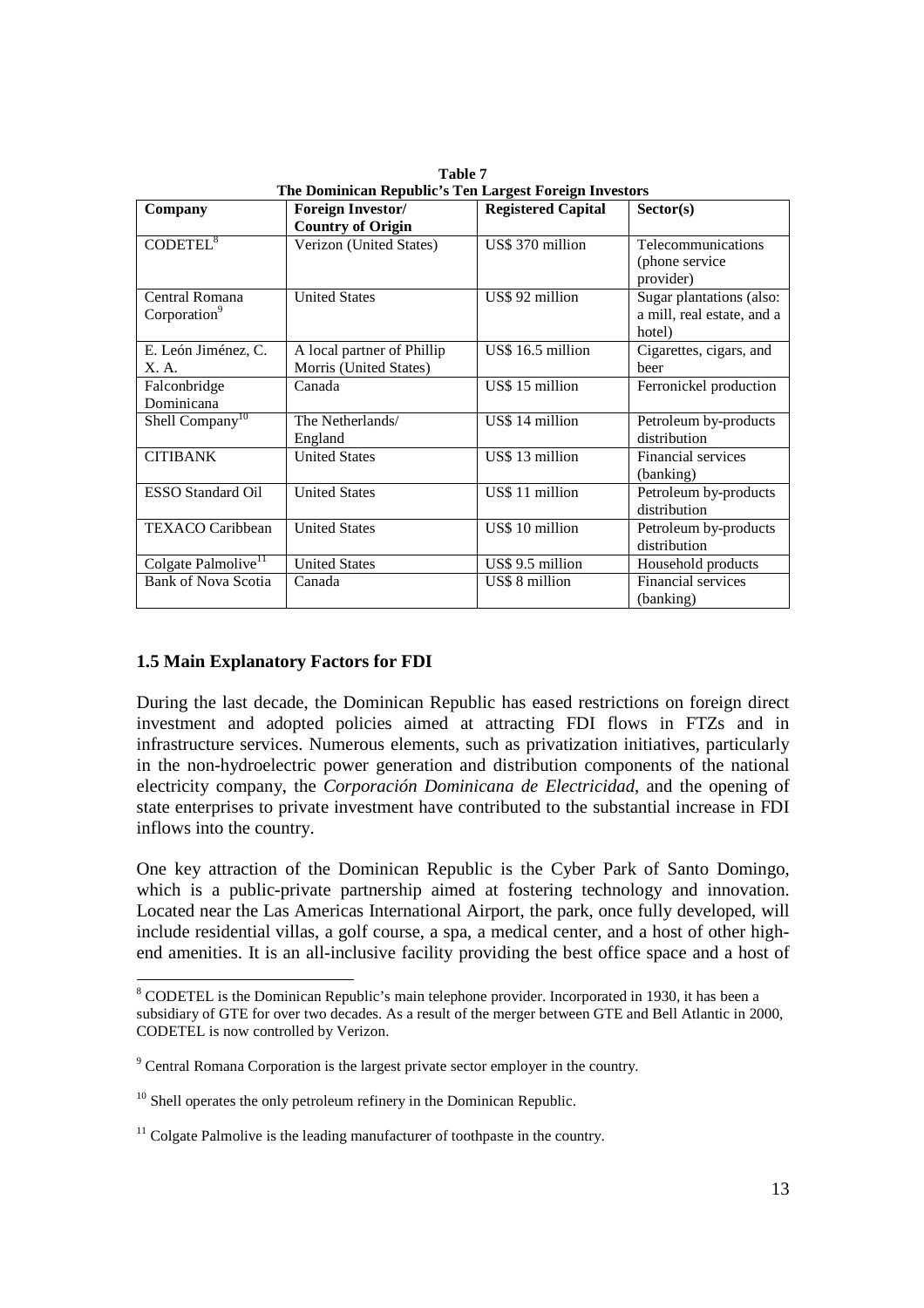supporting programs and infrastructure so that employees can live and work in the park. In 2002, the Cyber Park welcomed twelve firms specializing in data processing, data recovery, e-commerce, and also a number of call centers. A major feature of the park is the Las Americas Institute of Technology, a computer science training center that houses its own research and development laboratories. The institute provides customized courses and training to park tenants as well as access to research facilities.

## **1.5.1 Market-Seeking FDI in the Dominican Republic**

In recent years, the Dominican Republic has benefited from a large influx of marketseeking FDI in services sectors, in particular in underdeveloped infrastructure services, which require large amounts of capital to operate and take advantage of economies of scale. For example, as demand for power in this fast-growing economy doubled in the past decade, numerous sectors, including tourist facilities, have had to invest heavily in their own private back-up generators. In 1999, the generation and distribution electricity sectors were part-privatized. A new Electricity Law (*Ley General de Electricidad*) enacted on July 27, 2001 provides for a modern regulatory framework and has helped alleviate numerous problems in the energy sector but increased investment in power generation capacity and in the transmission system are greatly needed to eliminate electricity shortages. The Electricity Law allows foreign investment in distribution and electricity generation with the exception of hydroelectricity. Transmission and hydroelectricity generation are reserved to the state. It is worth noting that power service in the Dominican Republic is the most expensive in the region.

In September 2002, Hong Kong-based Cavendish International made public that it would invest US\$250 million to rehabilitate the Haina River sugar mill, which was one time the largest sugar mill in the world, and build another sugar mill in San Pedro de Macoris to produce alcohol. The company will purchase 1.6 million tons of sugar to produce ethanol, which will be mixed with gasoline and diesel. This is expected to cut 20 percent off fuel costs in the Dominican Republic. Concurrently, with the signing of the project, President Mejía issued Decree 732-02, which establishes special economic and tax incentives for local and foreign companies investing in the production of ethanol and other bio-mass energy forms.

Telecom services have also registered significant increases in FDI. In 2002, the sector experienced a phenomenal increase in the first six months of the year drawing investments worth \$106.5 million, up from \$26.1 million in the first six months of 2001. The industry accounted for approximately 6.5 percent of the Dominican GDP in 2001, up from 3.5 percent in 1995.

Other market-seeking services sectors which have been the recipient of FDI inflows into the Dominican Republic include tourism and retail trade. Investments in the tourism sector rose by 57 percent in the first six months of 2002.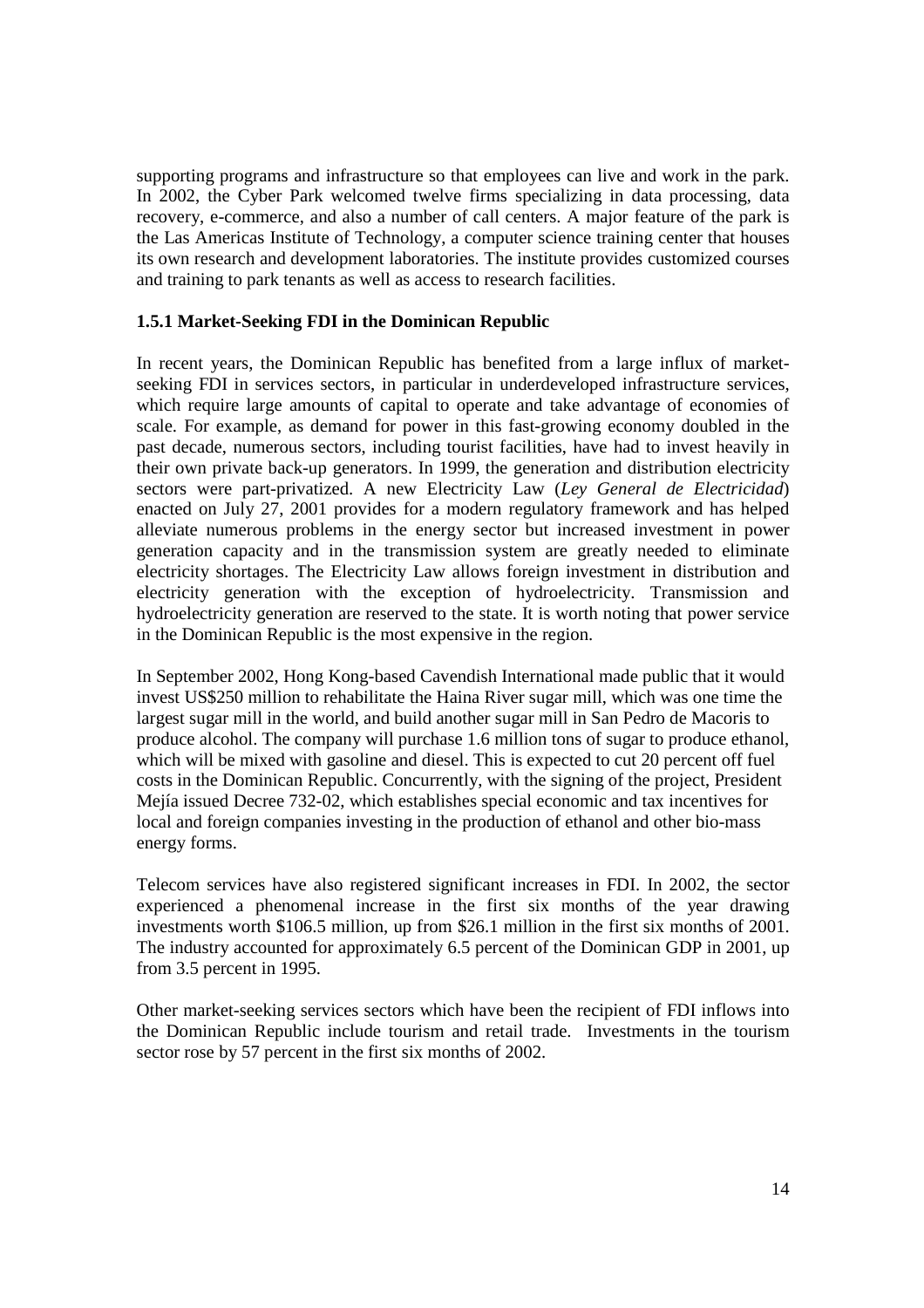## **1.5.2 Natural Resources-Seeking FDI in the Dominican Republic**

The Dominican Republic is very rich in minerals such as nickel, gold, silver, marble, limestone and granite. The mining sector has attracted a number of foreign companies. Falconbridge Dominicana, a Canadian-owned firm, operates a nickel mine and smelter, in which the Government has a 10-cent stake. Canadian gold giant Placer Dome has recently signed an agreement with the Government to take over the Pueblo Viejo goldfocused operation, which was operated by local state miner Rosario Dominicana until environmental and minerals processing problems forced it to shut down in 1999. In April 2003, the Dominican Senate approved an amendment to the mining law in order to legalize the resumption of operations at the Pueblo Viejo gold mine in central Cotuí. Placer Dome, the Canadian company that currently holds the mining concession at Pueblo Viejo, has pledged to invest US\$336 million to reactivate the old Rosario mine, in addition to the sum of US\$1.5 million per year to be spent on water treatment.

In November 2002, Canada's Unigold Resources announced that it is investing US\$20 million dollars in the exploration of two potentially rich ore fields located in the Northwest region of the Dominican Republic. The two mining locations, Neíta and Sabaneta, are located in the provinces of Elias Piña, Dajabón and Santiago Rodriguez. Unigold is mainly looking for gold, silver, copper, and zinc.

The Mejía Government has spent a lot of efforts trying to attract FDI in mining. New legislation to make FDI in mining more investor-friendly is being considered. New regulations for non-metallic or industrial mining operations from *Semarena*, the country's environment and natural resources department, are designed to technically regulate the open-pit extraction of non-metallic materials such as limestone. These rules build on the existing regulations, such as a clause that refers specifically to methods used for drawing up environmental impact studies.

## **1.5.3 Efficiency-Seeking FDI in the Dominican Republic**

Efficiency-seeking investment in the Dominican Republic is essentially concentrated in free trade zones (or *zonas francas*, as they as known in Spanish). The FTZ system began in 1969. It now has approximately 50 free zones with over 500 companies employing over 175,000 workers. The zones are regulated by Law 8-90 of January 15, 1990, which seeks to promote the establishment of new free zones and the growth of existing ones.

The range of FTZ production has increased markedly since 1969, when they were highly concentrated in textiles and clothing assembly. The sector stands to benefit from the Caribbean Basin Trade Partnership Act (CBTPA), which became effective October 1, 2000, and is an extension of the Caribbean Basin Initiative (CBI) implemented in 1984. The law is intended to restore advantages to the US's Caribbean and Central American trade partners equal to those enjoyed by Mexico since 1994 under the North American Free Trade Agreement (NAFTA). But the results of the CAFTA negotiations could offset some of the benefits obtained by the Dominican Republic under the CBTPA.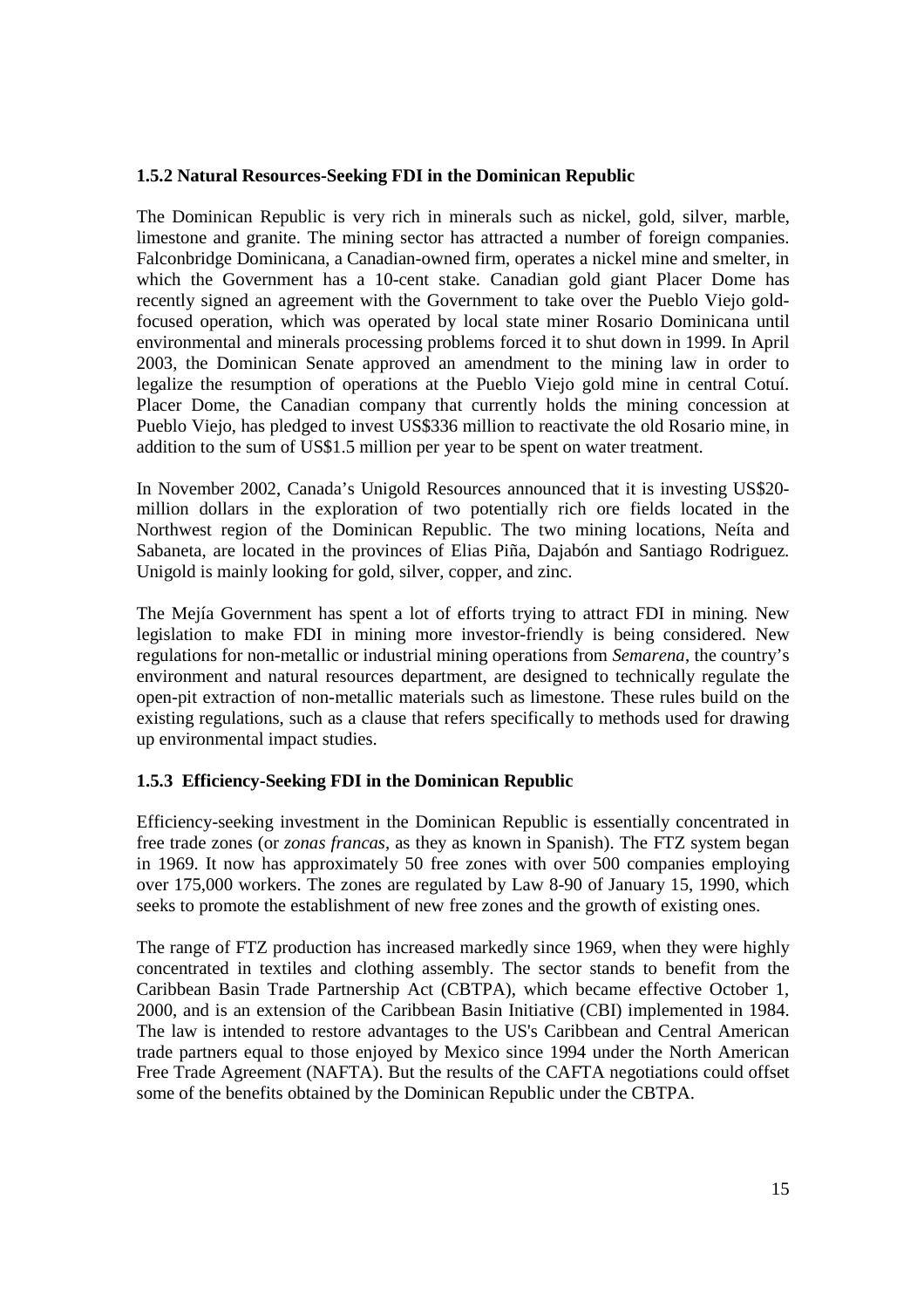Although close to half of the FTZ exports are still in textiles, especially assembly of clothing, in 2000 there were electronics exports worth US\$570 million, US\$460 million from exports of jewelry, US\$320 million from sales of medical products, and US\$330 million from tobacco products such as cigars. Data also shows that more value is now being added to these exports within the Dominican Republic.

In February 2003, President Mejía announced that he had enlisted a new partner, *Dubai's Ports, Customs and Free Zone Corporation*, in a scheme to develop a port and free trade zone on the coast of Monte Cristi, in the northwestern corner of the country, in what may become the largest single foreign investment in the Dominican Republic (US\$4.1 billion). The Dubai firm has signed a 19-year concession to develop and manage a 30 square-kilometre FTZ, a port complex, a cargo airport and a passenger airport near the city of Monte Cristi. The proposed project will be developed in an area the size of a medium-sized city. It includes the modernization of the current port of Manzanillo, the construction of a container ship and cargo freight facility, 1,000 hotel rooms, a 400-ship full service marina, an industrial FTZ, an ecological park, an airport, urban development projects, potable water and sewage infrastructure, a 100-megawatt power plant, a waste recycling facility, and highways. In 2001 it had been announced that *Trans Dominicana de Desarrollo* (a consortium comprising Groupe Balguerie of France, Nesebe-Emirat of the United Arab Emirates, and US operators Royal Caribbean Cruises and Carnival) would make a US\$1.4-billion investment over a seven-year period in the northwestern provinces of Monte Cristi and Dajabon. Groupe Balguerie of France has been placed in charge of the port development, in conjunction with the shipping companies Maersk, Evergreen and CMA-CGM. The airport will be the investment of the Groupe Egis of France. Carnival, Four Seasons and Accor tourism companies will develop the tourism ventures.

## **1.6 Economic Impact of FDI and Linkages with the Local Economy**

It is estimated that there are 350,000 jobs that are directly the result of FDI. There is no data on the impact of FDI on indirect jobs but it could be extrapolated that it is at least of the same order of magnitude as the direct impact. In the FTZ sector, women account for 55. 2 percent of all jobs. The average salary paid by foreign affiliates is US\$286.50 monthly (which is also the country's average salary), whereas the country's legal minimum salary is of US\$142 monthly.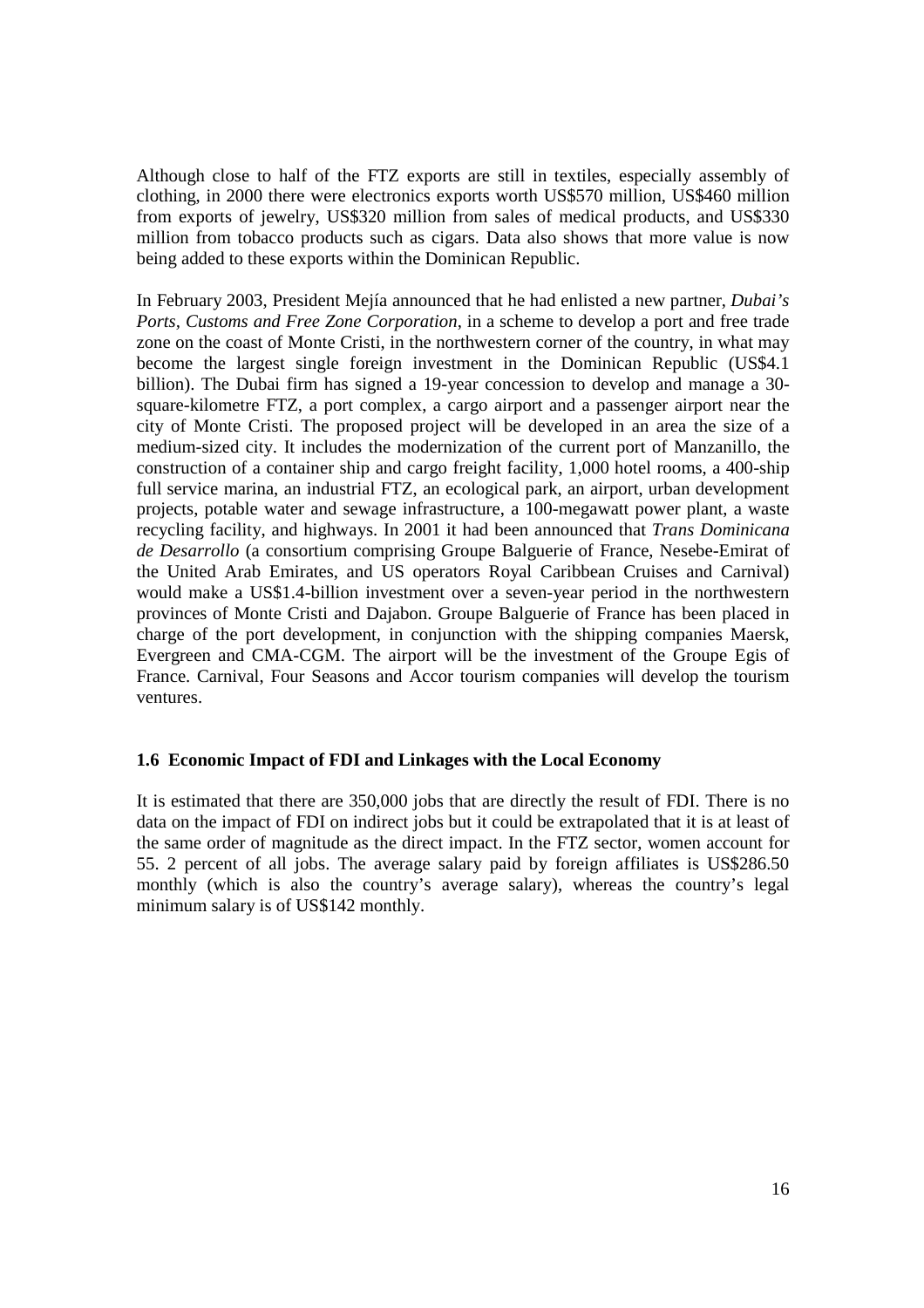|                      |          |          | (Million of U.S. Dollars and Percentage) |          |          |             |
|----------------------|----------|----------|------------------------------------------|----------|----------|-------------|
|                      | 1995     | 1996     | 1997                                     | 1998     | 1999     | <b>2000</b> |
| <b>FDI</b>           | 414.3    | 96.5     | 420.6                                    | 699.8    | 1,337.8  | 952.9       |
| <b>GDP</b>           | 11,994.3 | 13,335.4 | 15,081.5                                 | 15,873.2 | 17,363.5 | 19,711.0    |
| <b>Gross Fixed</b>   |          |          |                                          |          |          |             |
| Capital              |          |          |                                          |          |          |             |
| <b>Formation</b>     | 2,238.9  | 2,533.7  | 2,986.1                                  | 3,714.3  | 4,261.9  | 4,671.5     |
| <b>FDI/GDP</b>       | 3.5%     | 0.7%     | 2.8%                                     | 4.4%     | 7.7%     | 4.8%        |
| <b>FDI/Gross</b>     |          |          |                                          |          |          |             |
| <b>Fixed Capital</b> |          |          |                                          |          |          |             |
| <b>Formation</b>     | 18.5%    | 3.8%     | 14.1%                                    | 18.8%    | 31.4%    | 20.4%       |

**Table 8 FDI Inflows as a Percentage of GDP and Gross Fixed Capital Formation 1995-2000** 

\*: Preliminary Data

*Source*: International Department, Central Bank of the Dominican Republic

One key component of the FDI linkages with local companies and workers is the on-thejob training received by Dominican employees working for foreign firms. There is considerable evidence, in the case of the Dominican Republic, that unskilled workers are able to reach between 60 and 80 percent of best-practice labor productivity in the home countries of the investors.<sup>12</sup> Efforts should be devoted to increase this percentage to  $100$ percent in order to ensure that Dominican workers can match the skills of those in investors' home countries. In the Dominican Republic as well as in several other countries, evidence shows that spillovers to the local economy is the strongest when there is educational training.

Another winning strategy adopted by the Dominican Republic with respect to linkages with the local economy was to create FTZs near industrial and commercial centers, thereby allowing foreign investors to be near skilled labor, who is then able to benefit from spillover effects. But more remains to be done. To reap the full benefits of FTZs, it is essential to have better infrastructure and overall trade and investment liberalization providing a level-playing field to local companies so that they can compete to sell inputs to FTZ firms.

<sup>&</sup>lt;u>.</u> 12 See Moran, Theodore H. 2002. *Foreign Direct Investment and Globalization in Developing Countries*. Washington, DC: Brookings Institution Press, p. 34.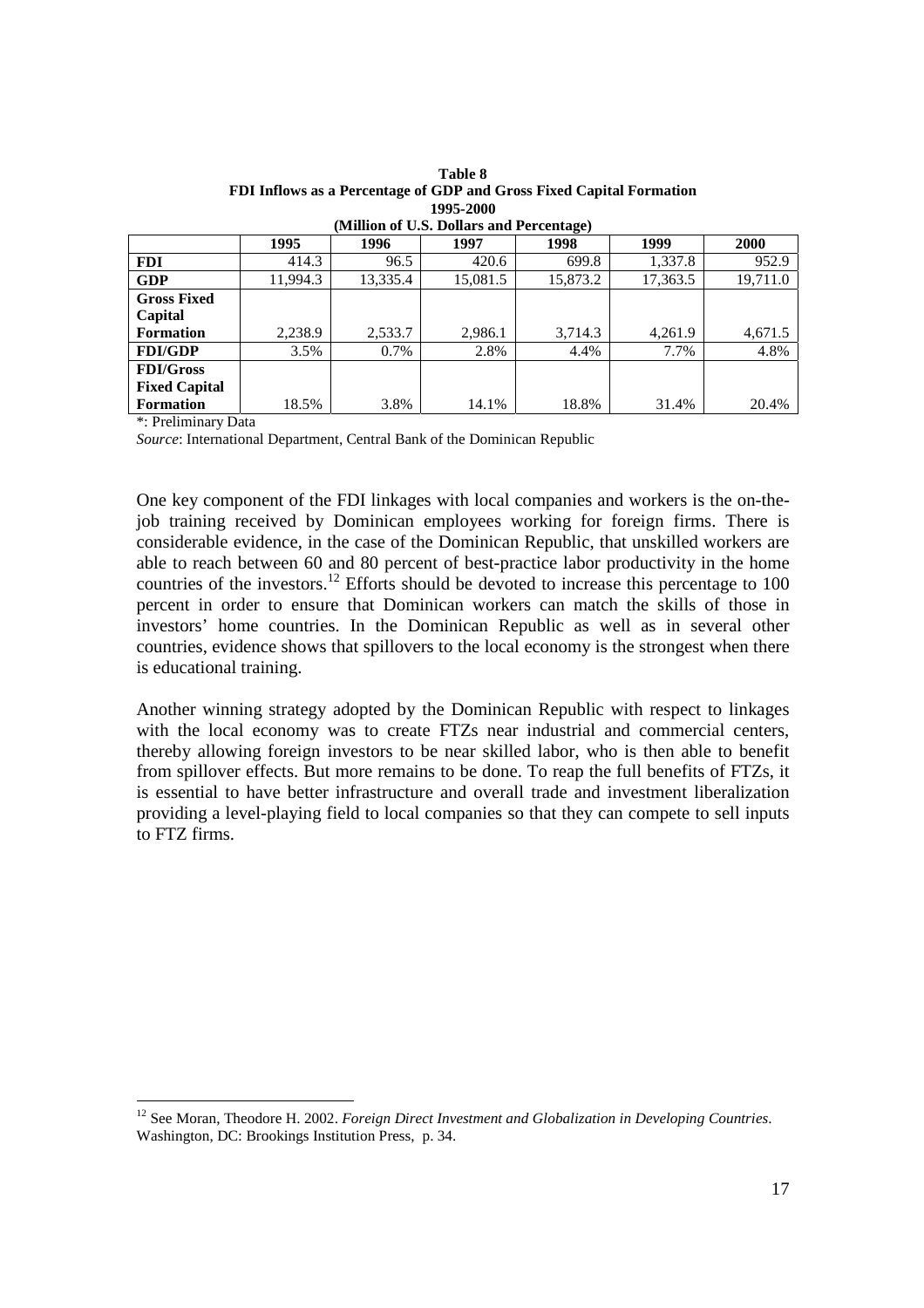## **1.7 Future Perspectives**

The foreign investment regime should be not adversely affected by any change at the political helm of the country when the presidential elections take place in May 2004 since all three main political parties share essentially the same views on the need to attract FDI. On May 16, 2002, the country's legislative and municipal elections gave the ruling *Partido Revolucionario Dominicano* (Dominican Revolutionary Party) (PRD) of President Hipólito Mejía nearly the entire senate but the PRD does not have an absolute majority in the lower house as it did before the elections. The PRD captured 73 seats; the *Partido de la Liberación Dominicana* (Dominican Liberation Party) (PLD), 41; and the *Partido Reformista Social Cristiano* (Christian Social Reform Party) (PRSC), 36.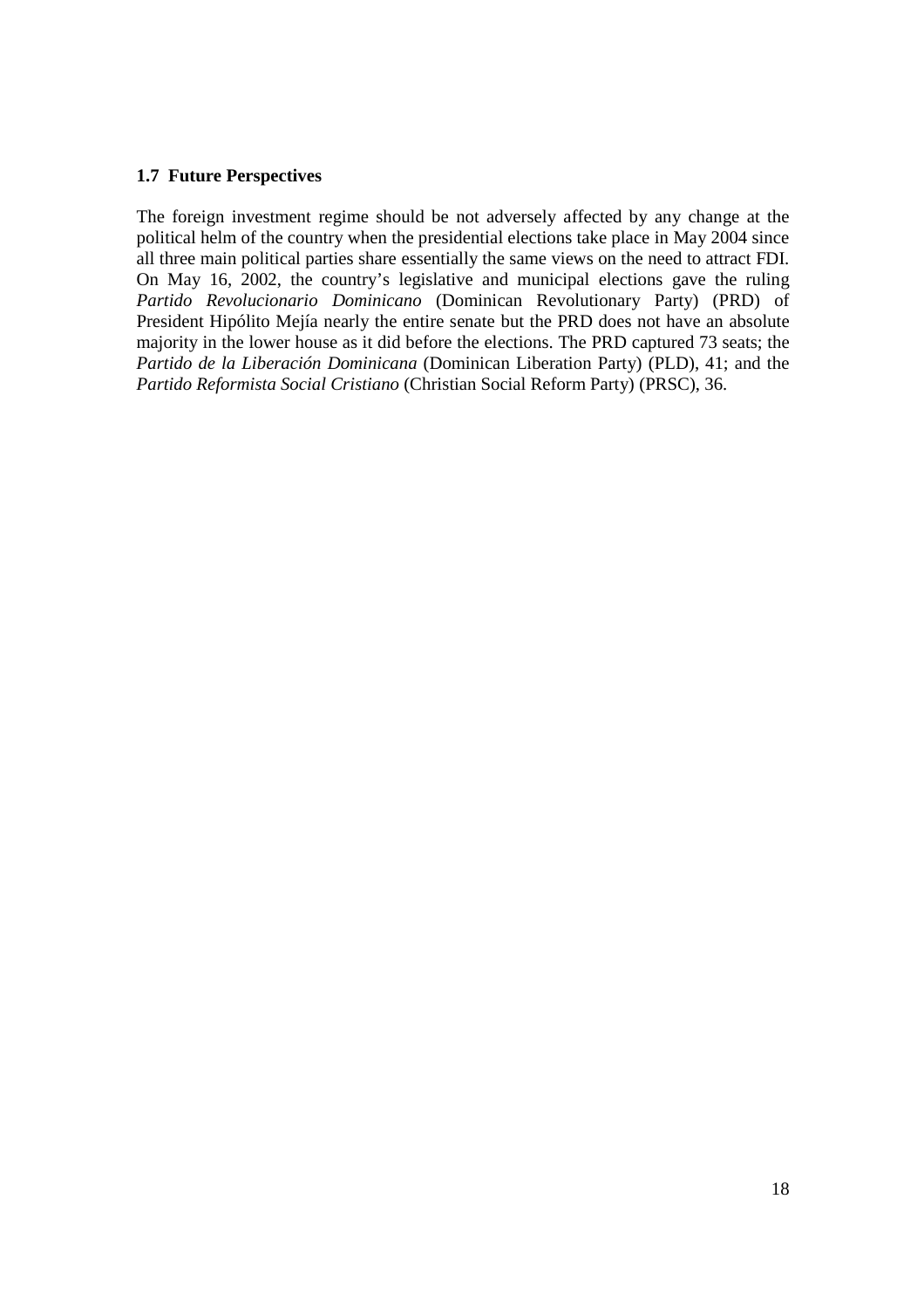## **PART II Investment Environment**

## **2.1 Structure of the Economy**

The Dominican Republic's GDP grew from US\$13.56 billion in 1996 to US\$19.81 billion in 2000. The growth in the Dominican economy in the second half of the 1990s is the result of private sector consumption and investment, and growth in exports. In 2000, for example, private consumption accounted for 77.5 percent of GDP, whereas the private investment's contribution was of 19.4 percent. In contrast, government consumption had a small share of 8.2 percent and public investment had a smaller share of 4.4 percent. Exports of goods and services at 45.5 percent of GDP in 2000 and imports of goods and services at 55 percent are the other two key components of the gross domestic product.

As mentioned above, during the second half of the 1990s, the Dominican Republic enjoyed strong economic growth with an average annual rate of 7.7 percent, becoming the fastest growing Latin American and Caribbean economy. Communications at an average rate of 17.4 percent per year led the other sectors. Construction came second at 14.5 percent. Tourism also exhibited very high growth with an average annual rate of 11.8 percent, and so did the electricity, gas, and water sector at 10.7 percent.

Other sectors also made significant contribution to GDP growth during the period from 1996 and 2000. Wholesale and retail trade contributed 15.2 percent to GDP growth and transportation 8.1 percent. Both sectors grew at an average annual rate of 9.2 percent. FTZs suffered after the implementation of the NAFTA. Facing trade diversion particularly due to the stringent NAFTA rules of origin in textiles and apparel, FTZs grew at a more modest average annual rate of 4.5 percent during the second half of the 1990s. As noted in section 1.5.3 on efficiency-seeking FDI, this sector stands to gain from the CBTPA, which provides a level-playing field with the NAFTA. Traditional manufacturing, in contrast, grew at a faster average annual rate of 6.8 percent as a result of the modernization of old industrial infrastructure.

As a whole, the services sector contributed to 54.9 percent of the country's GDP growth between 1996 and 2000. As the Dominican Republic becomes more dependent on services and manufacturing, the share of agriculture in the gross domestic product has been declining steadily for the past 20 years, from 20.1 percent in 1980 to 11.1 percent in 2000, as seen in Table 12.

A more in-depth analysis of the Dominican economy shows that the agriculture, livestock, fishing, and forestry sector is dominated by small domestic producers. Although this sector has experienced an average annual growth of 5 percent between 1996 and 2000, its share of total GDP has decreased due to faster growth rates in other sectors. Exports of agricultural goods were severely affected by the damage caused by Hurricane Georges in 1998. Total exports of primary agricultural products accounted for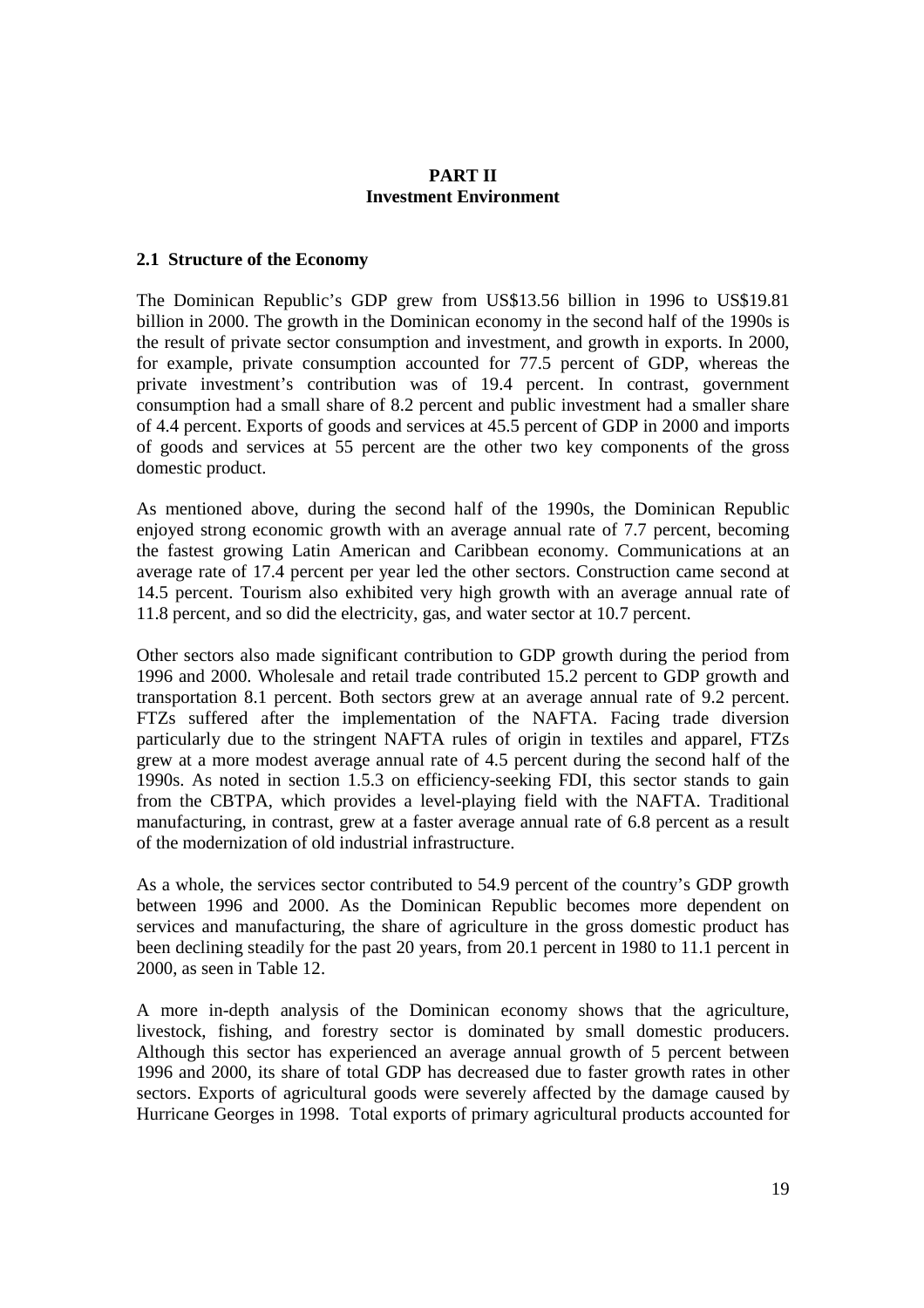7.3 percent of GDP in 1996 and only 2.3 percent in 2000. The Government has traditionally been very involved in the agricultural sector but in recent years it has limited its intervention to price-stabilization arrangements and financial help for small producers through the *Banco Agrícola de la República Dominicana*.

|                                          |      | <b>Selected Years</b> |      |      |
|------------------------------------------|------|-----------------------|------|------|
|                                          | 1980 | 1990                  | 1999 | 2000 |
| $(\%$ of GDP)                            |      |                       |      |      |
| <b>Agriculture</b>                       | 20.1 | 13.4                  | 11.4 |      |
| <b>Industry</b>                          | 28.3 | 31.4                  | 34.2 | 34.1 |
| <b>Manufacturing</b>                     | 15.3 | 18.0                  | 16.8 | 17.0 |
| <b>Services</b>                          | 51.6 | 55.2                  | 54.5 | 54.8 |
| <b>Private consumption</b>               | 77.0 | 79.6                  | 75.2 | 77.7 |
| <b>General Government</b><br>consumption | 7.6  | 5.1                   | 8.1  | 8.2  |

| Table 9                                             |
|-----------------------------------------------------|
| <b>Main Economic Sectors as a Percentage of GDP</b> |
| Soloctod Voors                                      |

*Source:* Central Bank of the Dominican Republic

The other key component of primary production is mining, which is concentrated in nickel-iron, marble and quarry products. The mining sector experienced a major decline in 1998 (15.9 percent) when nickel prices fell sharply. A smaller contraction (1.5 percent) in 1999 was followed by strong growth (9.2 percent) in 2000. Production of *doré* (an alloy of gold and silver) ceased in 1999 when Rosario Dominicana, then owned by the Central Bank, faced financial and technical problems. In July 2001, the concession of Pueblo Viejo, where the sulfide deposits are located, was awarded to Canadian-based Placer Dome, subject to ratification by Congress.

The traditional manufacturing sector, which consists of flour, vegetable oils, fertilizers, cement, sugar, alcoholic beverage such as beer, rum and whiskey, steel bars, pharmaceutical products, and plastic derivatives, grew substantially during the second half of the 1990s, with an average annual growth of 6.8 percent. It benefited from increased investment in infrastructure as a result of tariff reform implemented in 1990, stronger domestic demand, and liberalization of foreign direct investment.

The FTZ sector is made of industrial parks, located throughout the country, whose vocation is to manufacture products for export. As firms which settled in the FTZs do not pay import duties, they operate in their own free trade area. Their contribution to GDP growth has been a steady 3.2 percent per year, whereas their contribution to exports and foreign exchange earnings has been spectacular. FTZs account for 83.2 percent of all Dominican exports (see Annex 1). They were the second largest source of foreign currency in the Dominican Republic between 1996 and 2000 with US\$1.71 billion, ahead of workers' remittances (US\$1.69 billion) but behind tourism (US\$2.86 billion). More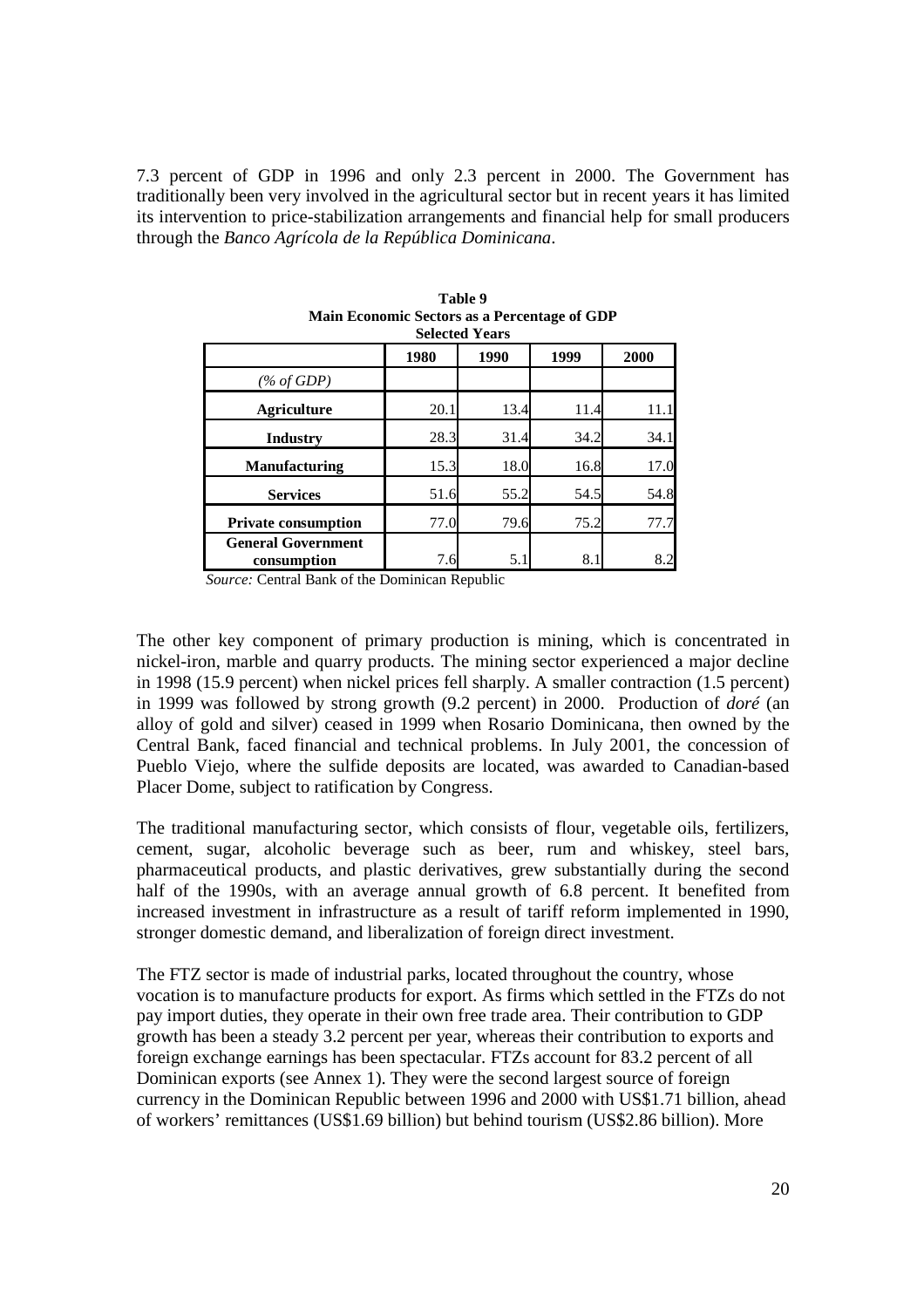than 200,000 Dominicans have found employment in FTZs. While investors who need a more sophisticated labor force have opted to locate near the capital, there are FTZs located throughout the country. In addition to the traditional textile and apparel manufacturing, other products are now manufactured in the free trade zones. Electronics, jewelry, medical products, metal products, and data processing are among the new FTZ sectors.

| (as a fercentage of GDF, at Constant 1970 Frices) |       |       |       |       |       |
|---------------------------------------------------|-------|-------|-------|-------|-------|
|                                                   | 1996  | 1997  | 1998  | 1999  | 2000  |
| <b>PRIMARY PRODUCTION</b>                         |       |       |       |       |       |
| Agriculture, livestock, fishing and forestry      | 12.8  | 12.2  | 11.5  | 11.4  | 11.1  |
| Mining                                            | 2.6   | 2.5   | 2.0   | 1.8   | 1.8   |
| <b>TOTAL PRIMARY PRODUCTION</b>                   | 15.5  | 14.7  | 13.5  | 13.2  | 12.9  |
|                                                   |       |       |       |       |       |
| <b>SECONDARY PRODUCTION</b>                       |       |       |       |       |       |
| Manufacturing                                     |       |       |       |       |       |
| ----Traditional                                   | 14.0  | 13.8  | 13.5  | 13.6  | 13.8  |
| $---$ FTZs                                        | 3.5   | 3.5   | 3.5   | 3.2   | 3.2   |
| <b>Total Manufacturing</b>                        | 17.5  | 17.3  | 17.1  | 16.8  | 17.0  |
|                                                   |       |       |       |       |       |
| Electricity, gas, and water <sup>13</sup>         | 2.0   | 2.0   | 2.1   | 2.1   | 2.2   |
| Construction                                      | 10.2  | 11.0  | 12.3  | 13.4  | 13.1  |
| <b>TOTAL SECONDARY PRODUCTION</b>                 | 29.7  | 30.4  | 31.5  | 32.4  | 32.3  |
|                                                   |       |       |       |       |       |
| <b>SERVICES</b>                                   |       |       |       |       |       |
| ---- Wholesale and retail trade                   | 12.3  | 12.5  | 12.9  | 13.0  | 13.0  |
| ---- Hotels, bars and restaurants                 | 6.0   | 6.5   | 6.3   | 6.4   | 6.8   |
| ---- Transportation                               | 6.8   | 6.9   | 7.0   | 6.9   | 7.2   |
| ---- Communications                               | 3.8   | 4.2   | 4.7   | 5.0   | 5.4   |
| ---- Financial services                           | 4.7   | 4.4   | 4.3   | 4.2   | 4.0   |
| ---- Real estate                                  | 5.0   | 4.7   | 4.5   | 4.2   | 4.0   |
| ---- Public administration                        | 8.4   | 8.0   | 7.8   | 7.5   | 7.2   |
| $---$ Other                                       | 8.1   | 7.8   | 7.6   | 7.3   | 7.1   |
| <b>TOTAL SERVICES</b>                             | 54.9  | 54.9  | 55.0  | 54.4  | 54.8  |
| <b>TOTAL GDP</b>                                  | 100.0 | 100.0 | 100.0 | 100.0 | 100.0 |

**Table 10 Gross Domestic Product by Sector**<br> **Gross Departies of CDD** at Constant 1970 Driess)  $_{\text{trans}}$  of CDP of Const

*Source*: Central Bank of the Dominican Republic

Electricity, gas and water are sectors in expansion, and so is the construction sector which benefited from construction of hotels, highways, dams, bridges, shopping centers, houses and office buildings in recent years.

The services sector in the Dominican Republic continues to be very dynamic. Multinational corporations have now entered the wholesale and retail trade sector, particularly through the large supermarkets, the fast-food business, the clothing stores, and franchising. Hotels, bars and restaurants have greatly benefited from the growth in

<sup>&</sup>lt;u>.</u> <sup>13</sup> Although listed here in secondary production, electricity, gas and water could also have been included under services, as noted in other parts of this document.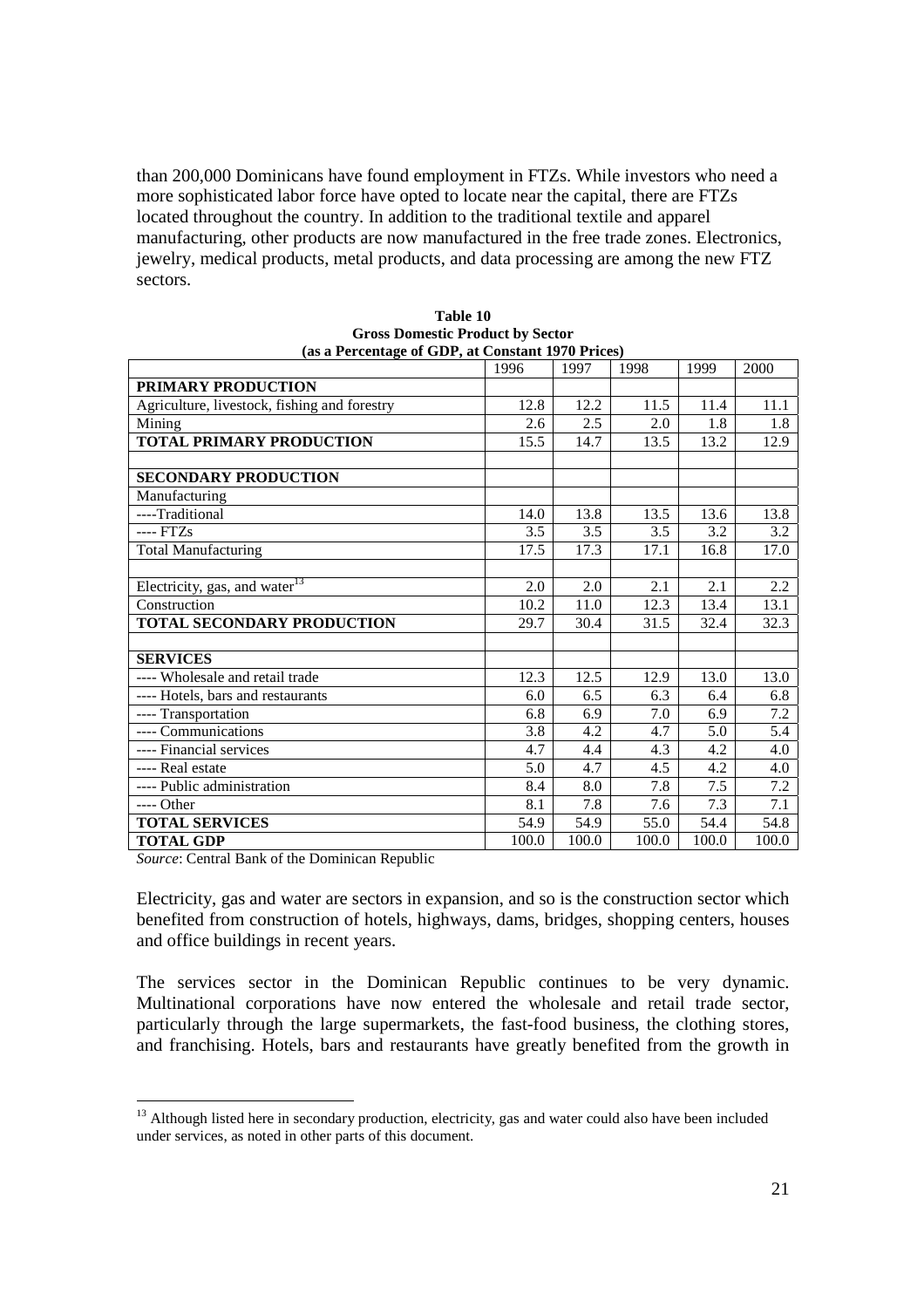tourism. Transportation has also grown rapidly in recent years, as a result of the modernization of the country's infrastructure.

The 1990s witnessed the arrival of competition in the telecommunication sector, first with the launch in 1992 of TRICOM as a provider of telephone service, and in 2000 when France Telecom and Centennial Dominicana (a subsidiary of Centennial Communication Corporation) entered the wireless and fixed line telephone markets. As emphasized above, the communication sector registered the highest growth rate in the Dominican economy during the second half of the 1990s. The financial sector, in contrast, grew at a much lower rate, i.e. an average annual growth rate of 3.3 percent, which explains why the sector accounts for a smaller share of GDP in 2000 (4 percent) than in 1996 (4.7 percent). The Mejía Government has promised to pursue the opening up of the financial services sector to foreign investment.

On the macroeconomic front, the country has also been performing very well, albeit the situation worsened in 2002 and at the beginning of 2003. With respect to public sector external debt, the Dominican Republic is the Latin American and Caribbean country with the best grade report. Public sector debt declined significantly during the 1990s, from 28.1 percent of GDP and 60.6 percent of total exports of goods and services in 1996 to 18.6 percent of GDP and 41 percent of total exports in 2000 (Table 11). These percentages are very low when compared to other countries in the region, as shown in Table 12. Also worth emphasizing is that the external debt service to GDP ratio as well as the external debt service to total exports ratio are also low.

|                                              | 1996 | 1997 | 1998 | 1999 | 2000 |
|----------------------------------------------|------|------|------|------|------|
| Public Sector External Debt as a Percentage  | 28.1 | 23.5 | 22.2 | 20.9 | 18.6 |
| of GDP                                       |      |      |      |      |      |
| Public Sector External Debt as a Percentage  |      |      |      |      |      |
| of Total Exports                             | 60.6 | 53.1 | 47.4 | 45.8 | 41.0 |
| External Debt Service as a Percentage of GDP | 3.1  | 2.5  | 2.5  | 2.3  | 2.9  |
| External Debt Service as a Percentage        |      |      |      |      |      |
| of Total Exports                             | 6.6  | 5.5  | 5.5  | 5.1  | 6.3  |
| External Debt Service as a Percentage        |      |      |      |      |      |
| of Total Exports and Workers' Remittances    | 5.8  | 4.7  | 4.6  | 4.3  | 5.4  |
| External Debt Service as a Percentage        |      |      |      |      |      |
| of Total Fiscal Revenue                      | 21.  | 15.7 | 16.0 | 14.7 | 18.0 |

**Table 11 Public External Debt and External Debt Service**

*Source*: IMF and Central Bank of the Dominican Republic

The current account deficit as a percentage of GDP decreased in 2001 to 3.6 percent but increased in 2002 to 3.8 percent. The trade deficit on goods and services was financed by continued remittances from the one million Dominicans leaving abroad. FDI inflows will help finance the current account deficit in 2003 but an increase in external net indebtedness is also possible. Also worth noting is that the peso lost of one third of its value in 2002, despite monetary tightening and heavy intervention on the foreign exchange market by the Central Bank.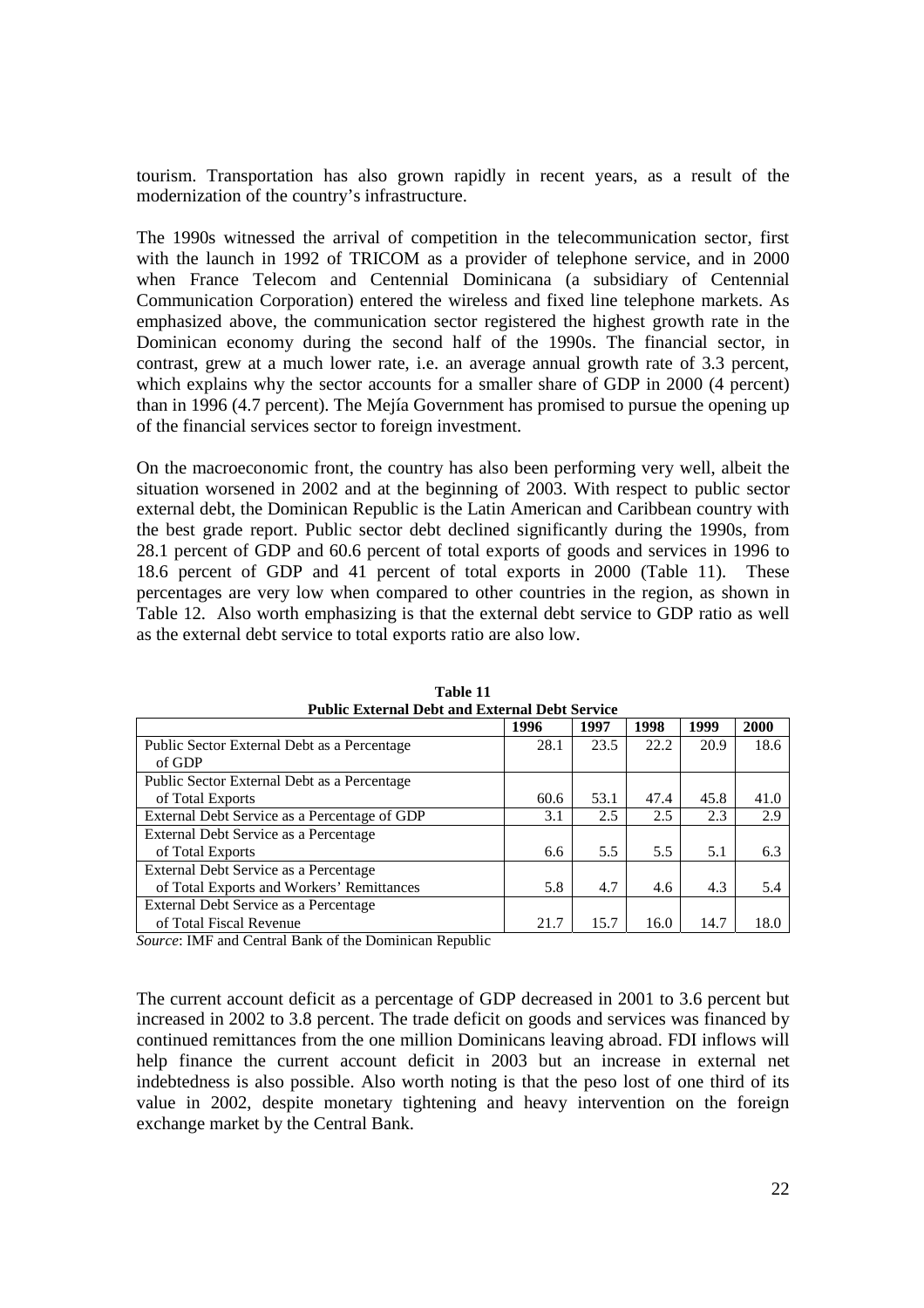**Table 12 External Debt to GDP and Total Exports Ratios for Various Latin American and Caribbean Countries** 

|                    | TOL VALIOUS LAUIL AINEITEAN ANU CALIDDEAN COUNTIES |                                  |
|--------------------|----------------------------------------------------|----------------------------------|
|                    | External Debt as a Percentage of                   | External Debt as a Percentage of |
|                    | GDP (2000)                                         | Total Exports (2000)             |
| Argentina          | 62.0                                               | 484.7                            |
| Jamaica            | 61.4                                               | 85.7                             |
| Panama             | 58.0                                               | 122.6                            |
| Colombia           | 42.3                                               | 202.3                            |
| <b>Brazil</b>      | 40.5                                               | 340.0                            |
| Costa Rica         | 35.9                                               | 44.3                             |
| Mexico             | 32.2                                               | 92.6                             |
| El Salvador        | 27.0                                               | 78.2                             |
| Dominican Republic | 18.6                                               | 41.0                             |

*Source*: Moody's Investor Service

| Table 13                                                              |
|-----------------------------------------------------------------------|
| Current Account Deficit in Absolute Terms and Relative to GDP and FDI |
| 1995-2000                                                             |

| (Million of U.S. Dollars and Percentage) |          |          |          |          |          |          |  |
|------------------------------------------|----------|----------|----------|----------|----------|----------|--|
|                                          | 1995     | 1996     | 1997     | 1998     | 1999     | 2000*    |  |
| <b>Current Account</b>                   |          |          |          |          |          |          |  |
| Deficit                                  | 182.8    | 212.7    | 167      | 338.2    | 429.1    | 1026.5   |  |
| <b>GDP</b>                               | 11.994.3 | 13.335.4 | 15,081.5 | 15,873.2 | 17,363.5 | 19,711.0 |  |
| <b>Current Account</b>                   |          |          |          |          |          |          |  |
| Deficit/GDP                              | 1.5%     | 1.6%     | 1.1%     | 2.1%     | 2.5%     | 5.2%     |  |
| <b>Current Account</b>                   |          |          |          |          |          |          |  |
| Deficit/FDI                              | 44.12%   | 220.41%  | 39.71%   | 48.33%   | 32.08%   | 107.71%  |  |

\*: Preliminary Data

*Source*: International Department, Central Bank of the Dominican Republic

#### **2.2 Infrastructure**

Transport, communications, and electricity are the key components of the country's infrastructure. While transport services accounted for 6.6 percent of the Dominican GDP in 2001, communications amounted to 6.5 percent during the same year. Improvement of the infrastructure in both sectors is a top priority of the Government.

#### *Road and Maritime Transport*

The Dominican Republic has a total of 12,600 kilometers of roads, including 6,200 of which are paved. Non-electrified railway consists of 757 kilometers, of which 240 are run by sugar companies. In February 2003, President Mejía announced the construction of the San Pedro de Macoris-La Romana highway expansion. The Government has entrusted the Spanish-Dominican engineering firm *Concesionaria Dominicana de Autopistas y Carreteras* with the 30-year concession contract. Construction time is estimated to take two years. The Government will install 10 new toll stations to increase collections to pay for the new highway improvements. Additionally, the Government plans to begin expansion of the La Romana-Higuey and Higuey-Veron (Punta Cana) highway this year.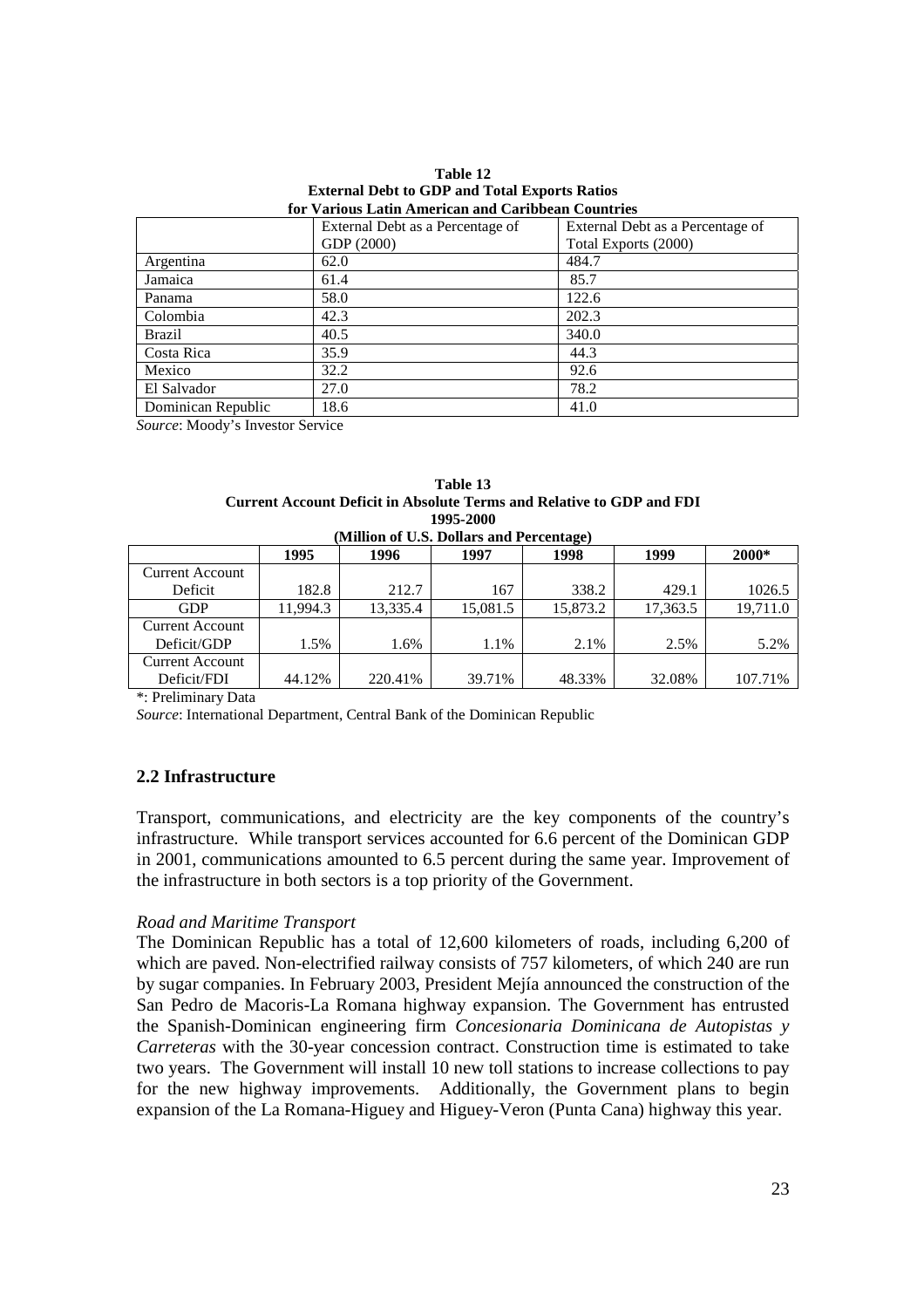The country is also home to eleven –state-owned- maritime ports, whereas the private sector is an active participant in the construction of a multi-modal port.<sup> $14$ </sup> The construction work at the Multimodal Terminal at Punta Caucedo has advanced significantly, with partial operation of the country's first terminal of mega-ship capacity expected to begin by the end of 2003. The 50-hectare Caucedo Terminal will provide extensive container handling capability to and from the Dominican Republic. The port's location in the center of North-South and East-West trade lanes is expected to competitively position the Caucedo port as a transshipment hub of the Caribbean. The country will also greatly benefit from lower freight rates. Currently, the cost of shipping a container from Santo Domingo to Miami is US\$2,800, from Costa Rica to Miami it is US\$2,000 and from Honduras, it amounts to US\$1,800.<sup>15</sup>

A new international tourist docking facility opened in the Port of La Romana in December 2002. About US\$12 million dollars were invested in the new wharfs and an estimated 147,000 vacationers, traveling on 67 cruise ships, are expected to use this facility during the 2002-2003 year.

It takes five to ten hours for a good to clear customs. On average, it will take the Dominican from one day to one and a half day to take possession of his good. There is a system that allows the company to pay the necessary charges before the shipment arrives at port. With respect to exported goods, it may take up to five days (goods to the United States) or as little as one day and half (Puerto Rico) for a shipment to reach the premises of the importer after the ship has docked in the port. Fees and charges (other than duties and applicable taxes) imposed on or in connection with imports are the commission of 4.75 percent on foreign-exchange transactions; the fee to Hispaniola Dispatch, which fluctuates depending on the time the ship is docked in the port, the storage fee calculated per week with a minimum of \$400 Dominican pesos a week for a minimum of 1,000 kilos. If the shipment is in transit, the importer only pays for the time the ship stays in the port, which is an average of \$0.45 cents for each 100 kilos stored.

#### *Air Transport*

The Dominican Republic has ten major airports. The airports of Santo Domingo (Las Americas), Punta Cana, La Romana and Puerto Plata are served by national airlines, numerous charters, and major international airlines. As a result of the Government's privatization policy, six airports were granted in concession to Aerodom, an international consortium, for 25 years until 2024. The concession requires Aerodom to expand and renovate airport facilities.

Air transport is governed by the Civil Aviation Law (Law No. 505) of November 10, 1969, and Law No. 8 of November 19, 1978, establishing the Airport Commission to manage all Dominican airports. While national air transport is reserved for companies that are owned by natural Dominicans, international air transport is subject to concession.

<sup>-</sup><sup>14</sup> The Dominican Republic has been a member of the International Maritime Organization since 1953 and has signed several conventions regarding maritime transport.

<sup>&</sup>lt;sup>15</sup> Maritime transport is governed by Law No. 3003 of July 12, 1951, Law No. 70 of December 18, 1970, and a number of decrees.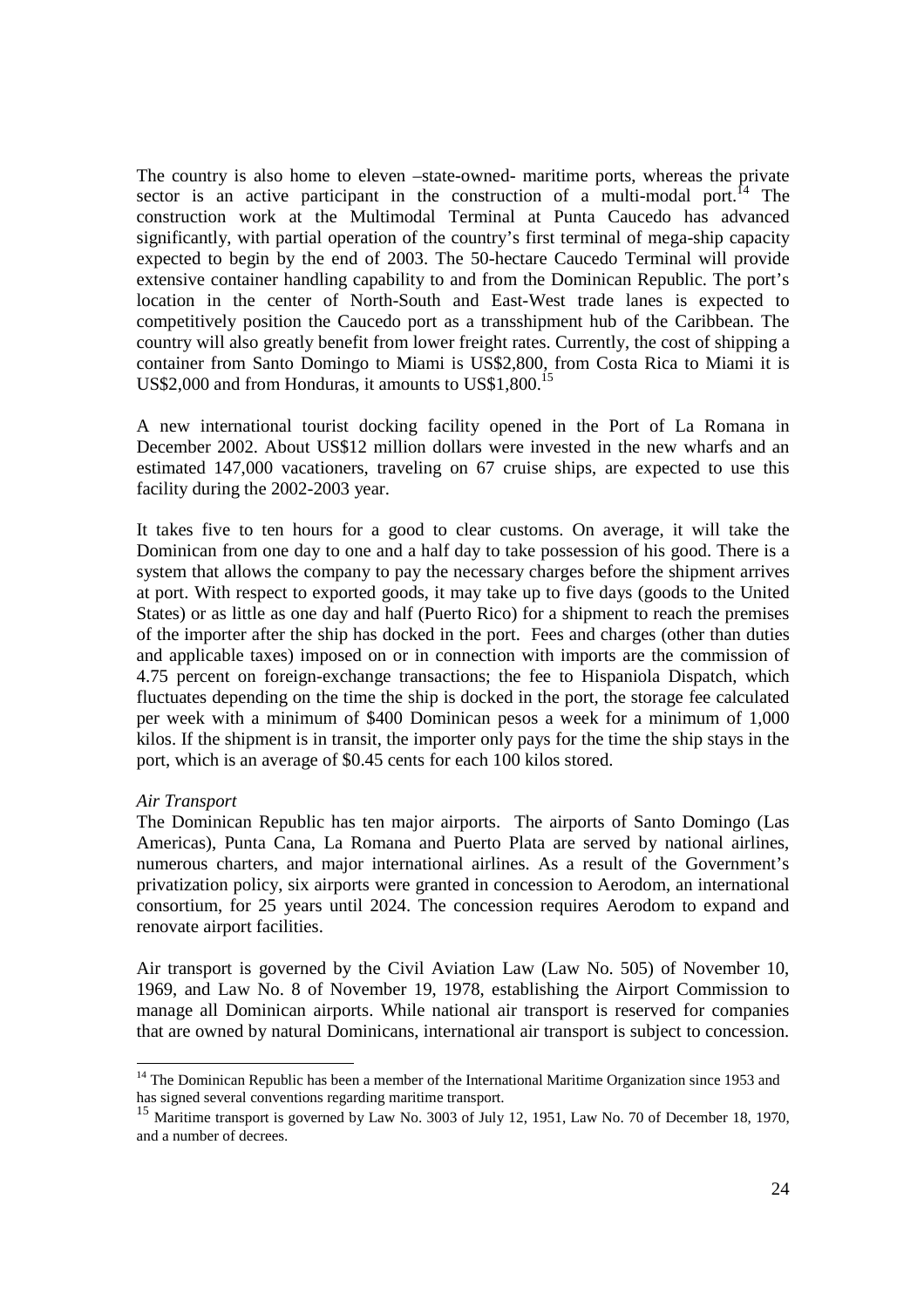Open skies agreements with Chile, Central American countries, and the United States (signed but not ratified) have also been concluded.

## *Telecommunications*

With respect to the communication system, it is worth noting that the Government has launched a number of initiatives aimed at enhancing that system. For instance, it is allocating 60 percent of a 2 percent excise tax on communication services to improve access to telephone and other communication services. The level of penetration of phone service keeps increasing in the country, from 9 telephone lines for every 100 residents in 1996 to 18.7 telephone lines for every 100 residents by the end of 2000. It takes 10 to 20 days for a line to be granted and installed. Moreover, fixed wire and cellular phones had reached 2.225 million by the end of 2001. Internet access also increased in recent years, by an average of 75 percent.

The telecommunications sectors is regulated by the Telecommunications Law<sup>16</sup> and regulations issued by INDOTEL, the Dominican Institute of Telecommunications. INDOTEL promotes investment in the sector and supervises service providers who are free to set rates for telecommunications services, albeit INDOTEL can intervene if it estimates that market conditions do not ensure competition.

## *Electricity*

The surge in electricity demand fueled by the strong growth in the Dominican economy has not been met by a similar increase in generating capacity despite the record level in FDI in that sector. In fact, insufficient investment in generating capacity and an overburdened transmission and distribution system have resulted in blackouts. To avoid suffering from the effects of these blackouts which are less frequent but still occurring, several companies have opted to install their own power generation, to ensure reliable electricity supplies. It is worth noting that despite existing problems, private firms have been investing heavily in the country's electricity infrastructure.<sup>17</sup>

## **2.3 Human Capital**

-

The Dominican labor force is large, young, and very urban. Labor laws do not prohibit strikes or the establishment of trade unions, and the labor code expressly indicates that 80 percent of the employees in each firm must be Dominican.

In recent years, GDP growth has had a positive impact on the unemployment rate in the country, as it fell from 16.7 percent in 1996 to 13.9 percent in 2000. The key sectors in terms of employment are wholesale and retail trade, construction, manufacturing and agriculture, as show in Table 14.

<sup>16</sup> *Ley General de Telecomunicaciones* (Law No. 153-98) of May 27, 1998.

 $17$  The Mejía Administration has recently attempted without success to end the blackouts by raising electricity tariffs.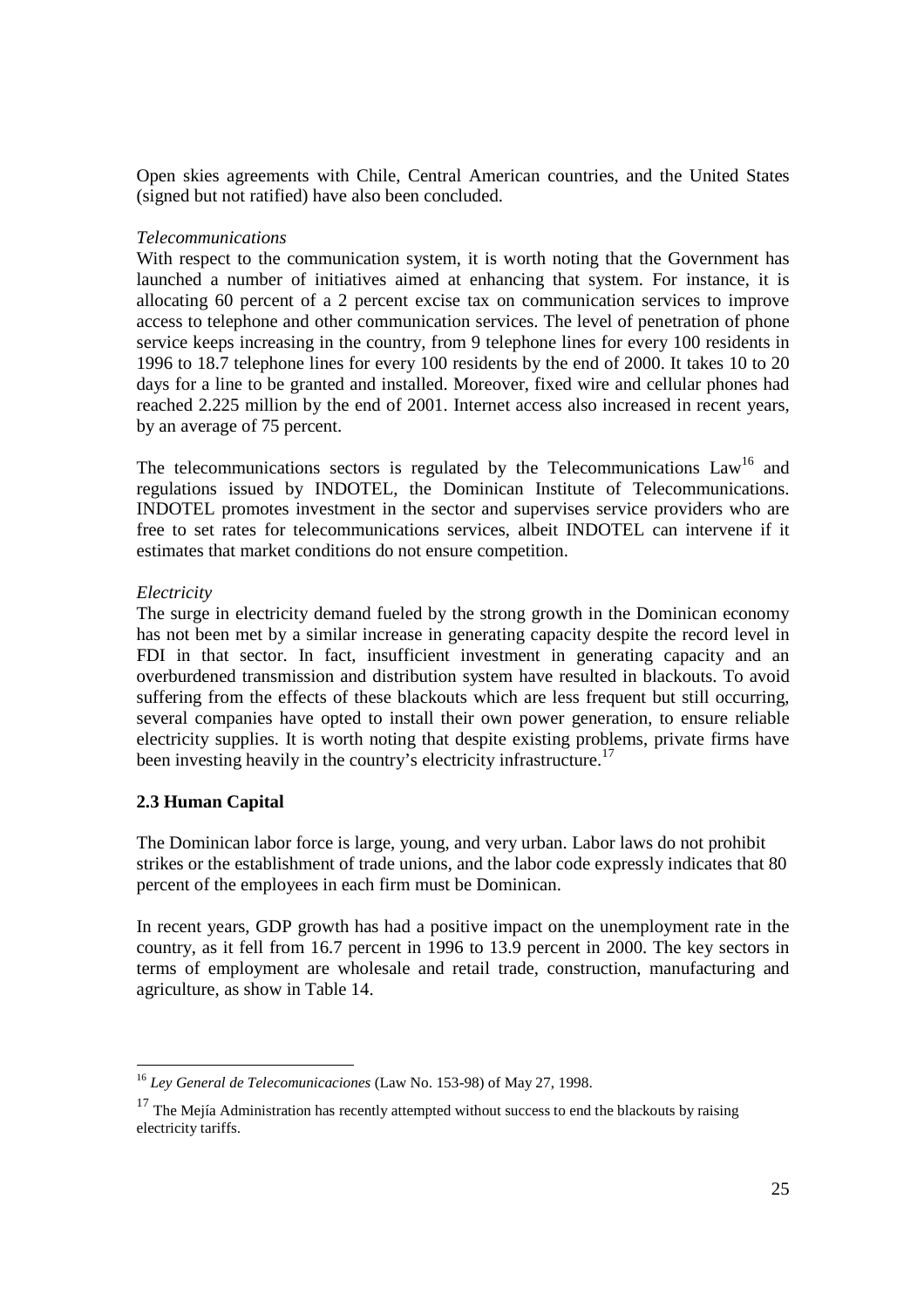Low-skilled labor is available and the Dominican work force is known for being highly "competent, trainable, and cooperative," but skilled workers are a scarce resource. When international competitiveness depends on labor costs, the Dominican Republic is more competitive than Costa Rica and Jamaica. However, hourly-wage rates are higher in the Dominican Republic than in Guatemala and Mexico, without an equivalent increase in labor productivity.

Investment in education, which currently represents only 2.5 percent of GDP, would contribute greatly to increase the supply of technically skilled labor, and help enhance the Dominican Republic's efforts to attract foreign investment. Measures to better train workers would also have long lasting benefit for the domestic economy. Well-targeted training programs could serve to improve prospects for employment and raise the productivity of workers so as to meet the needs of businesses.

#### **Table 14 Employment (Percentage by Sector)**

|                                              | 1996  | 1997  | 1998  | 1999  | <b>2000</b> |
|----------------------------------------------|-------|-------|-------|-------|-------------|
| Agriculture, livestock, fishing and forestry | 19.9  | 20.0  | 17.1  | 17.5  | 16.3        |
|                                              | 0.4   | 0.3   | 0.3   | 0.3   | 0.2         |
|                                              | 18.5  | 17.9  | 18.4  | 17.4  | 17.0        |
|                                              | 6.7   | 6.8   | 6.9   | 7.2   | 6.3         |
|                                              | 0.5   | 0.5   | 0.5   | 0.4   | 0.8         |
| Transportation and communications            | 6.7   | 7.0   | 6.9   | 7.3   | 6.2         |
|                                              | 19.8  | 20.0  | 21.7  | 21.9  | 21.7        |
|                                              | 1.4   | 1.3   | 1.3   | 1.3   | 1.9         |
| Public administration and defense            | 4.0   | 3.8   | 3.6   | 3.6   | 4.2         |
|                                              | 4.8   | 4.8   | 4.8   | 4.8   | 5.2         |
|                                              | 17.5  | 17.6  | 18.3  | 18.3  | 20.4        |
|                                              | 100.0 | 100.0 | 100.0 | 100.0 | 100.0       |

*Source:* Central Bank.

The education system consists of public and private schools which offer pre-school, primary and secondary education. Approximately 85 percent of Dominican children aged 6 to 13 are enrolled in primary school. The level for secondary school is 65 percent.

The country is home to one public university, the *Universidad Autónoma de Santo Domingo*, founded in 1538 and the oldest university in the Americas, numerous (more than 30) private universities, as well as seven institutes of higher education. The average tuition fee for an undergraduate degree is of US\$300, whereas the average cost to obtain a diploma from an institution of higher education is approximately US\$3,600.

The adult literacy rate is 84.5 percent, whereas it is 86 percent in Jamaica and 91 percent in Colombia, Mexico and Panama, and 95 percent in Costa Rica.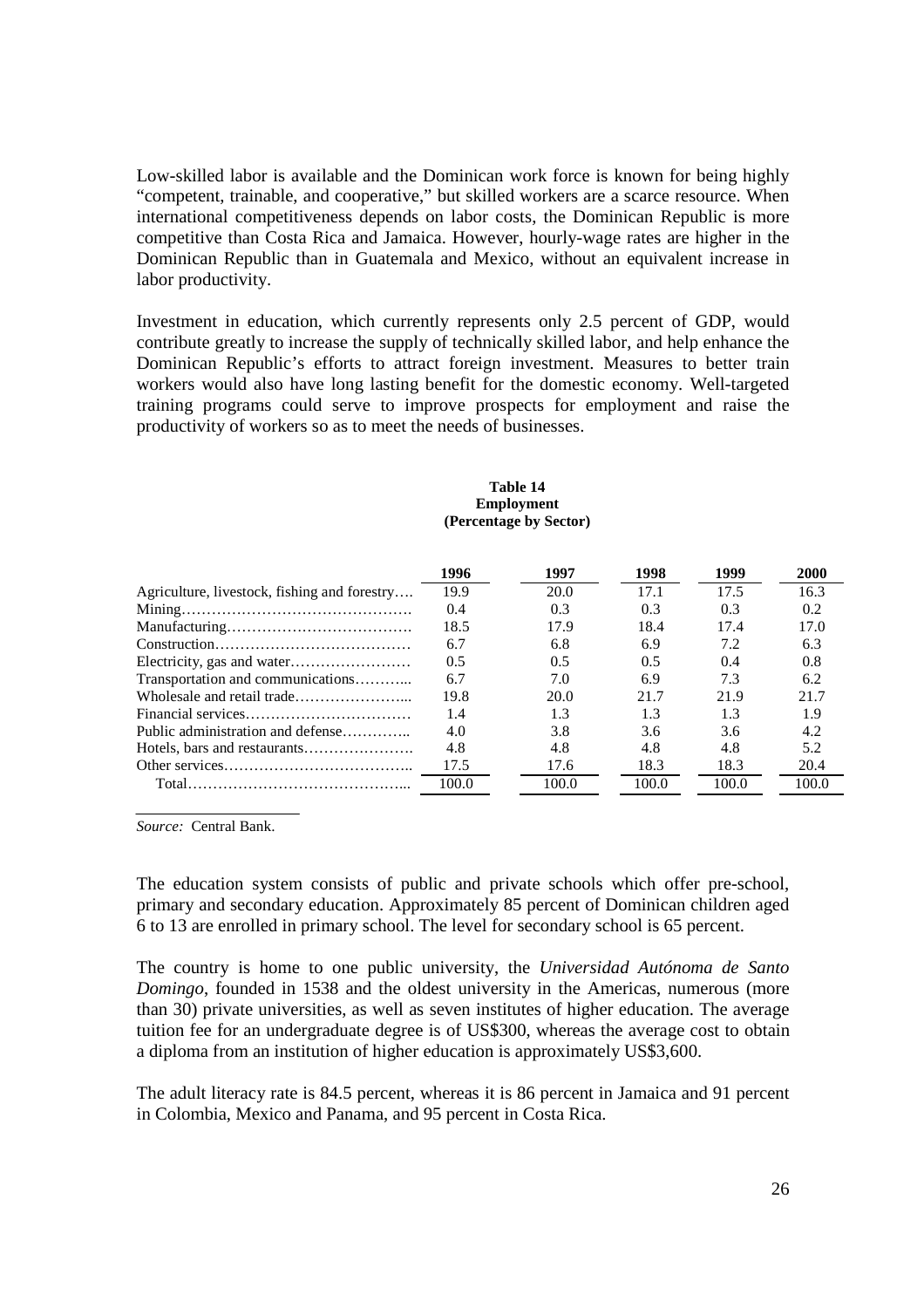### **2.4 Public Governance: Transparency, Integrity, and Rule of Law**

Many sectors of the Dominican economy -mostly export-oriented industries- have enjoyed a high degree of transparency in their relationship with government agencies. While in those cases red tape is almost non existent and the use of permits and paperwork minimal, progress is being made to ensure that the other sectors of the economy share the same benefits. One key element of the Mejía program is to end the so-called *grado a grado* (step by step) system, whereby Government contracts may be awarded without recourse to a competitive bidding process. This system is widely held to be the major source of public corruption. The government procurement system of the country is currently under review. A new law adopted in February 2001 (Law No. 27-01) prohibits the Government from buying imported goods and services, should a national product exists. Government procurement is also regulated by Law No. 295 of June 30, 1966 and a decree adopted in 1998. Essentially, these laws and regulations stipulate that purchases by public enterprises are not covered and that public bidding must take place, provided that preference is given to domestic suppliers. For purchases below RD\$100,000, five offers should be invited. For purchases above RD\$100,000 but below RD\$3 million, at least ten enterprises must be invited to bid. Finally, direct contracting is used for smaller purchases.

For the first time in 2001, the Dominican Republic was included in the Corruption Perceptions Index of Transparency International. The country ranked 63th out of 91 countries in 2001 and improved its score in 2002 ranking  $59<sup>th</sup>$  out of 102 countries, ahead of Guatemala, Venezuela, Honduras, Nicaragua, Ecuador, and Bolivia but behind Chile, Trinidad and Tobago, Uruguay, Costa Rica, Colombia and Mexico (Table 15).

| Corruption Perceptions Index for Latin American and Caribbean Countries |              |              |  |  |  |  |
|-------------------------------------------------------------------------|--------------|--------------|--|--|--|--|
|                                                                         | Rank in 2001 | Rank in 2002 |  |  |  |  |
| Chile                                                                   | 18           | 17           |  |  |  |  |
| Uruguay                                                                 | 35           | 32           |  |  |  |  |
| Trinidad and Tobago                                                     | 32           | 33           |  |  |  |  |
| Costa Rica                                                              | 40           | 40           |  |  |  |  |
| Peru                                                                    | 44           | 45           |  |  |  |  |
| <b>Brazil</b>                                                           | 46           | 45           |  |  |  |  |
| Colombia                                                                | 50           | 57           |  |  |  |  |
| Mexico                                                                  | 51           | 57           |  |  |  |  |
| <b>Dominican Republic</b>                                               | 63           | 59           |  |  |  |  |
| El Salvador                                                             | 55           | 62           |  |  |  |  |
| Panama                                                                  | 52           | 67           |  |  |  |  |
| Argentina                                                               | 57           | 70           |  |  |  |  |
| Honduras                                                                | 71           | 71           |  |  |  |  |
| Guatemala                                                               | 65           | 81           |  |  |  |  |
| Venezuela                                                               | 70           | 81           |  |  |  |  |
| Nicaragua                                                               | 78           | 81           |  |  |  |  |
| Ecuador                                                                 | 79           | 89           |  |  |  |  |
| <b>Bolivia</b>                                                          | 85           | 89           |  |  |  |  |

**Table 15 Corruption Perceptions Index for Latin American and Caribbean Countries** 

 *Source*: Transparency International (www.transparency.org)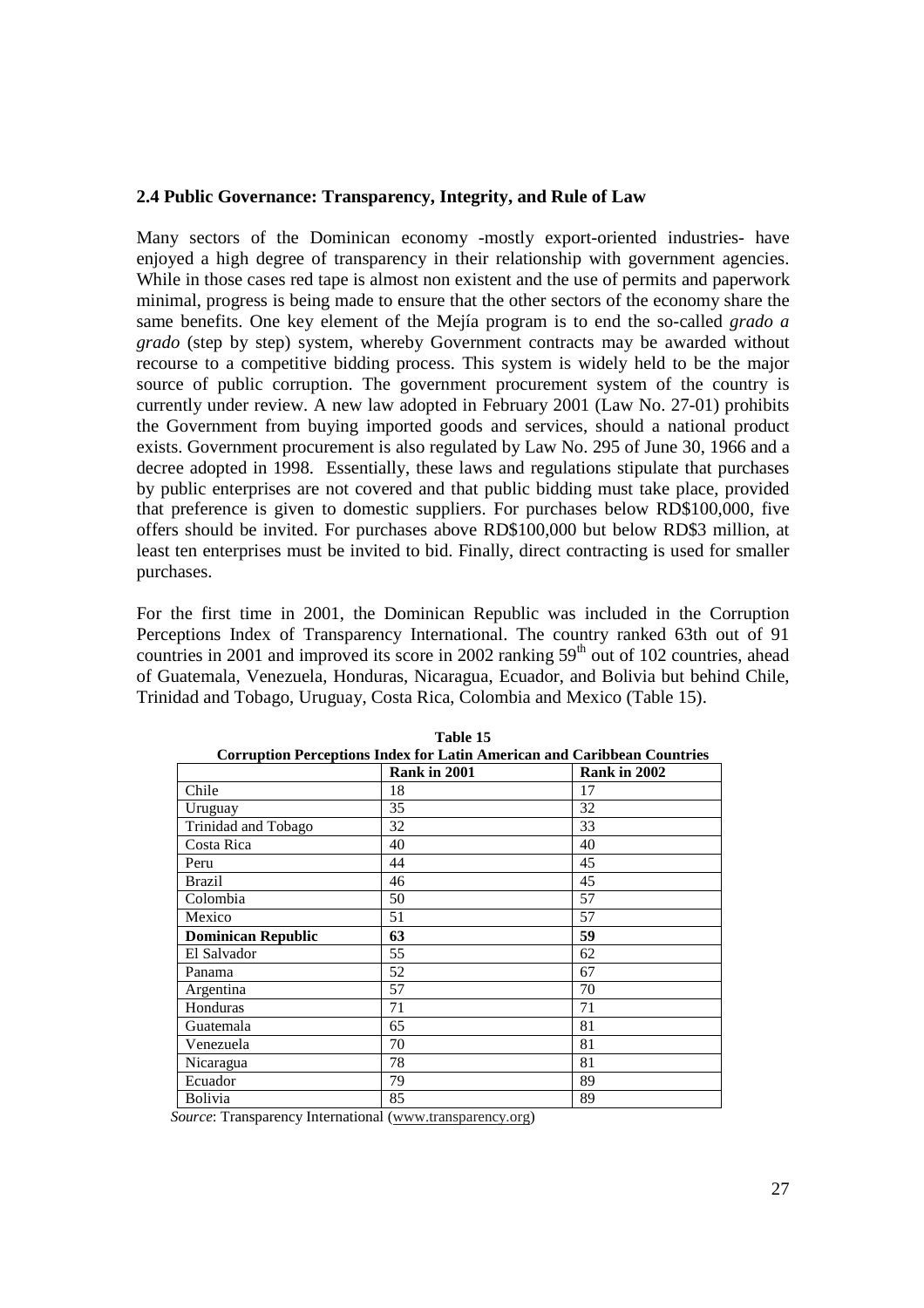Article 102 of the Constitution provides for the sanction of acts of corruption. The Penal, Labor and Tributary Codes and the laws and regulations of the Secretaries of State (State Ministries) punish the acts of corruption. There have been twelve well-known cases involving high Government officials charged with corruption; seven belong to the past Government administration and five to the current administration. All are still pending in courts.

It is worth emphasizing that since January 1, 2003, a person applying for a public sector job under the Civil Services and Administrative Career Law is required to compete for posts based on his/her merits and work experience. This measure will undoubtedly contribute to reducing corruption and favoritism in the public sector.

In February 2003, President Mejia also announced that he was sending bills to Congress aimed at fighting against government corruption. One of the bills would transfer the power to appoint the national controller to the Senate, instead of the Executive Branch. When introducing the proposal, the President said the intent was to make the position of controller independent from the Executive Branch. President Mejia also tabled a bill that would create a department —*Fiscalia Anticorrupción*— to fight corruption. A third project would oblige officers to indicate the source of any increased wealth after their term in government. Finally, the President announced that he would resubmit another bill to Congress, which would guarantee the press free access to government information. The *Ley de Acceso a la Información Pública* would oblige Government officials to reveal information they commonly refuse to make public today.

The Dominican Republic does not have a competition policy law, albeit legislation on consumer protection and competition was tabled before Congress in 1998, but not adopted. A new draft law is in the making. Competition provisions are contained in the Constitution, the Penal Code, the Copyright Law, and the Industrial Property Law. For instance, Article 8 of the Constitution protects the exercise of free enterprise and prohibits monopolies of private corporations; albeit it allows state monopolies and those provided for by law. The Penal Code prohibits collusion among business executives, particularly with respect to price setting. Moreover, Law No.13 of April 1963 permits price controls for certain basic articles and services with a view to protecting consumers, whereas Law No. 112-00 of November 2000 allows the Ministry of Industry and Trade to determine retail prices for petroleum and petroleum products on a weekly basis.<sup>18</sup>

It takes on average 45 to 60 days for an administrative dispute settlement procedure to reach a final decision regarding a particular measure. However, the parties could ask for ten days in each instance to deposit documents, which can postpone the process for 30 additional days.

All laws regulating sectors of the economy establish deadlines or specific timeframes to grant permits and licenses. In practice, however, they are rarely observed, but the silence of management should not be understood as implicit authorization. The *litigious* 

<sup>-</sup>18 See WTO document WT/TPR/S/105, September 9, 2002.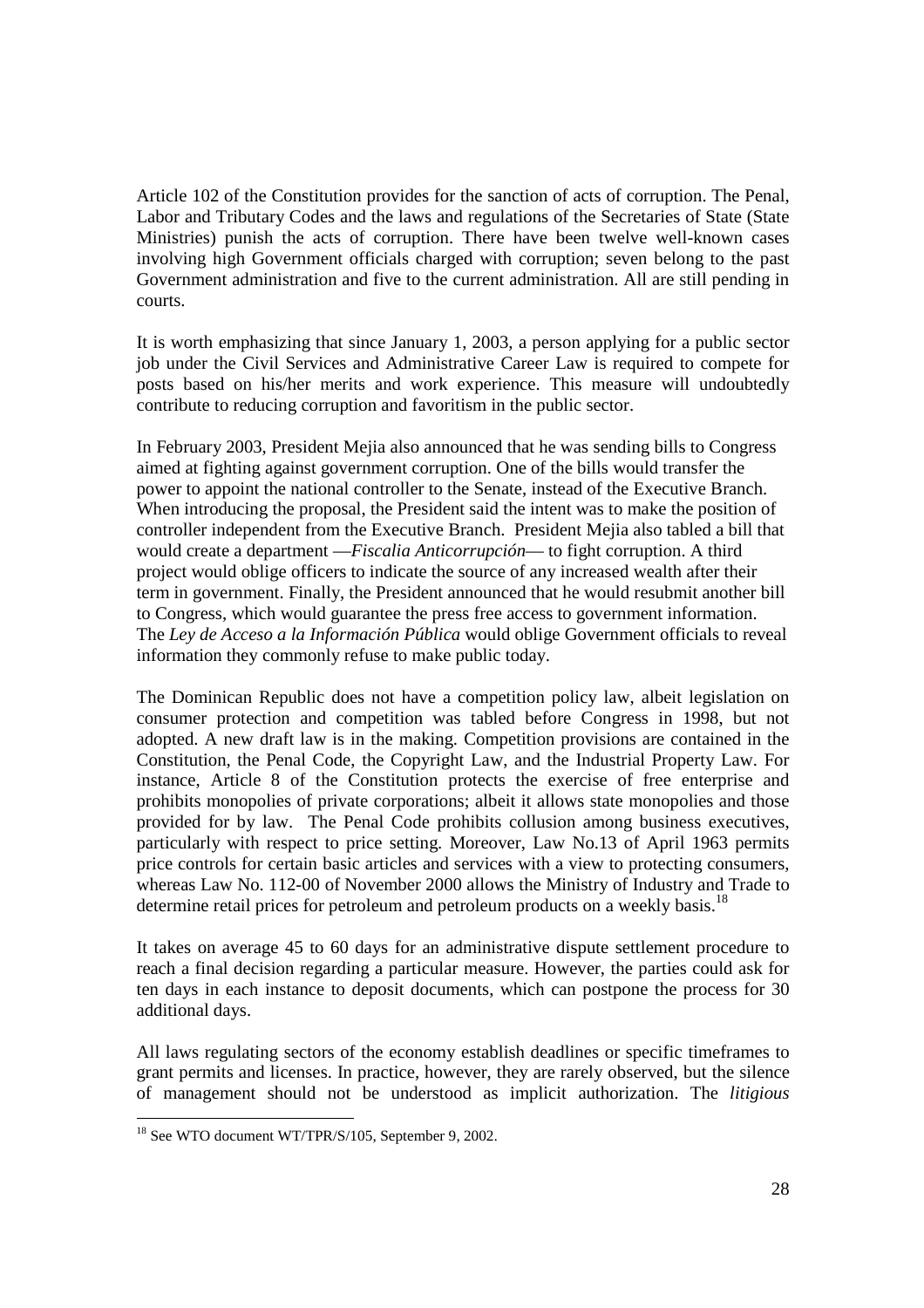*administrative* procedure mandates conciliation before a claim can be brought but it does not contemplate any type of arbitration. If all three instances are pursued it can take from three to five years for an administrative dispute to be adjudicated in domestic courts.

The Constitution does not establish that international obligations have a higher status that domestic legislation. An international treaty needs to be ratified by Congress in order to be implemented in the country. The Constitution does not establish that private parties can invoke international agreement as applicable law in domestic courts but when international agreements enter into force, they acquire force of law and can be used/argued in national courts just as the domestic legislation.

## **2.5 Trade Regime**

In recent years, the Dominican Republic has moved forward and liberalized its trade regime, becoming one of the most open economies in Latin America, as a result of relatively low effective average import tariffs and the establishment of free trade zones. In fact, trade played a significant role in the increase in the gross domestic product (GDP) during the 1990s. As Table 16 shows, exports accounted for approximately 30 percent of annual GDP growth with the notable exception of 1992. Moreover, the high level of openness of the Dominican economy is reflected in high imports and exports of goods and services to GDP ratio, which reached 100.5 percent in 2000.

| (MHHOH 01 U.S. DOHATS AND PETCENTAGE) |                |            |                    |  |  |  |
|---------------------------------------|----------------|------------|--------------------|--|--|--|
| Year                                  | <b>Exports</b> | <b>GDP</b> | <b>Exports/GDP</b> |  |  |  |
| 1990                                  | 1,584.7        | 5,537.7    | 28.6               |  |  |  |
| 1991                                  | 1,711.2        | 7,479.3    | 22.9               |  |  |  |
| 1992                                  | 1,757.7        | 8,901.9    | 19.7               |  |  |  |
| 1993                                  | 3,211.0        | 9,690.4    | 33.1               |  |  |  |
| 1994                                  | 3,452.5        | 10,697.2   | 32.3               |  |  |  |
| 1995                                  | 3,779.5        | 11,994.3   | 31.5               |  |  |  |
| 1996                                  | 4,052.8        | 13,335.4   | 30.4               |  |  |  |
| 1997                                  | 4,613.8        | 15,081.5   | 30.6               |  |  |  |
| 1998                                  | 4,980.5        | 15,873.2   | 31.4               |  |  |  |
| 1999                                  | 5,136.7        | 17,363.5   | 29.6               |  |  |  |
| 2000                                  | 5,736.7        | 19,711.0   | 29.1               |  |  |  |

**Table 16 Export to GDP Ratio (Million of U.S. Dollars and Percentage)** 

*Source*: Central Bank of the Dominican Republic

As shown in Table 17, the United States is the single most important export market for Dominican products. In 2000, 72 percent of all exports from the Dominican Republic were destined to the United States. Puerto Rico came second with 15.5 percent of all Dominican exports, whereas neighboring Haiti accounted for 2 percent. North America's (including Mexico) share totaled 88 percent, whereas Latin America and the Caribbean's (excluding Mexico) share was of 4.2 percent, Europe's 6.2 percent, Asia's 1.3 percent, and Africa's 0.1 percent.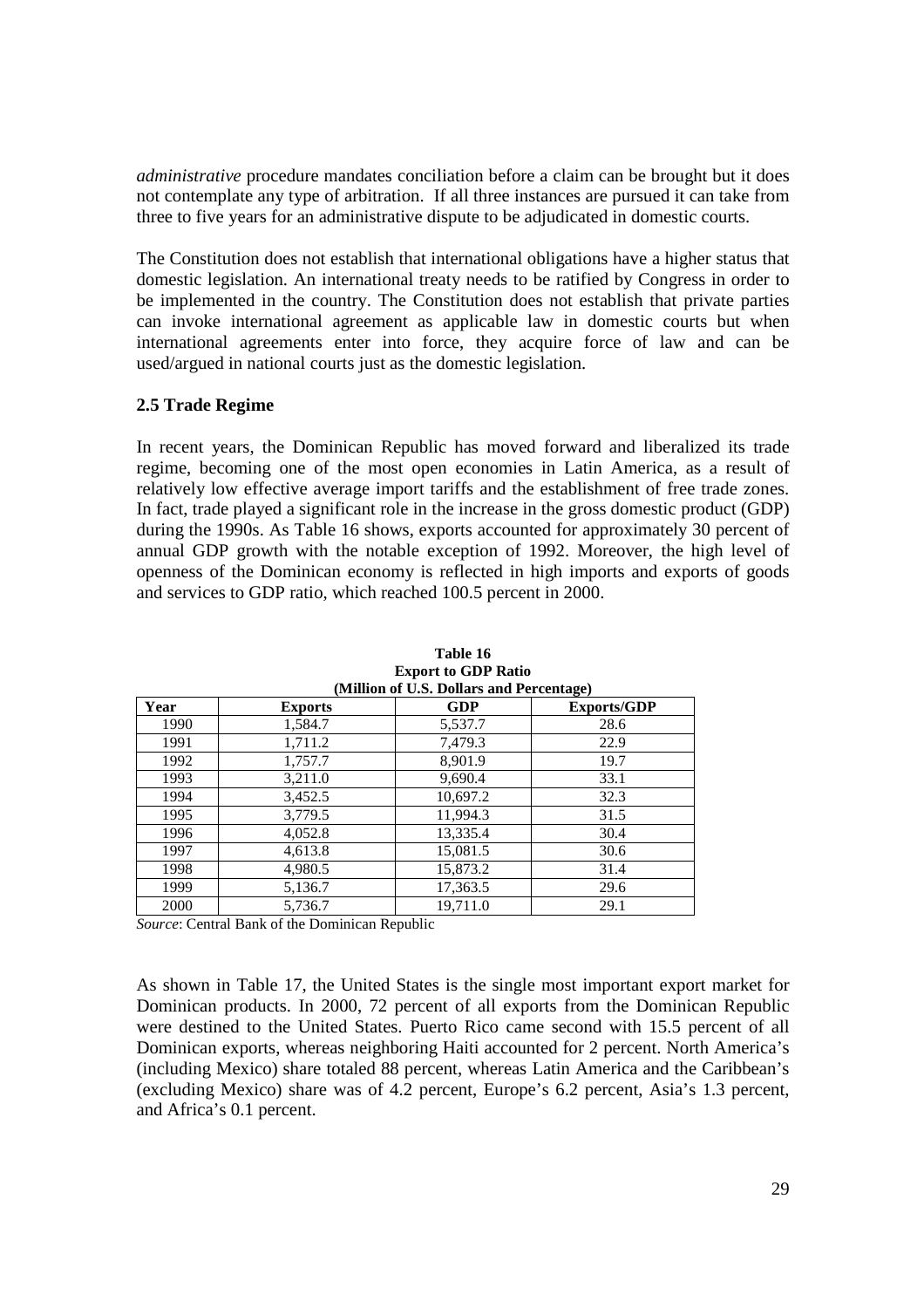| Table 17                                            |
|-----------------------------------------------------|
| <b>Exports by Country of Destination, 1997-2000</b> |
| (Thousands of II S. Dollars)                        |

| <b>Countries</b>     | 1997      | Thousands of C.S. Donars<br>1998 | 1999      | 2000*     |
|----------------------|-----------|----------------------------------|-----------|-----------|
| <b>United States</b> | 3,089,232 | 3,391,232                        | 3,704,447 | 4,116,836 |
| Puerto Rico          | 888,658   | 946,448                          | 843,514   | 886,902   |
| Haití                | 35,995    | 35,441                           | 67,860    | 114,114   |
| Belgium              | 133,539   | 102,733                          | 106,222   | 99,905    |
| The Netherlands      | 30,588    | 44,314                           | 50,989    | 63,188    |
| United Kingdom       | 59,069    | 102,259                          | 38,306    | 41,272    |
| Canada               | 36,224    | 41,875                           | 46,399    | 40,865    |
| Germany              | 19,957    | 27,914                           | 22,870    | 37,214    |
| France               | 16,414    | 21,504                           | 17,898    | 35,329    |
| Korea                | 51,436    | 27,480                           | 34,355    | 27,691    |
| Italy                | 28,924    | 27,150                           | 19,374    | 27,246    |
| Spain                | 18,927    | 18,463                           | 15,201    | 23,314    |
| Honduras             | 23,042    | 17,049                           | 12,852    | 19,571    |
| Japan                | 28,166    | 19,807                           | 12,434    | 11,738    |
| Jamaica              | 16,049    | 17,309                           | 9,601     | 11,461    |

\*: Preliminary Data

*Source*: Central Bank of the Dominican Republic; International Department; Balance of Payments Sub-Direction; Export and Import Analysis Division

As exports from FTZs represent the bulk of all Dominican exports, accounting for 83.2 percent of total exports in 2000 (see Annex 1), in practice, as noted by the WTO in its Trade Policy Review of the Dominican Republic published in September 2002, "most of the Dominican Republic's merchandise trade is not governed by the rules of its general trade regime. This reflects the recognition that the [general] regime still creates an antiexport bias despite continuing liberalization, and the desire to assist exports by offering exporters special rules, notably under the free-trade zone regime."<sup>19</sup> Further trade liberalization is therefore needed, albeit the tariff reform approved in December 2000 cut the maximum import tariff from 35 percent to 20 percent, and the number of tariffs from nine (35 percent, 30 percent, 25 percent, 20 percent, 15 percent, 10 percent, 5 percent, 1.5 percent, and 0 percent) to five (20 percent, 14 percent, 8 percent, 3 percent, and 0 percent). The 2000 tariff reform was the second to be implemented by the country in recent years. In 1990, the Dominican Republic had reduced its maximum tariff to 35 percent from a tariff exceeding 200 percent.

The current import tariff structure is as follows:

- a) 20 percent tariff applies to most consumer goods;
- b) 14 percent tariff applies to certain intermediate goods;
- c) 8 percent tariff applies primarily to raw materials and capital goods;
- d) 3 percent tariff applies primarily to supplies, machinery and equipment used in the textile, agricultural and livestock sectors, and education materials.

In 2000, the effective average import tariff was of 16.9 percent.

<sup>-</sup><sup>19</sup> See WTO document WT/TPR/S/105, September 9, 2002.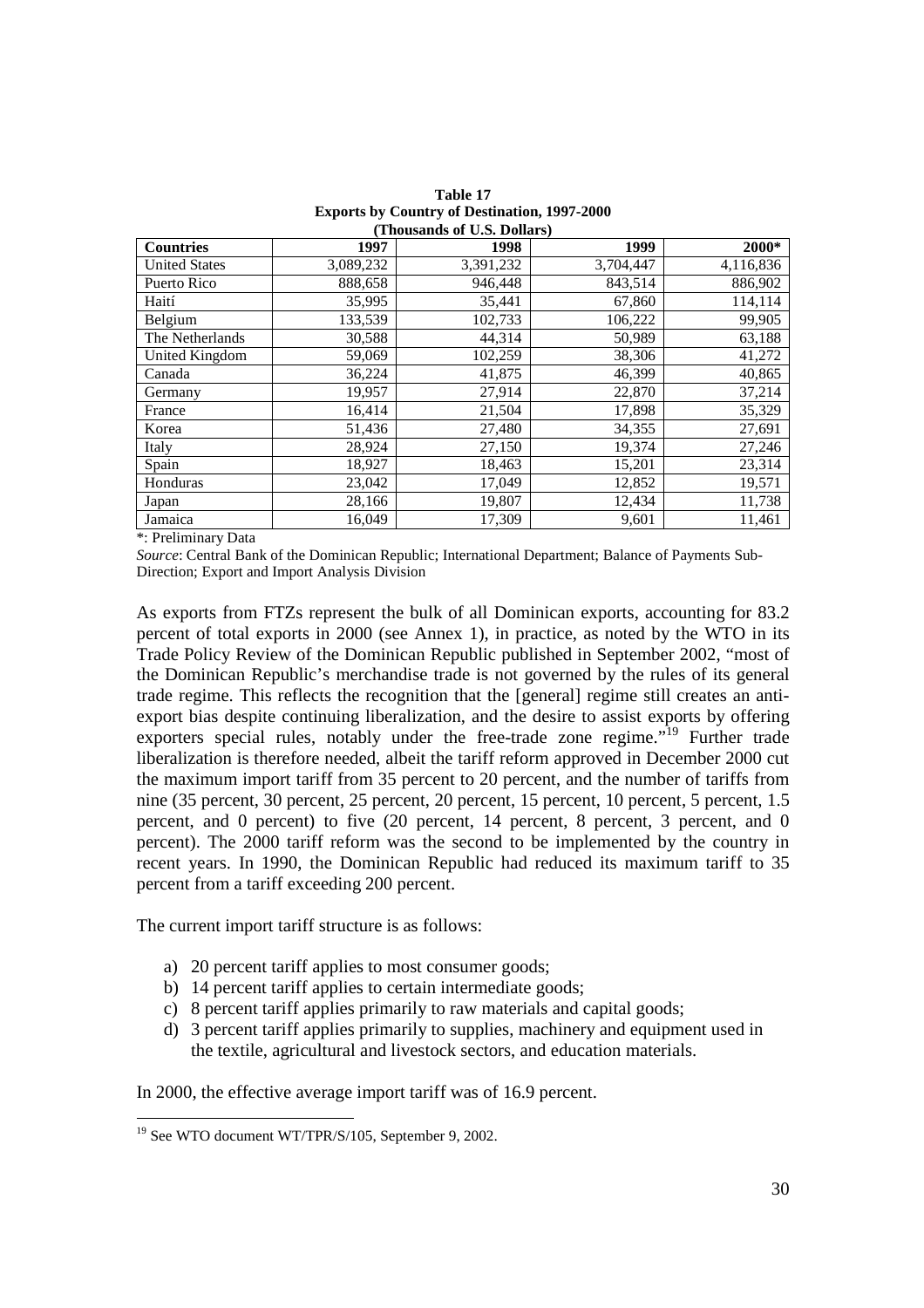In February 2003, the Government imposed by decree a 10-percent surcharge on all imports –except food, medicines, raw materials and capital goods-- for a period of 90 days, as part of a series of measures to promote austerity in an attempt to curb the depreciation of the exchange rate.

Textiles at 43.5 percent, electronics at 9.9 percent, and jewelry at 8 percent are the key components of FTZ exports. Traditional exports (sugar and related products, coffee, cocoa, tobacco, and nickel-iron) represented only 7.5 percent of all Dominican exports in 2000. Non-traditional exports such as beer and fruits have been growing over the past few years. In 2000, they accounted for 6.1 percent of total exports.

The dependency of the Dominican Republic on the North American market is not as pronounced in the case of imports. In 2000, North America accounted for 65.7 percent of all Dominican imports, whereas Latin America and the Caribbean's share reached 16.9 percent, Europe's 8.7 percent, and Asia's 8.3 percent. As shown in Table 18, the five most important trading partners on the import side were the United States (52.5 percent), Venezuela (10.4 percent), Puerto Rico (7.9 percent), Mexico (4.7 percent) and Japan (3 percent). Spain –the largest foreign investor in the country during the second half of the 1990s– ranked sixth with 2.7 percent of all Dominican imports, and captured only 0.4 percent of all Dominican exports.

Although the import share of FTZs has slightly fallen in relative terms during the second part of the 1990s, it remains fairly significant representing 32.3 percent of all imports into the Dominican Republic in 2000 (see Annex 2).

|                      |           | Imports by Country of Origin, 1997-2000 |           |           |
|----------------------|-----------|-----------------------------------------|-----------|-----------|
|                      |           | (Thousands of U.S. Dollars)             |           |           |
| <b>Countries</b>     | 1997      | 1998                                    | 1999      | 2000      |
| <b>United States</b> | 3,779,567 | 4,251,469                               | 4,148,521 | 4,981,228 |
| Venezuela            | 507,518   | 443,093                                 | 671,060   | 981,269   |
| Puerto Rico          | 509,550   | 706,515                                 | 1,094,685 | 752,431   |
| Mexico               | 312,497   | 300,084                                 | 265,331   | 447,974   |
| Japan                | 191,910   | 219,609                                 | 240,907   | 280,857   |
| Spain                | 98,877    | 175,694                                 | 217,390   | 252,844   |
| Panama               | 119,901   | 111,959                                 | 122,323   | 160,798   |
| Germany              | 57,847    | 81,365                                  | 122,245   | 151,985   |
| South Korea          | 47.839    | 110,790                                 | 178,119   | 149,678   |
| Taiwan               | 78,559    | 112,037                                 | 88,316    | 124,426   |
| <b>Brazil</b>        | 48,184    | 83,069                                  | 82,790    | 96,262    |
| Italy                | 51,733    | 74,587                                  | 47,936    | 82,828    |
| Colombia             | 64,243    | 64,064                                  | 68,634    | 77,609    |
| France               | 44,802    | 28,494                                  | 32,819    | 64,289    |
| Denmark              | 54,230    | 52,742                                  | 41,267    | 48,809    |

## **Table 18 Imports by Country of Origin, 1997-2000**

**\*:** Preliminary Data

--Note: Countries of destination and origin are determined on the basis of declarations made by each importer to the General Customs Administration.

*Source*: Central Bank of the Dominican Republic; International Department; Balance of Payments Sub-Direction; Export and Import Analysis Division.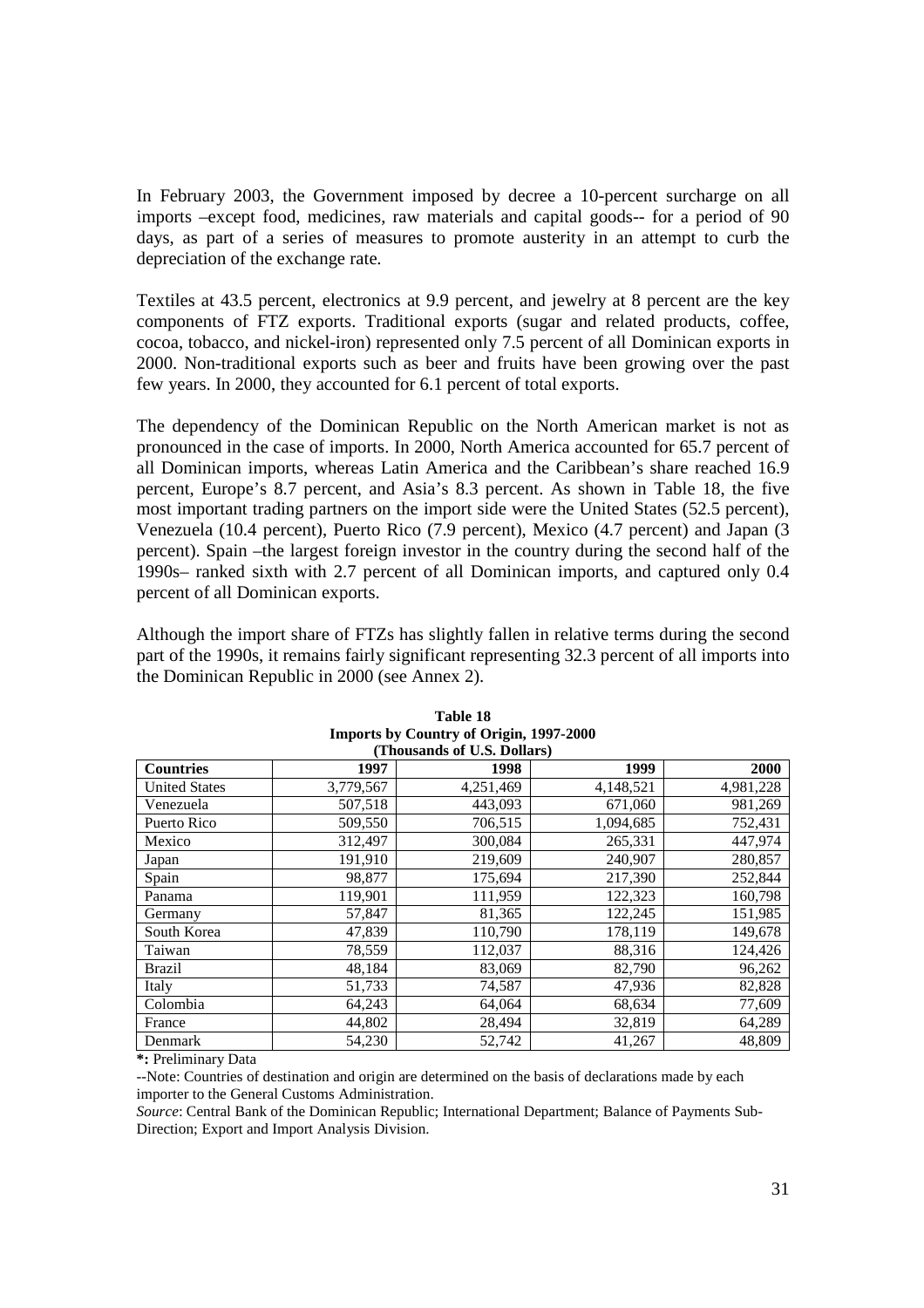The services sector is also a key element of the Dominican Republic's foreign trade. Tourism is the single most important component of the country's services trade. In 2000, income from tourism reached US\$ 2.9 billion.

The Dominican Republic joined the General Agreement on Tariffs and Trade (GATT) in 1950 and has been a member of the World Trade Organization since its inception. It has also been an active participant in the Free Trade Area of the Americas (FTAA) process since 1994. In addition, the country is participating in a number of other trade initiatives. In April 1998, it signed a free trade agreement with the members of the Central American Common Market (Costa Rica, El Salvador, Guatemala, Honduras, and Nicaragua). In August 1998, a trade agreement was signed with CARICOM members. Moreover, since 1983, the Dominican Republic has been one of the twenty-four beneficiaries of the Caribbean Basin Initiative, which was enhanced by the Caribbean Basin Trade Partnership Act. Exports under both programs reached US\$2.4 billion in 2001. The country has also been party to the Cotonou Agreement, formerly known as the Lomé Convention, under which the European Union offers economic cooperation and assistance to partner countries in Africa, the Caribbean and the Pacific. Dominican agricultural goods, textiles and electronic components are granted preferential access under that agreement. Moreover, the Dominican Republic benefits from the Generalized System of Preferences granted by several countries.<sup>20</sup> Finally, in 2002, the Dominican Republic expressed interest in negotiating a bilateral free trade agreement with the United States and Canada. More recently, in February 2003, the Dominican Republic signed a free trade agreement with Panama.

#### **2.6 Investment Regime**

The Dominican Republic has put in place an investment and investor-friendly regime. The Foreign Investment Law (No 16-95) was enacted in December 1995. With the exception of a few state-owned monopolies (such as hydroelectric power), the country allows foreign investment in nearly all sectors of the economy. Exceptions include disposal and storage of toxic, hazardous or radioactive waste not produced in the country; activities affecting public health and the ecological equilibrium of the country; and the production of materials and equipment directly linked to national security without authorization from the president. Other laws affecting certain sectors (such as banking and insurance) discriminate between domestic and foreign investment and remain applicable. For instance, there are sectors such as transportation, banking and insurance where foreign investment is limited to less than 50 percent ownership but where domestic investment is fully allowed. FDI are subject to approval in specific sectors only, whereas in other sectors such as construction, joint ventures are mandatory.<sup>21</sup>

<sup>-</sup><sup>20</sup> Australia, Bulgaria, Canada, the Czech Republic, the European Union, Hungary, Japan, New Zealand, Norway, Poland, Russia, the Slovak Republic, Switzerland, and the United States. See UNCTAD document UNCTAD/ITCD/TSB/Misc. 62 of June 22, 2001.

 $21$  An inventory of non-conforming (i.e. discriminatory) measures is being prepared by the Dominican Republic in the context of the Caribbean Rim Investment Initiative.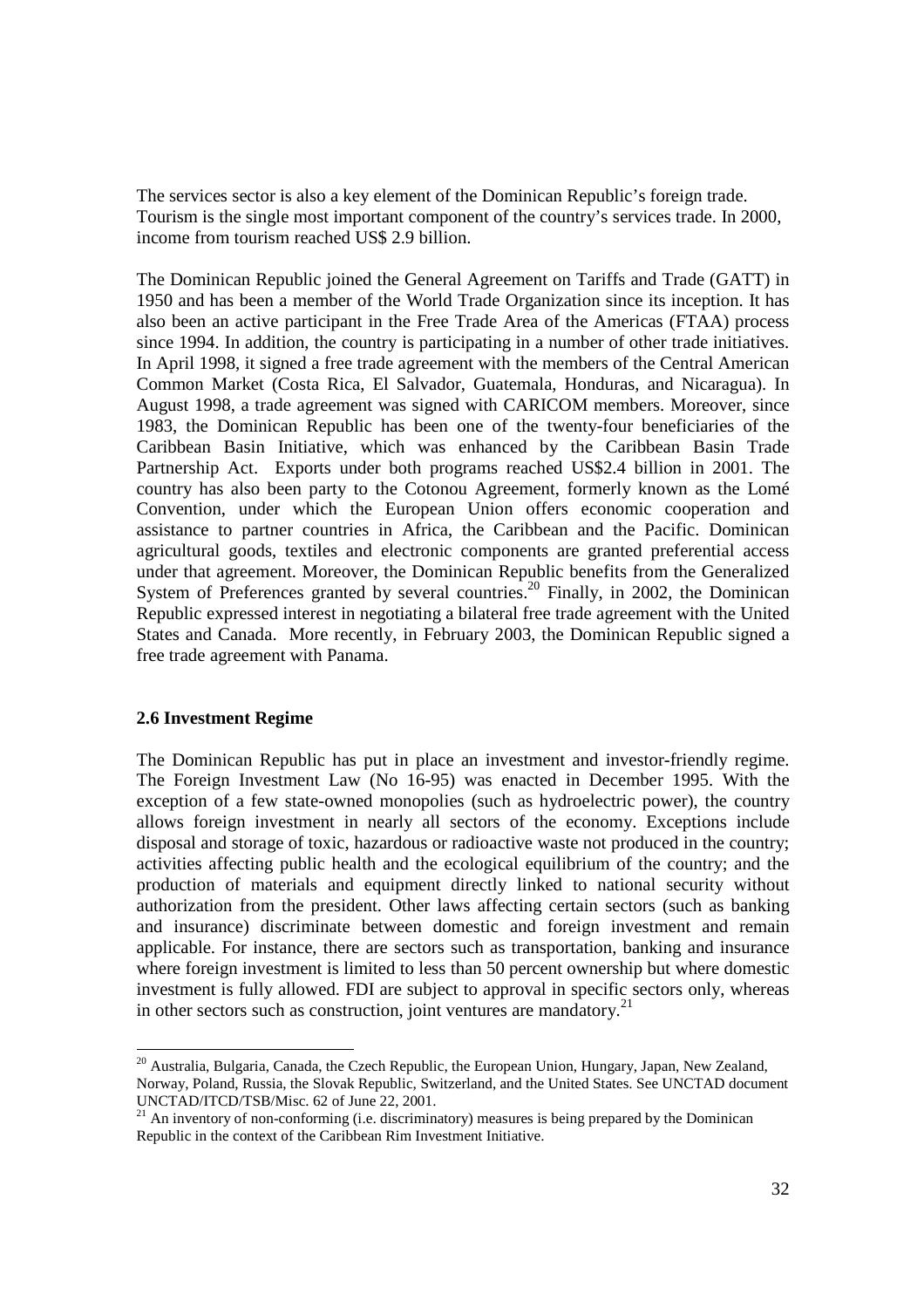There are several cases of investors who have been involved in expropriation disputes. The Government of the Dominican Republic has committed itself to review these cases with a view to resolving them.

Although the Foreign Investment Law establishes a deadline for the registration of FDI, there is also no penalty for not registering or for being late since the registration mechanism is for statistical purposes only. The Central Bank and the Office for Promotion of Foreign Investment register the investments without previous evaluation.

## *The Tax Regime*

The Dominican Republic is one of the few Latin American countries, which has successfully implemented a comprehensive tax reform in recent years (*Ley de Reforma Tributaria* -Law No. 147-00- of December 27, 2000). While many other countries in the region had to abandon, postpone or scale back their reforms, the Dominican Republic adopted in 2000 a flat tax on fuel, raised the value-added tax (ITBIS-Tax on the Transfer of Industrialized Goods and Services) rate from 8 percent to 12 percent, and increased selective excise taxes on tobacco and alcohol, which have also contributed to raise tax receipts. As mentioned in the section on the trade regime, the tax reform was accompanied by a tariff reform that slashed the number of tariffs by half and the maximum tariff from 35 percent to 20 percent *Ley de Reforma Arancelaria* -Law No. 146-00- of December 27, 2000). However, in February 2003, the Government imposed by decree a 10-percent surcharge on all imports –except food, medicines, raw materials and capital goods— for a period of 90 days, as part of a series of measures to promote austerity in an attempt to curb the depreciation of the exchange rate.

Key aspects of the Dominican tax regime include the following:

- $\triangleright$  Fiscal Amnesty: In 2001, a law on fiscal amnesty entered into effect. It allows companies and individuals to benefit from a fiscal amnesty for the payment of taxes (income tax, ITBIS and Specific Consumption Taxes) owed during the previous three years. Companies that do not take advantage of this amnesty and are found to have under reported their revenue, and hence paid less in taxes, may be subject to a fine.
- $\triangleright$  Advanced Payments: Companies must make a 1.5 percent advance payment on the gross income tax they owe for the current year (this is payable monthly on the basis of gross monthly income). Companies specializing in agriculture (including livestock) are exempted from these payments, as well as companies with average annual earnings of less than RD\$6 million pesos.
- $\triangleright$  Simplified Tax Estimation System: Companies or business people with income of less than RD\$6 million a year may apply to benefit from a simplified tax estimation system, which seeks to make payment procedures easier. Under this regime, companies need to pay a monthly tax on income generated in the country. The tax rate amounts to 0.75 percent on income of up to RD\$2 million a year, 1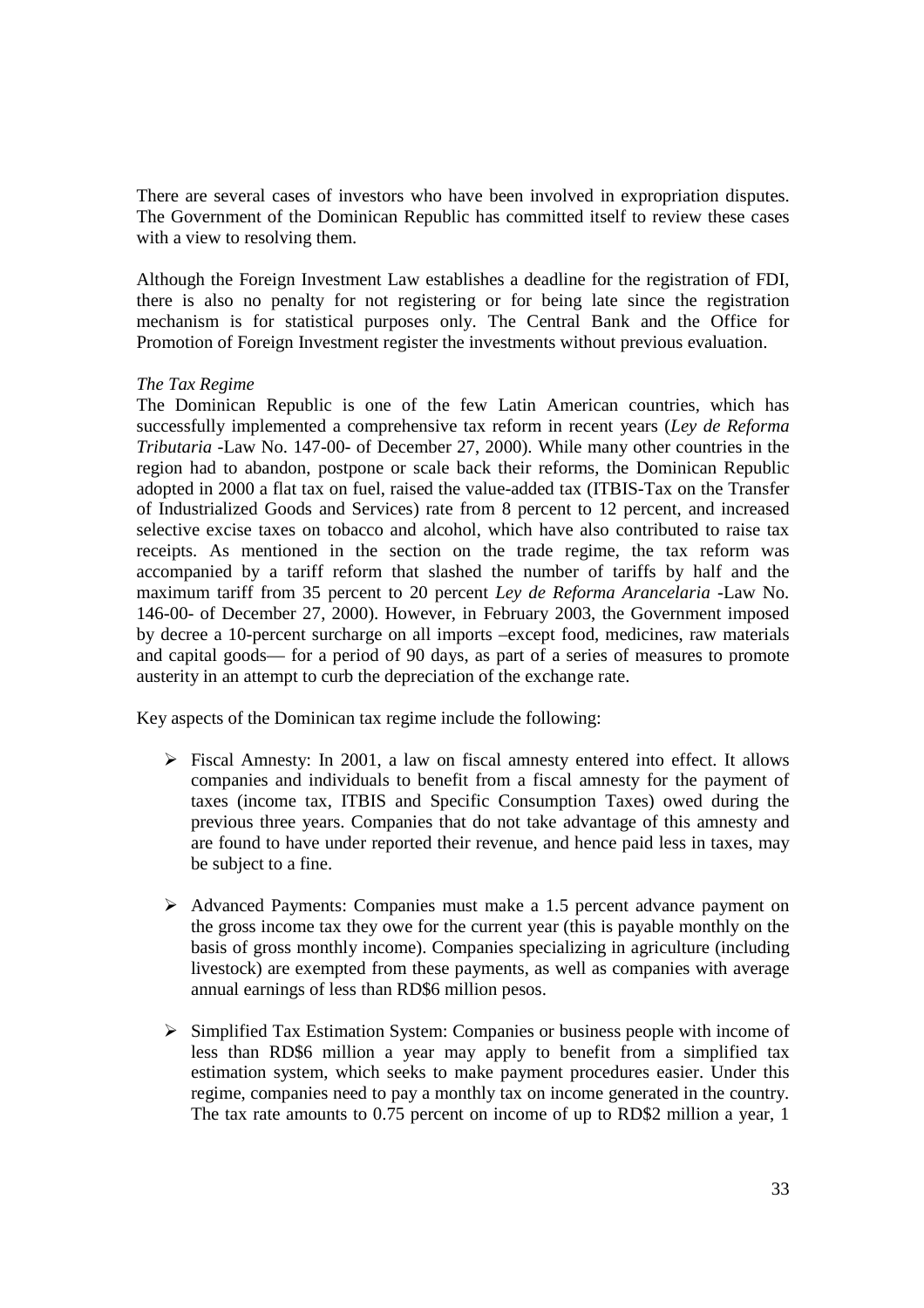percent on income between RD\$2 to RD\$4 million a year, and 1.12 percent on between RD\$4 to RD\$6 million. Payments are to be made every three months.

- $\triangleright$  Income tax: The tax rate for juridical persons is currently 25 percent. Individuals benefit from a tax exemption for income of up to RD\$120,000 per year. Above this amount, the tax rate increases in proportion to the income, and as follows: 15 percent for income from RD\$120,000.01 to RD\$200,000.00; 20 percent for income from RD\$200,000.01 to RD\$300,000.00; and 25 percent for income exceeding RD\$300,000.01 per year. The employer must withhold this tax from the salary paid to the employee. These amounts are subject to inflation adjustments based on the Consumer Price Index calculated by the Central Bank. A tax rate of 10 percent must be paid on income obtained in the course of business activities such as on fees and commissions. The tax rate is of 15 percent for income from lottery games and 20 percent for income from lease of property.
- $\triangleright$  ITBIS (Tax on the Transfer of Industrialized Goods and Services): This valueadded tax applies to all goods and services, unless otherwise specified. For imports, it is levied on the c.i.f. value of goods plus customs duties plus the ISC (see below). For domestic products, the tax base is the net selling price plus related services, such as transport and packaging. As mentioned above, the Tax Reform of 2000 increased the ITBIS rate from 8 percent to 12 percent. Advertising services are taxed with a lower rate of 6 percent. A wide range of agricultural and livestock products have been exempted from the payment of ITBIS, such as living animals, meat, fish for reproduction, milk products, vegetables and fruits for public consumption, coffee, corns, milled products, sugar, cacao, fuel and energy, books and magazines, as well as personal computers and accessories. Services excluded are education, culture, health, financial (excluding insurance), pension plans, ground transportation, electricity, water and garbage collection, rent of house, and personal care.
- $\triangleright$  Specific Consumption Tax (ISC): Various goods are subject to this consumption tax, which ranges from 5 percent to 80 percent. These goods include alcoholic drinks (beer, wine, etc.); carpets and rugs; caviar; luxury watches; electric household goods; electronic products; jewellery, etc. The ISC is levied on the c.i.f. value of goods plus customs duties.

#### *The FTZ Legal Regime and Incentives*

The FTZ legal regime is the most important component of the Dominican Republic's investment promotion strategy. Firms are tax exempted with respect to all domestic taxes, tariff exempted for all raw materials, equipment and machineries or any other type of tax during 20 years, and are granted a 50 percent reduction for the payment of transit and use of ports and airports. Companies already established or which will soon establish themselves in those regions are granted a 50 percent reduction for any other tax during the period of their 20 year tax exemption. FTZ-made finished goods are exported to the United States and the European Union duty free or with preferential duties under the Caribbean Basin Initiative and the Cotonou Agreement.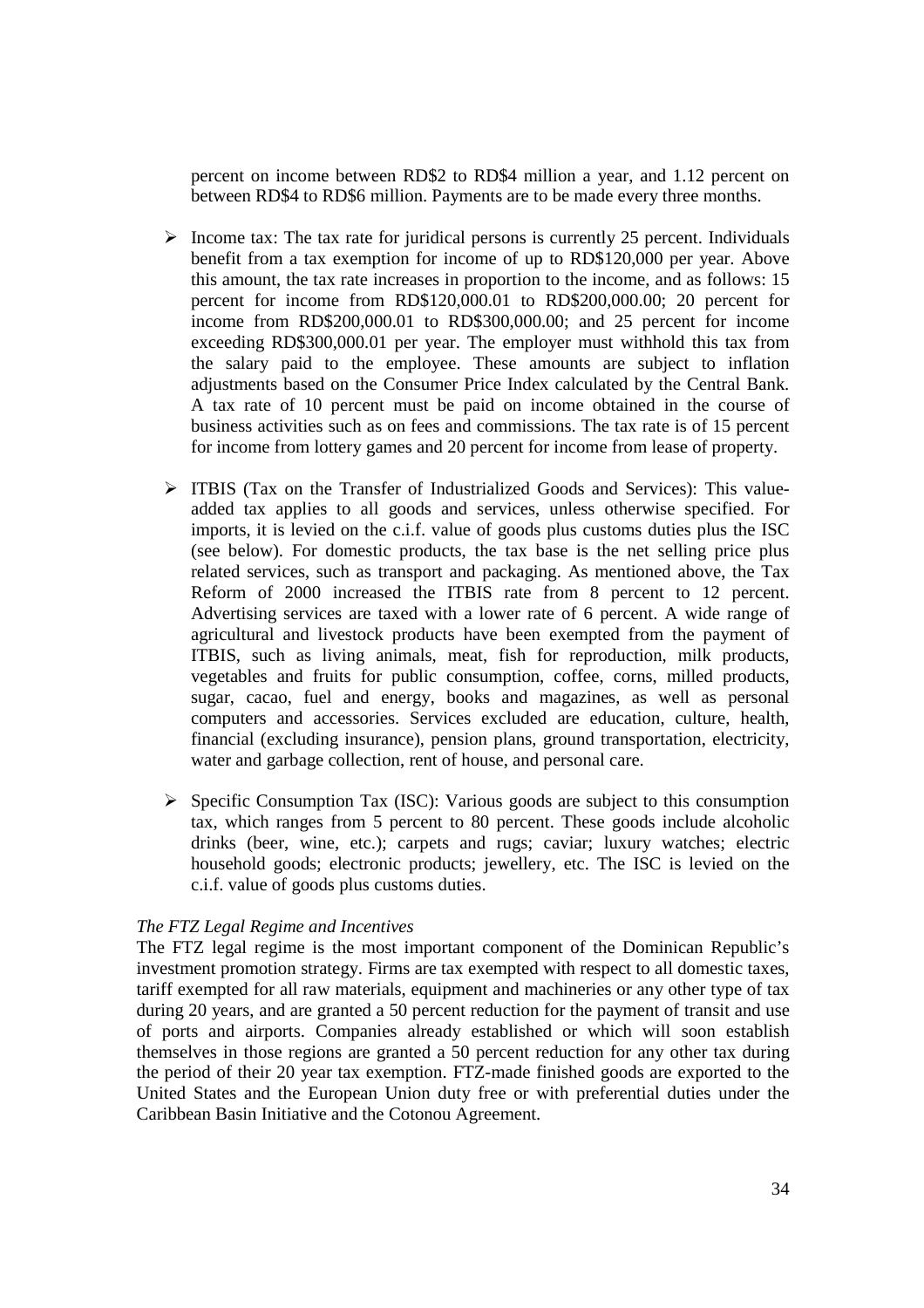In an effort to diversify the type of investment the country has been receiving, the Government has licensed new zone franchises to private developers. One such example is the Itabo zone, where Westinghouse was offered to be both owner and exporter. Other examples include the San Isidro zone, built around GTE (now Verizon) and aimed at attracting firms in the electronics sector, and the Las Americas zone on information services.<sup>22</sup>

With respect to special incentives or "allowances" to corporations based on location (special economic zone), participation in a special scheme or compliance with a performance requirement, it should be noted that Law 28-01 of February 1, 2001 creates the Special Zone of Border Development and comprises the provinces of Pedernales, Independencia, Elías Piña, Dajabón, Montecristi, Santiago Rodríguez and Bahoruco.

The Tourism Development Promotion Act is an example of Dominican legislation aimed at fostering foreign direct investment because it provides for the promotion of tourism development in the areas and regions of the Dominican Republic which had previously only been marginally promoted as tourism hubs, and for the development of new tourism destinations in the provinces and localities that have great potential for tourism development. Law 158-01 also creates the Tourism Promotion Trust Fund.<sup>23</sup> Companies doing business in the Dominican Republic, and to which this legislation applies, are granted a 100 percent tax exemption as follows:

a) National and municipal taxes for the use and issuance of construction permits, including the purchase of real estate, inasmuch as these are directly associated with the objectives of Law No. 158-01;

b) Import tax and other levies, duties, and surcharges, including the value-added tax known as ITBIS (Tax on the Transfer of Industrial Goods and Services) as may be assessed against or applied to equipment, materials, fixtures and furniture necessary for the infrastructure that will facilitate the launching of the specified tourism project or venture;

<sup>-</sup> $22$  See Moran, p. 34.

<sup>&</sup>lt;sup>23</sup> Tourism Area No.4, Jarabacoa and Constanza (Decree Nos.1157 and 2729 of July 31, 1975 and September 2, 1977 respectively); Tourism Area IV Extension: Barahona, Bahoruco, Independencia and Pedernales; (Decree No. 322-91 of August 21, 1991); Tourism Area V Extension: Montecristi, Dajabón, Santiago Rodríguez and Valverde (Decree No. 16-93 of January 22, 1993); Tourism Area VIII Extension: Province of San Cristóbal and the Municipality of Palenque; the Provinces Peravia and Azua de Compostela; Tourism Area comprising the Municipalities of Nagua and Cabrera (Decree No.199-99); Tourism Area comprising the Province of Samaná (Decree No.91-94 of March 31, 1994); and The Province of Hato Mayor and its municipalities; the Province of El Seybo and its municipalities; the Province of San Pedro de Macorís and its municipalities; the Province of Espaillat and its municipalities: Higüerito, José Contreras, Villa Trina and Jamao al Norte; the Provinces of Sánchez Ramírez and Monseñor Nouel; the Municipality of San José de Las Matas; the Province of Monte Plata; and Guiguí, La Vega.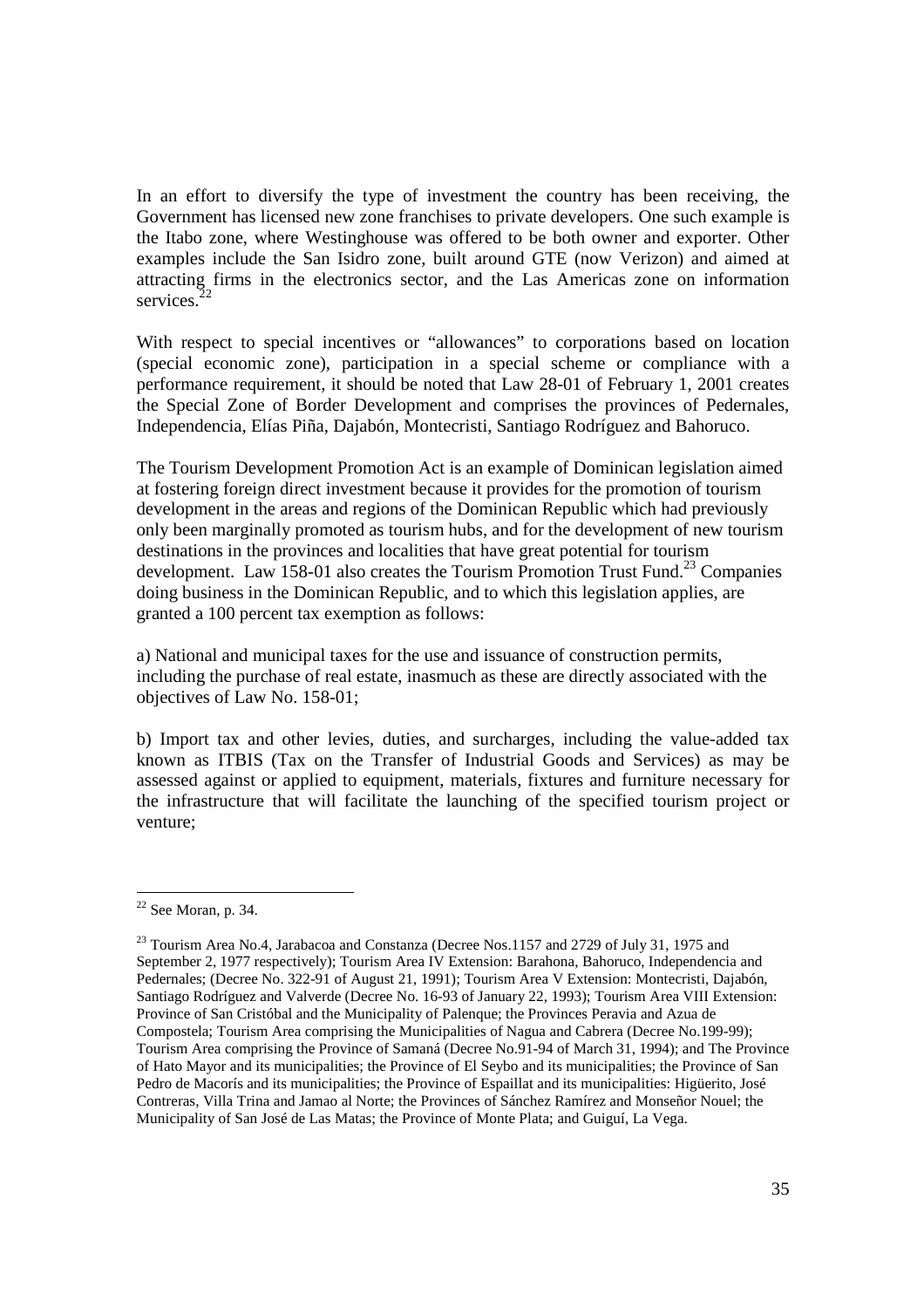c) National and international financing, if these are tax-exempt, will not be subject to penalties or taxation on the interests that may be generated;

d) Natural persons and legal entities will be able to deduct or reduce taxes up to 20 percent of their annual profits, as long as they are reinvested in a project related to this act;

e) The machinery and equipment necessary to achieve a high quality product (ovens, incubators, production and treatment plants, among others) will remain exempt from the moment of implementation of this legislation;

f) No new taxes, arbitrary charges or levies will be imposed during the tax exemption period; and

g) The benefits and incentives mentioned in this act are limited to projects that are implemented and/or constructed after this act has been passed;

Qualifying tourism projects, businesses or companies will enjoy a tax-exemption period of ten years, beginning from the date when construction work commences until such a time that the entire project is ready and the incentives can be implemented. There is a three-year deadline for initiation of permanent and uninterrupted operations of the approved project.

To be eligible for the incentives and benefits outlined in this act, all project proposals must provide documented proof of the following:

a) An environmental impact study that takes into account the type of project, the required infrastructure, the impact zone, and the environmental effect on the area. Small-scale tourism projects are exempt from this requirement.

b) A project blueprint as well as the preliminary engineering details of the same, prepared by a professional or by a certified firm of Dominican professionals. The counseling, consultations or participation of foreign specialists must be offered through local professional firms, which must be duly authorized and which will be legally responsible for the foreign expert.

c) Projects that involve the handling of large amounts of petrochemicals, and/or largescale maritime transportation of same, must have a contingency plan to prevent and control any spillage.

d) Urban and municipal planning institutions and offices in the specified development jurisdictional areas must authorize such projects. In addition, applicants must submit a bank warranty to cover the expenses associated with environmental recovery if, through the project promoter's negligence, any harm is caused to the environment. Finally, no project may be located in any of the protected areas in the national parks, unless a study confirms that such a project does not endanger the preservation of natural resources or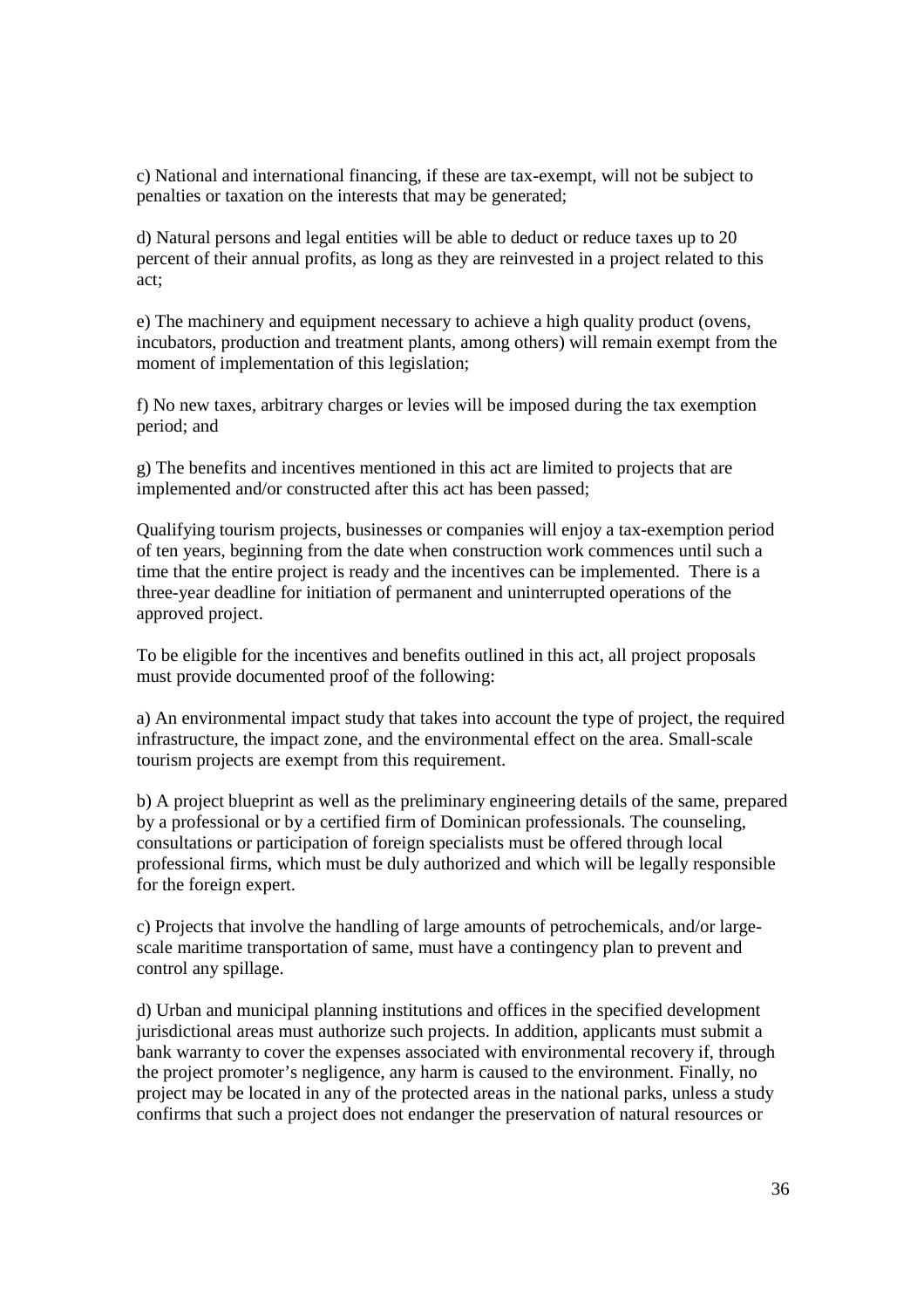threaten the natural flora and fauna.

The businesses that are established in accordance with the benefits and incentives of this act must guarantee the preservation of all natural resources and due protection for the environment.

The State Agency for Tourism is responsible for ensuring and enforcing compliance with all provisions pertaining to the preservation of all natural resources and the environment during the construction and operational phases of the project. It is also responsible for informing firms should they fail to maintain service quality and quantity levels that allow these firms to enjoy the tax exemption status, and may make due recommendations for the suspension of the aforementioned incentives and benefits as necessary.

#### *Bilateral Investment and Double Taxation Treaties*

In addition to the Foreign Investment Law and the numerous incentives available to the investors, the Dominican Republic has signed several bilateral investment treaties to improve the investment climate in the country and provide legal certainty to the foreign investor and his investment. The country has agreements in force with Argentina, Chile, CARICOM, Central American countries, China, Cuba, Ecuador, and Finland, as well as double taxation treaties with Canada and the United States. The country is also a member of the Multilateral Investment Guarantee Agency (MIGA) and the Overseas Private Investment Corporation (OPIC). Moreover, the country has ratified the Convention on Recognition and Enforcement of Foreign Arbitral Awards (the New York Convention), which provides courts a mechanism to enforce international arbitral awards. It entered into force in 2002. In March 2000, the Dominican Republic signed the Convention on the Settlement of Investment Disputes between States and Nationals of other States (ICSID) but has yet to ratify it. The country has also signed but not ratified the Inter-American Convention on International Commercial Arbitration.

#### **2.7 Promotion of Exports and Investment: The Center for Export and Investment**

In February 2003, President Mejía announced the formation of the Center for Export and Investment (CEI), as the product of the merger between the Center for the Promotion of Exports (CEDOPEX) and the Office for the Promotion of Investments (OPI-RD). As of April 2003, the formal creation of the new CEI was awaiting approval by Congress. The Center will count on the support of 22 commercial attachés in embassies abroad. The CEI takes over CEDOPEX, whose operating budget was increased from RD\$14 million to RD\$50 million, not including the RD\$15 million it generates in revenues; and OPI's independent budget of RD\$52 million. The new institution will find RD\$117 million per year at its command for the promotion of exports and investments in the country.

OPI-RD, the Office for the Promotion of Investments of the Dominican Republic, was set up in 1997 with the mandate to attract both foreign and national investment in the country. It was created by an Executive Power Decree as an institution with administrative autonomy assigned to the Presidency of the Republic, which is in charge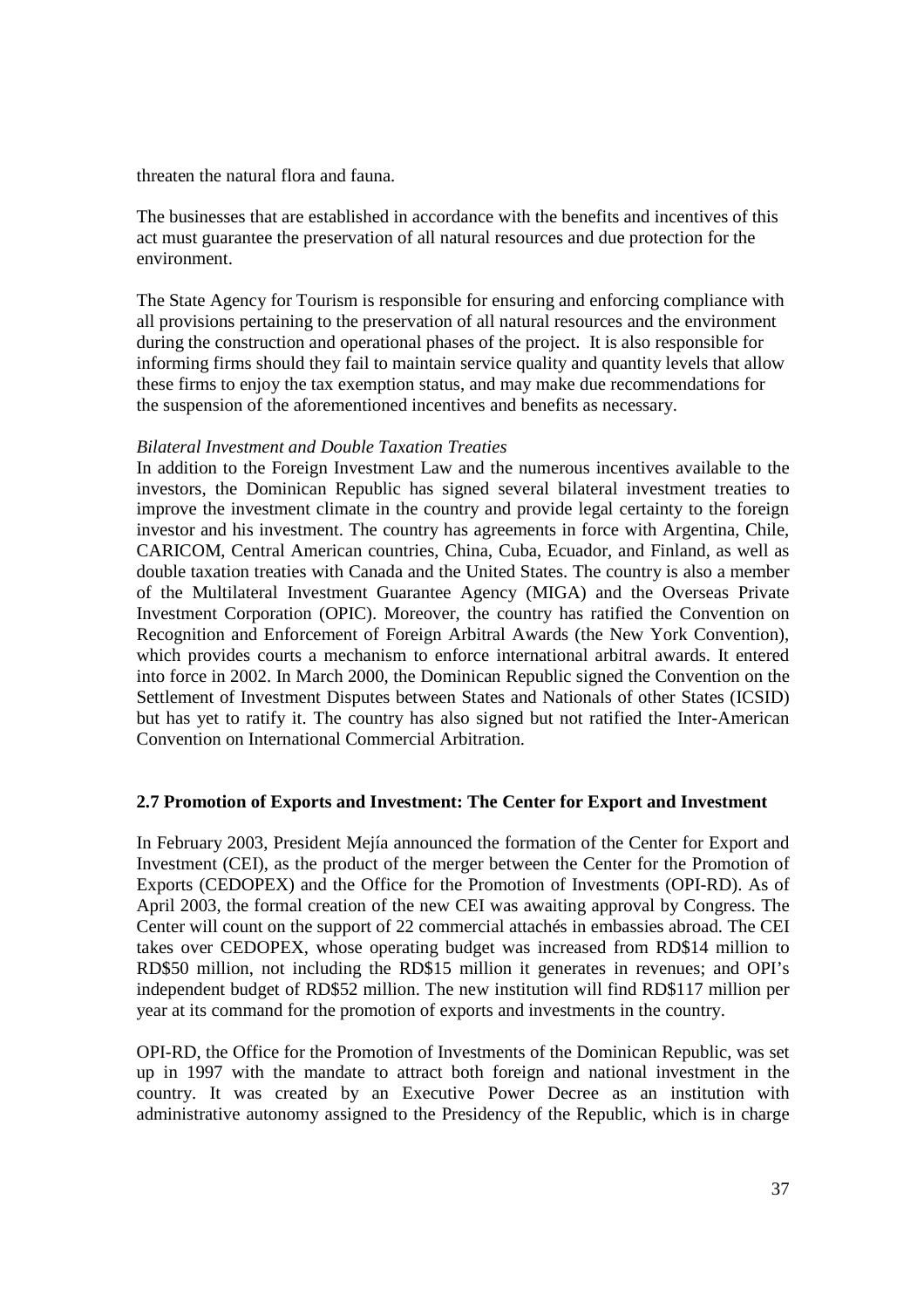of the promotion of foreign investment in the country. OPI's main activities and functions are to promote and stimulate foreign and national investment in the Dominican Republic, as a means to contribute to the economic development of the country. OPI also directs investment toward those economic sectors declared as priorities by the Government or that are considered of priority and high benefit for the development and economic growth of the country. The Office works with the public and private sector of the Dominican Republic to design, finance, coordinate, supervise and evaluate new promotion plans with the purpose of increasing investment flows. It also recommends to the Executive Branch the adoption of measures to improve the investment climate such as changes to laws or regulations. OPI also conducts studies on FDI flows and trends, and on the impact of multinational companies on improving the international competitiveness of the Dominican Republic. OPI serves as a one-stop shop, a central point of contact for potential investors. Finally, OPI is also very active in negotiating investment agreements aimed at improving the investment climate of the country, and providing a stable legal framework for foreign investments and investors.

In an effort to reap the benefits of the synergy between trade and investment, the Dominican Government is in the process of revising Law No. 137-71, which created CEDOPEX in 1970. Merging CEDOPEX and OPI into a single institution encompassing both trade and investment will help optimize the strategies to increase investment and trade opportunities. The Government will be able to put in place a policy framework, which will foster the increase in FDI and exports, and encourage linkages between foreign investors and local exporters.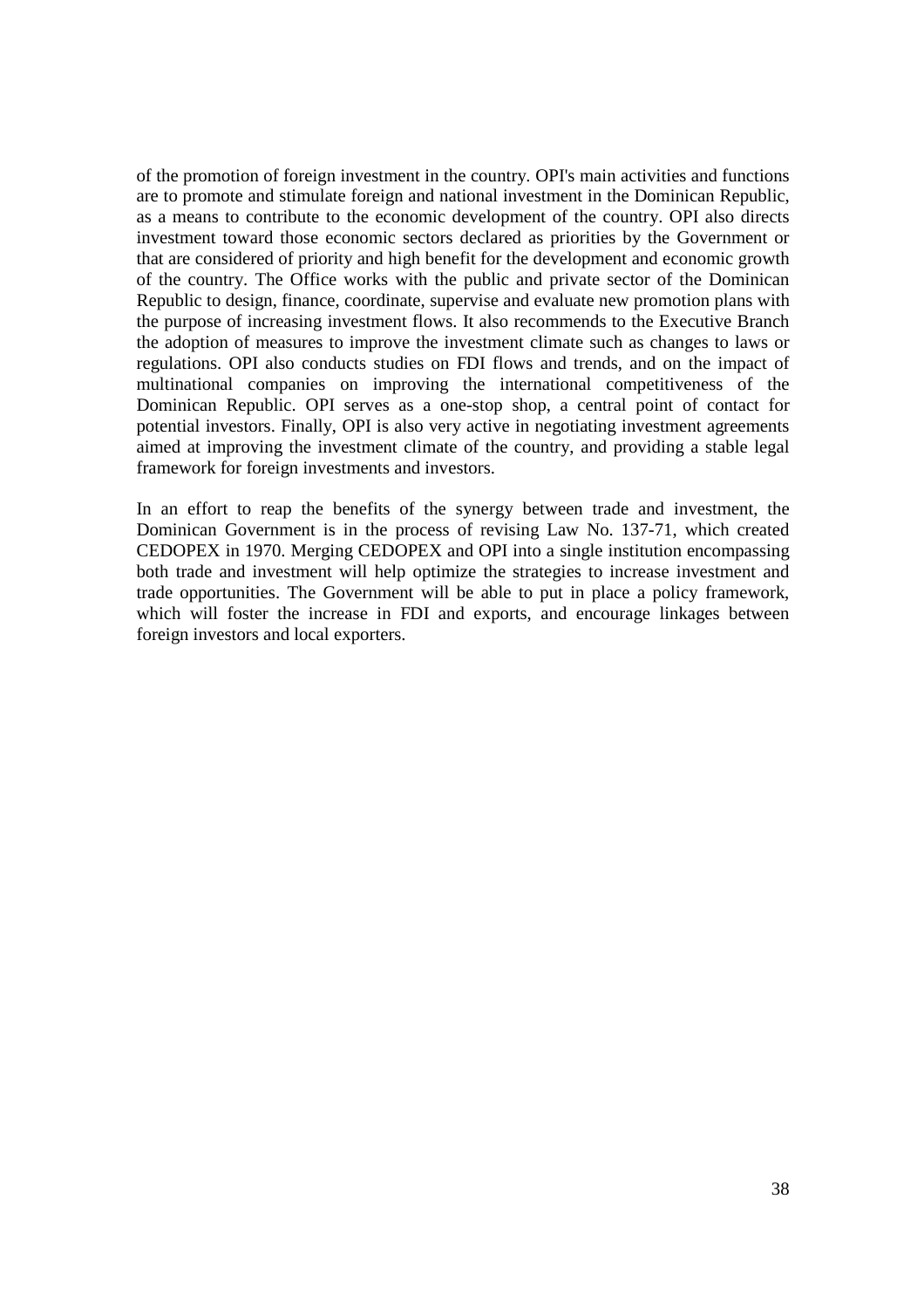## **PART III Investor Perceptions**

Investor perceptions of the Dominican Republic as a location for investment are quite positive. The state-of-the-art telecommunications infrastructure, which is one of the most advanced systems in Latin America, openness to foreign investment, political and macroeconomic stability, and access to global and regional markets are factors identified by investors as the key elements contributing to attract FDI. The country's geographic location is also considered a major source of competitive advantage by export-oriented firms such as those located in FTZs, which regard the country's access to regional and global markets as a strategic element in choosing the Dominican Republic as a location for investment. These firms have identified export incentives and FTZs, labor costs and worker productivity as strong factors attracting FDI to the Dominican Republic. For firms, which are market-seeking, the size of the Dominican market is one important factor. Moreover, investors recognize that there have been marked improvements, in general, over the past few years in the areas of crime (both street and organized), taxes, regulations, and "helpfulness" of the Government to the business community.

Among factors that need to be improved, investors indicate the high cost of electricity and the shortage of skilled workers and supervisors. Foreign market-seeking firms located outside the FTZs identified the education level of workers as a major weakness. Both elements can be addressed with appropriate reforms and in securing the resources necessary to carry out such reforms. They would contribute to attract more FDI and would also clearly benefit domestic investors. The enactment of the Electricity Law in 2001 was an important step in improving the framework for a more competitive electricity sector but as demand for power in this fast-growing economy doubled over the past decade, increased investment is much needed in power generation capacity and in the overburdened transmission and distribution systems. With respect to the labor force, the increase in the skill level of the Dominican work force, which is perceived by investors as being "competent, trainable and cooperative," would help the Dominican Republic to compete for higher value-added foreign direct investment.

Other factors affecting the Dominican Republic's competitiveness for investment are government's regulations and taxes, including the unpredictability of Government's economic policy. The creation of a mechanism by which the private sector could provide continuous feedback regarding regulatory burdens investors are facing would help alleviate this problem. The enactment of a modern Commercial Code (currently before Congress), eliminating burdensome requirements for the establishment of a business, and the removal of administrative barriers with respect to land titling and registration, and customs administration are other elements, which would improve the business environment for investors. Finally, corruption is another issue that should continue to be addressed, as it continues to impose significant costs on firms and makes business operations in the Dominican Republic difficult.

Table 19 provides a summary of investor perceptions in the Dominican Republic by investment location decision factors. The findings are based on a survey of 95 domestic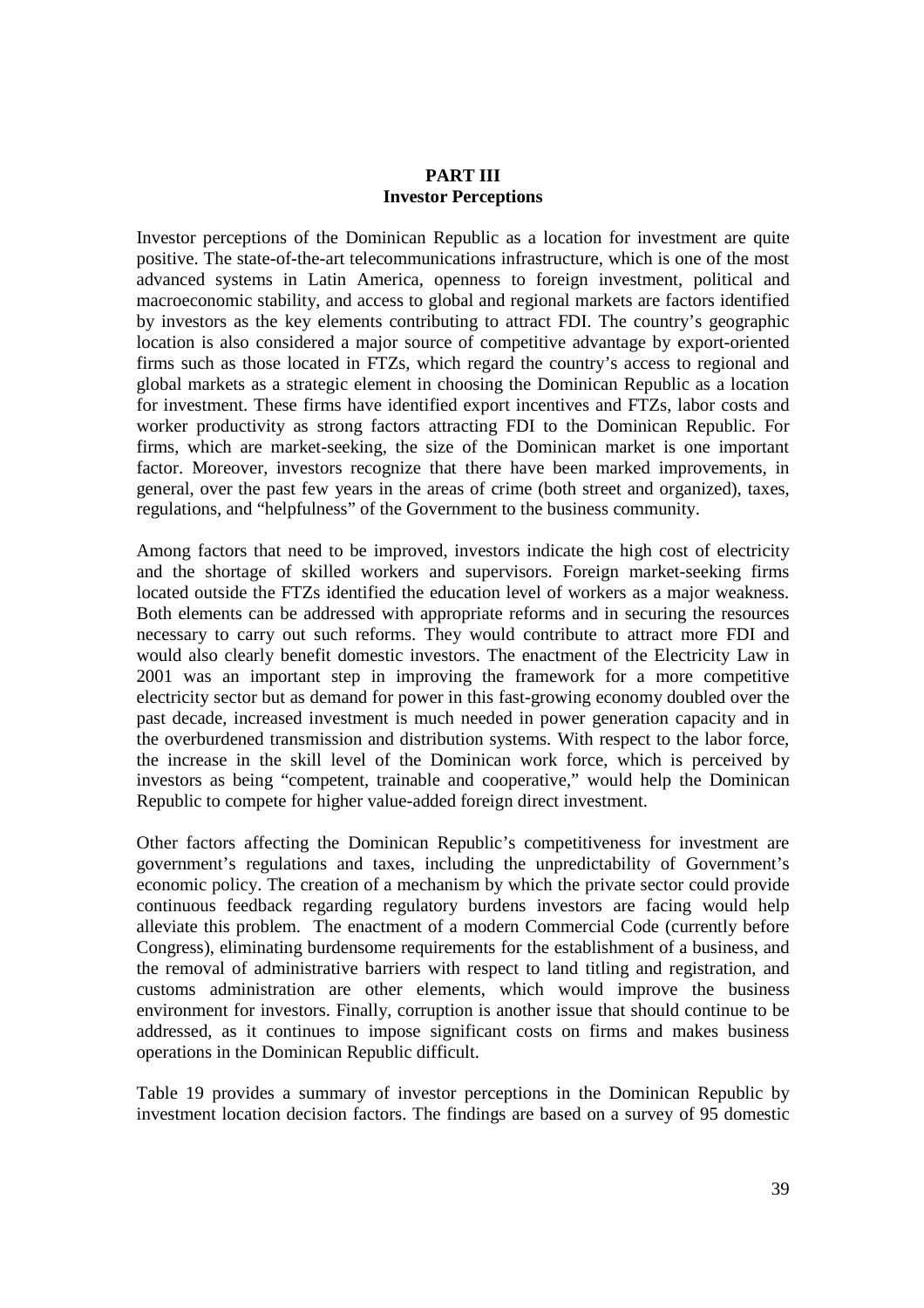and foreign investors in the Dominican Republic conducted by the firm SIGMA-DOS, with the cooperation of OPI-RD and FIAS (Foreign Investment Advisory Service) in 2001. All in all, 77 percent of all respondents and 70 percent of all foreign-owed firms interviewed for the survey declared that the Dominican Republic is an attractive or very attractive location for investment when compared to other countries in Central America and the Caribbean Basin. A significant number of respondents, however, 21 percent, consider the Dominican Republic to be relatively attractive but perceive high risks and/or costs.

| <b>Investment Factors</b> |                                           |         |         |           |                         |          |                 |                                  |                   |
|---------------------------|-------------------------------------------|---------|---------|-----------|-------------------------|----------|-----------------|----------------------------------|-------------------|
|                           |                                           |         |         | Ownership |                         | Location |                 | <b>Sales Orientation</b>         |                   |
|                           |                                           | Overall | Foreign |           | Domestic Free Zone Zone | Non-Free | Fully<br>Export | Part Export-<br>Part<br>Domestic | Fully<br>Domestic |
|                           | Openness to Foreign                       |         |         |           |                         |          |                 |                                  |                   |
| <b>Key Elements</b>       | Investment                                | 3.8     | 3.7     | 3.8       | 3.9                     | 3.7      | 4.0             | 3.8                              | 3.7               |
|                           | <b>Political Stability</b>                | 3.6     | 3.5     | 3.8       | 3.9                     | 3.5      | 4.1             | 3.7                              | 3.4               |
|                           | <b>Economic Stability</b>                 | 3.3     | 3.1     | 3.6       | 3.4                     | 3.3      | 3.4             | 3.5                              | 3.2               |
|                           | FTZ Incentives                            | 3.2     | 3.0     | 3.4       | 3.7                     | 3.0      | 3.7             | 2.9                              | 3.1               |
|                           | Overall Incentives                        | 2.9     | 2.7     | 3.1       | 3.1                     | 2.8      | 3.4             | 2.7                              | 2.8               |
|                           | Predictability of<br><b>Govt Policy</b>   | 2.7     | 2.5     | 3.0       | 2.7                     | 2.7      | 2.9             | 2.7                              | 2.6               |
| <b>Regulations</b>        | <b>Labor Regulations</b>                  | 3.1     | 3.0     | 3.2       | 2.9                     | 3.1      | 2.8             | 2.9                              | 3.2               |
|                           | Commercial<br><b>Legal Framework</b>      | 3.0     | 2.9     | 3.2       | 3.1                     | 3.0      | 3.2             | 3.0                              | 2.9               |
| Infrastructure            | Infrastructure--<br>Telecommunications    | 4.3     | 4.1     | 4.7       | 4.5                     | 4.3      | 4.6             | 4.3                              | 4.2               |
|                           | Infrastructure--<br>Roads/Ports           | 3.2     | 2.9     | 3.6       | 3.2                     | 3.2      | 3.4             | 3.1                              | 3.2               |
|                           | Infrastructure--<br>Electricity           | 1.9     | 1.8     | 2.0       | 2.3                     | 1.8      | 2.5             | 1.9                              | 1.7               |
| Competitiv.               | Access to<br>Regional Mkt                 | 3.4     | 3.3     | 3.6       | 3.7                     | 3.3      | 3.8             | 3.4                              | 3.3               |
|                           | Access to<br>Global Mkt                   | 3.4     | 3.1     | 3.8       | 3.6                     | 3.3      | 3.8             | 3.4                              | 3.2               |
|                           | Domestic<br>Market Size                   | 3.4     | 3.2     | 3.6       | 2.8                     | 3.5      | 2.6             | 3.4                              | 3.5               |
|                           | Labor Cost                                | 3.3     | 3.3     | 3.4       | 3.6                     | 3.3      | 3.6             | 3.3                              | 3.3               |
|                           | Labor Skills                              | 3.0     | 2.9     | 3.2       | 3.4                     | 2.9      | 3.6             | 2.9                              | 2.9               |
|                           | <b>Cost of Raw Materials</b>              | 2.9     | 3.0     | 2.9       | 2.9                     | 2.9      | 3.1             | 2.8                              | 2.9               |
|                           | Productivity and Work<br>abits of Workers | 2.9     | 2.7     | 3.1       | 3.5                     | 2.7      | 3.7             | 2.9                              | 2.6               |
|                           | <b>Education Level of</b><br>Workers      | 2.5     | 2.4     | 2.6       | 2.7                     | 2.4      | 2.9             | 2.5                              | 2.4               |

**Table 19 Summary of Investor Perceptions in the Dominican Republic by Investment Location Decision Factor\*** 

*\*Average ratings on a scale of 1 (very weak) to 5 (very strong)*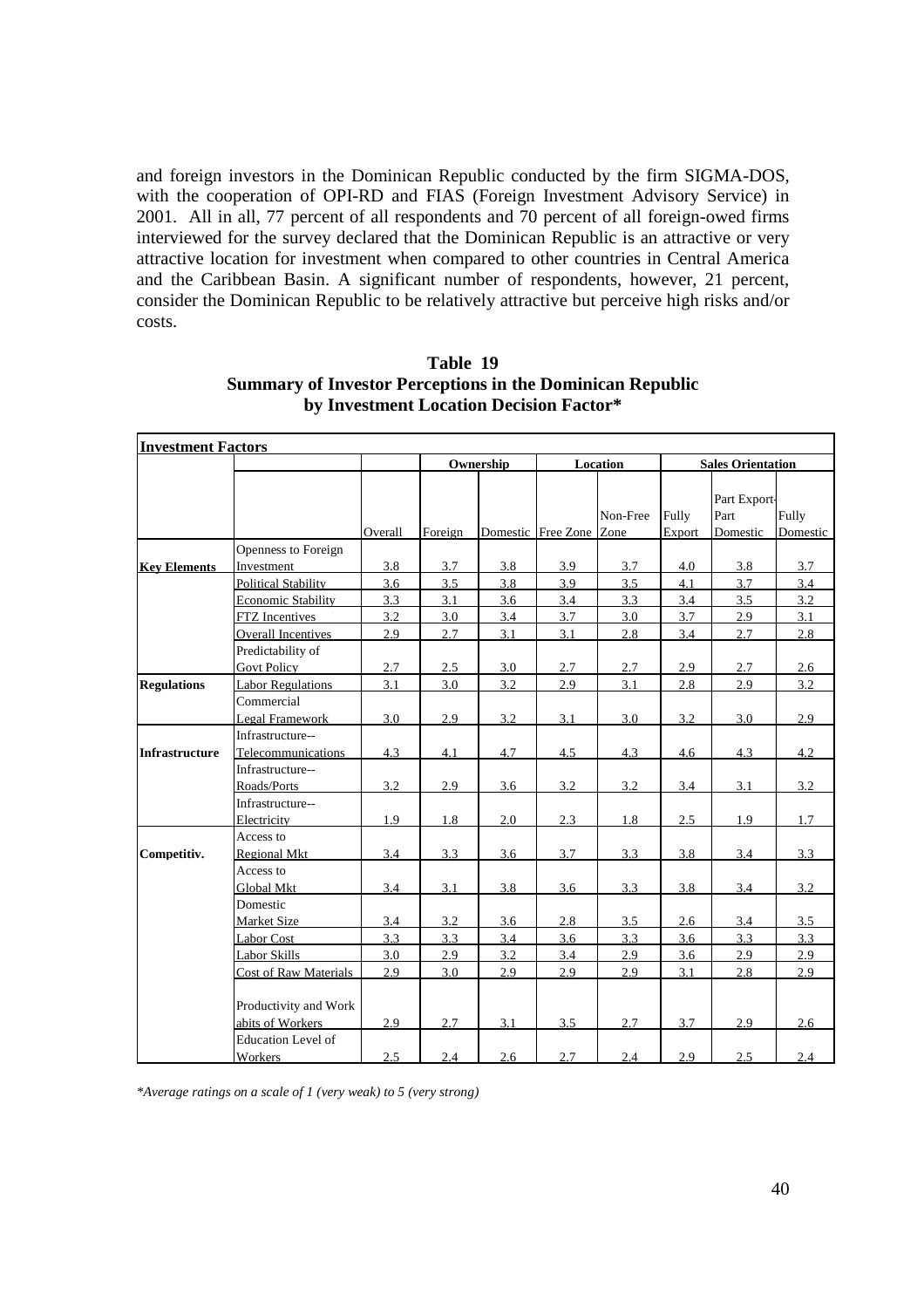### **Recommendations**

Within the next twelve months, a number of concrete measures could be implemented by the Government of the Dominican Republic, in the context of the National Competitiveness Plan launched in 2001 and with the support of international organizations such as the IADB and the OECD, to improve the investment climate in the country. These measures should include:

- a) the enactment of a modern Commercial Code, which would eliminate the burdensome requirements for the establishment of a business;
- b) the removal of administrative barriers with respect to land titling and registration, and customs administration;
- c) the review of the incentive packages for investors, taking into account that the Dominican Republic may have to eliminate its export subsidy programs under the WTO Agreement on Subsidies and Countervailing Duties by the end of 2007 (unless WTO members agree on further postponement of the deadline to a later date). Such review should be undertaken using a cost-benefit analysis to assess the use and provision of these incentives in the country;
- d) the establishment of an annual benchmark survey of investors views on critical issues affecting investment decisions; and
- e) the establishment of a clearing house where small and medium-sized local companies meeting some well-defined standards of performance would register and could become suppliers of the foreign (and local) companies operating in FTZs. Such a mechanism would encourage backward linkages.

Reducing corruption is another issue that should continue to be addressed, as it imposes costs on firms. The announcement in early 2003 of the creation of a new department – *Fiscalia Anticorrupción*— as well as other Government initiatives aimed at curbing corruption are welcomed steps.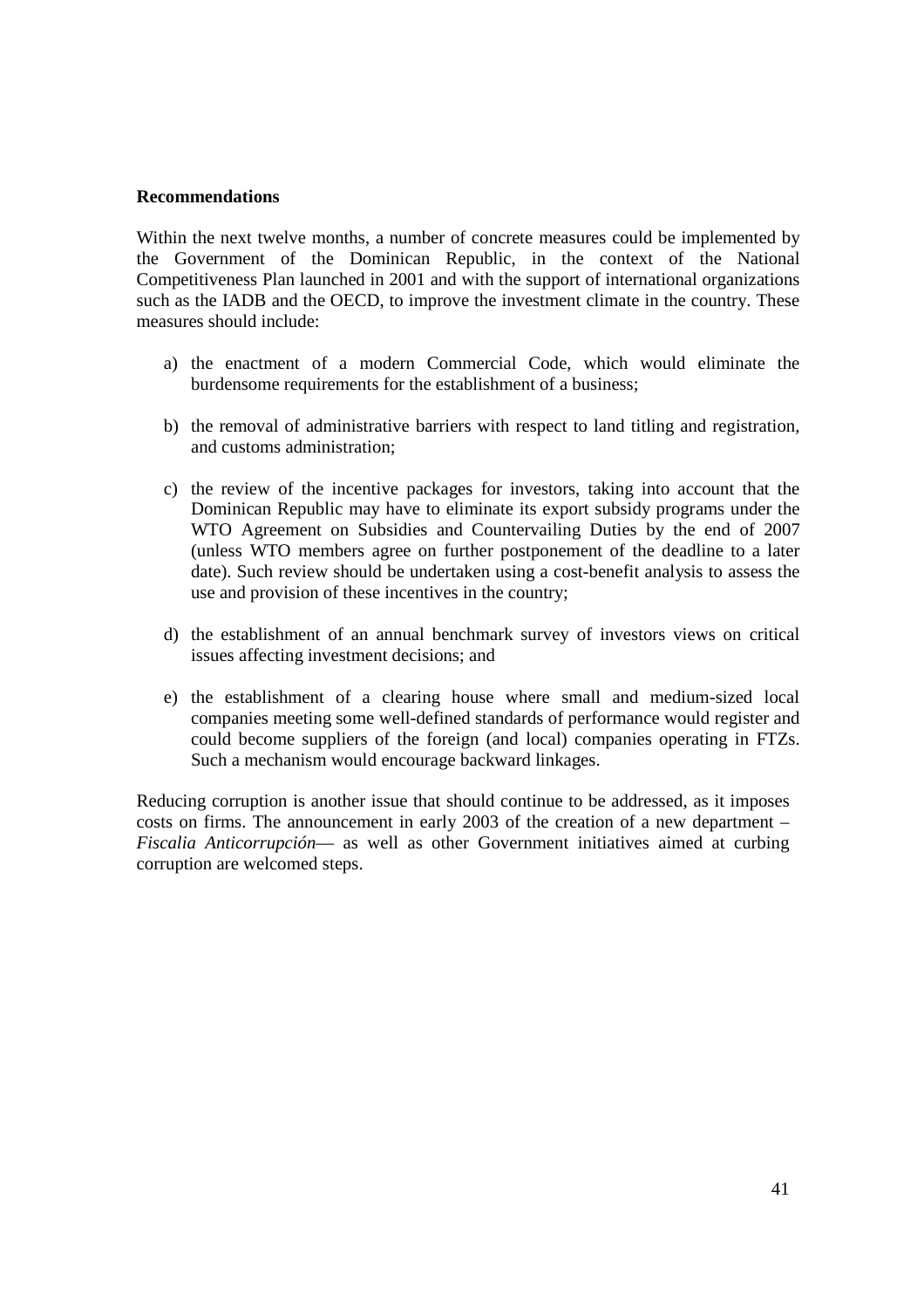| ۹  |  |
|----|--|
| ۰. |  |
|    |  |
|    |  |

**Exports**<br>(in millions of US\$ and as % of total exports) (in millions of US\$ and as % of total exports)

|                                      |                                                                                                                                                                                                                                                                                                       |                                                                      | <u>ფ</u>                                                                                                                                                                                                                                                                                             |                                                                                                                                                                                                                                                                                                            |                                                                                                                       |                                                                                                                               |                                                                                                                                                                                                                                                                                                          |                                                                                                                                                                                                                                                                                                                             |
|--------------------------------------|-------------------------------------------------------------------------------------------------------------------------------------------------------------------------------------------------------------------------------------------------------------------------------------------------------|----------------------------------------------------------------------|------------------------------------------------------------------------------------------------------------------------------------------------------------------------------------------------------------------------------------------------------------------------------------------------------|------------------------------------------------------------------------------------------------------------------------------------------------------------------------------------------------------------------------------------------------------------------------------------------------------------|-----------------------------------------------------------------------------------------------------------------------|-------------------------------------------------------------------------------------------------------------------------------|----------------------------------------------------------------------------------------------------------------------------------------------------------------------------------------------------------------------------------------------------------------------------------------------------------|-----------------------------------------------------------------------------------------------------------------------------------------------------------------------------------------------------------------------------------------------------------------------------------------------------------------------------|
|                                      | \$SN<br>I                                                                                                                                                                                                                                                                                             | $\mathcal{S}_{6}$                                                    | \$SO                                                                                                                                                                                                                                                                                                 | $\frac{5}{6}$                                                                                                                                                                                                                                                                                              | \$SN                                                                                                                  | $\overline{\mathscr{N}}$                                                                                                      | \$SM                                                                                                                                                                                                                                                                                                     | $\mathcal{S}_{6}$                                                                                                                                                                                                                                                                                                           |
| Free trade zones:                    |                                                                                                                                                                                                                                                                                                       |                                                                      |                                                                                                                                                                                                                                                                                                      |                                                                                                                                                                                                                                                                                                            |                                                                                                                       |                                                                                                                               |                                                                                                                                                                                                                                                                                                          |                                                                                                                                                                                                                                                                                                                             |
| Textiles                             |                                                                                                                                                                                                                                                                                                       |                                                                      |                                                                                                                                                                                                                                                                                                      |                                                                                                                                                                                                                                                                                                            |                                                                                                                       |                                                                                                                               |                                                                                                                                                                                                                                                                                                          |                                                                                                                                                                                                                                                                                                                             |
| Footwear                             |                                                                                                                                                                                                                                                                                                       |                                                                      |                                                                                                                                                                                                                                                                                                      |                                                                                                                                                                                                                                                                                                            |                                                                                                                       |                                                                                                                               |                                                                                                                                                                                                                                                                                                          |                                                                                                                                                                                                                                                                                                                             |
| Electronics                          |                                                                                                                                                                                                                                                                                                       |                                                                      |                                                                                                                                                                                                                                                                                                      |                                                                                                                                                                                                                                                                                                            |                                                                                                                       |                                                                                                                               |                                                                                                                                                                                                                                                                                                          |                                                                                                                                                                                                                                                                                                                             |
| Tobacco manufacturing                |                                                                                                                                                                                                                                                                                                       |                                                                      |                                                                                                                                                                                                                                                                                                      |                                                                                                                                                                                                                                                                                                            |                                                                                                                       |                                                                                                                               |                                                                                                                                                                                                                                                                                                          |                                                                                                                                                                                                                                                                                                                             |
| Jewelry                              |                                                                                                                                                                                                                                                                                                       |                                                                      |                                                                                                                                                                                                                                                                                                      |                                                                                                                                                                                                                                                                                                            |                                                                                                                       |                                                                                                                               |                                                                                                                                                                                                                                                                                                          |                                                                                                                                                                                                                                                                                                                             |
| Medical drug products                |                                                                                                                                                                                                                                                                                                       |                                                                      |                                                                                                                                                                                                                                                                                                      |                                                                                                                                                                                                                                                                                                            |                                                                                                                       |                                                                                                                               |                                                                                                                                                                                                                                                                                                          |                                                                                                                                                                                                                                                                                                                             |
| Other                                |                                                                                                                                                                                                                                                                                                       |                                                                      |                                                                                                                                                                                                                                                                                                      |                                                                                                                                                                                                                                                                                                            |                                                                                                                       |                                                                                                                               |                                                                                                                                                                                                                                                                                                          |                                                                                                                                                                                                                                                                                                                             |
| Total free trade zones               | $\begin{array}{r} 1,753.5 \\ 7,84.6 \\ 2,84.7 \\ 2,85.5 \\ 2,4,7 \\ 2,5,6,7 \\ 2,6,7 \\ 2,8,7 \\ 2,8,7 \\ 2,8,7 \\ 2,107.4 \\ 2,107.4 \\ 2,107.4 \\ 2,107.4 \\ 2,107.4 \\ 2,107.4 \\ 2,107.4 \\ 2,107.4 \\ 2,107.4 \\ 2,107.4 \\ 2,107.4 \\ 2,107.4 \\ 2,107.4 \\ 2,107.4 \\ 2,107.4 \\ $             | 4<br>4 6 6 7 9 7 0 7 0 7<br>4 9 9 9 9 9 0 7 0 7<br>4 9 9 9 9 9 0 1 7 | 2, 185.0<br>310.0 8<br>300.2 80.0 8<br>300.5 9<br>500.4<br>3,596.4                                                                                                                                                                                                                                   | $47.59797$<br>$47.59797$<br>$47.59797$<br>$47.5979$<br>$47.5979$                                                                                                                                                                                                                                           |                                                                                                                       | $77 - 6444$<br>$77 - 6444$<br>$100$<br>$100$<br>$100$<br>$100$<br>$100$<br>$100$<br>$100$<br>$100$<br>$100$<br>$100$<br>$100$ | $2,393.4$ $2,50.7$ $3,50.7$ $3,50.7$ $3,50.7$ $3,50.7$ $3,50.7$ $3,50.7$ $3,50.7$ $3,50.7$ $3,50.7$ $3,50.7$ $3,50.7$ $3,50.7$ $4,50.7$                                                                                                                                                                  | $\frac{1}{3}$<br>$\frac{1}{3}$<br>$\frac{1}{3}$<br>$\frac{1}{3}$<br>$\frac{1}{3}$<br>$\frac{1}{3}$<br>$\frac{1}{3}$<br>$\frac{1}{3}$<br>$\frac{1}{3}$<br>$\frac{1}{3}$<br>$\frac{1}{3}$<br>$\frac{1}{3}$<br>$\frac{1}{3}$<br>$\frac{1}{3}$<br>$\frac{1}{3}$                                                                 |
| Traditional:                         |                                                                                                                                                                                                                                                                                                       |                                                                      |                                                                                                                                                                                                                                                                                                      |                                                                                                                                                                                                                                                                                                            |                                                                                                                       |                                                                                                                               |                                                                                                                                                                                                                                                                                                          |                                                                                                                                                                                                                                                                                                                             |
| Sugar and related products<br>Coffee |                                                                                                                                                                                                                                                                                                       |                                                                      |                                                                                                                                                                                                                                                                                                      |                                                                                                                                                                                                                                                                                                            |                                                                                                                       |                                                                                                                               |                                                                                                                                                                                                                                                                                                          |                                                                                                                                                                                                                                                                                                                             |
|                                      |                                                                                                                                                                                                                                                                                                       |                                                                      |                                                                                                                                                                                                                                                                                                      |                                                                                                                                                                                                                                                                                                            |                                                                                                                       |                                                                                                                               |                                                                                                                                                                                                                                                                                                          |                                                                                                                                                                                                                                                                                                                             |
| Сосоа                                |                                                                                                                                                                                                                                                                                                       |                                                                      |                                                                                                                                                                                                                                                                                                      |                                                                                                                                                                                                                                                                                                            |                                                                                                                       |                                                                                                                               |                                                                                                                                                                                                                                                                                                          |                                                                                                                                                                                                                                                                                                                             |
| Tobacco                              |                                                                                                                                                                                                                                                                                                       |                                                                      |                                                                                                                                                                                                                                                                                                      |                                                                                                                                                                                                                                                                                                            |                                                                                                                       |                                                                                                                               |                                                                                                                                                                                                                                                                                                          |                                                                                                                                                                                                                                                                                                                             |
| Nickel-iron                          |                                                                                                                                                                                                                                                                                                       |                                                                      |                                                                                                                                                                                                                                                                                                      |                                                                                                                                                                                                                                                                                                            |                                                                                                                       |                                                                                                                               |                                                                                                                                                                                                                                                                                                          |                                                                                                                                                                                                                                                                                                                             |
| Doré                                 |                                                                                                                                                                                                                                                                                                       |                                                                      |                                                                                                                                                                                                                                                                                                      |                                                                                                                                                                                                                                                                                                            |                                                                                                                       |                                                                                                                               |                                                                                                                                                                                                                                                                                                          |                                                                                                                                                                                                                                                                                                                             |
| Total traditional                    | $\begin{array}{r} 175.8 \\ 64.7 \\ 64.7 \\ 64.7 \\ 64.7 \\ 71.8 \\ 218.7 \\ 48.7 \\ 623.9 \\ 623.9 \\ 623.9 \\ 623.9 \\ 623.9 \\ 623.9 \\ 623.9 \\ 623.9 \\ 623.9 \\ 623.9 \\ 623.9 \\ 623.9 \\ 623.9 \\ 623.9 \\ 623.9 \\ 623.9 \\ 623.9 \\ 623.9 \\ 623.9 \\ 623.9 \\ 623.9 \\ 623.9 \\ 623.9 \\ 6$ |                                                                      | $203.8$<br>67.0<br>67.0<br>67.0<br>667.7<br>667.7<br>667.7<br>667.7<br>667.7<br>667.7<br>667.7<br>667.7<br>667.7<br>67.9<br>67.0<br>67.0<br>67.0<br>67.0<br>67.0<br>67.0<br>67.0<br>67.0<br>67.0<br>67.0<br>67.0<br>67.0<br>67.0<br>67.0<br>67.0<br>69.0<br>69.0<br>69.0<br>69.0<br>69.0<br>69.0<br> | $4 + 1$<br>$4 + 1$<br>$5 + 1$<br>$6 + 1$<br>$7 + 1$<br>$8 + 1$<br>$9 + 1$<br>$9 + 1$<br>$10 + 1$<br>$10 + 1$<br>$10 + 1$<br>$10 + 1$<br>$10 + 1$<br>$10 + 1$<br>$10 + 1$<br>$10 + 1$<br>$10 + 1$<br>$10 + 1$<br>$10 + 1$<br>$10 + 1$<br>$10 + 1$<br>$10 + 1$<br>$10 + 1$<br>$10 + 1$<br>$10 + 1$<br>$10 +$ | $742.2$<br>$67.7$<br>$68.7$<br>$68.7$<br>$68.7$<br>$69.7$<br>$69.7$<br>$69.7$<br>$69.7$<br>$69.7$<br>$69.7$<br>$69.7$ | $29$<br>$27$<br>$77$<br>$77$<br>$77$<br>$79$<br>$9$<br>$9$<br>$9$<br>$9$<br>$9$<br>$9$                                        | 89.8<br>82.8<br>82.8<br>83.9<br>83.9<br>83.9<br>83.9<br>83.9<br>83.9<br>83.9<br>83.9<br>84.7<br>84.7<br>84.7<br>84.7<br>84.8<br>84.8<br>84.8<br>84.8<br>84.8<br>84.8<br>84.8<br>84.8<br>84.8<br>84.8<br>84.8<br>84.8<br>84.8<br>84.8<br>84.8<br>84.8<br>84.8<br>84.8<br>84.8<br>84.8<br>84.8<br>84.8<br> | $\begin{bmatrix} 5 & 0 & 0 & 0 & 0 \\ 0 & 0 & 0 & 0 & 0 \\ 0 & 0 & 0 & 0 & 0 \\ 0 & 0 & 0 & 0 & 0 \\ 0 & 0 & 0 & 0 & 0 \\ 0 & 0 & 0 & 0 & 0 \\ 0 & 0 & 0 & 0 & 0 \\ 0 & 0 & 0 & 0 & 0 \\ 0 & 0 & 0 & 0 & 0 \\ 0 & 0 & 0 & 0 & 0 \\ 0 & 0 & 0 & 0 & 0 \\ 0 & 0 & 0 & 0 & 0 & 0 \\ 0 & 0 & 0 & 0 & 0 & 0 \\ 0 & 0 & 0 & 0 & $ |
| Total non-traditional                |                                                                                                                                                                                                                                                                                                       |                                                                      |                                                                                                                                                                                                                                                                                                      |                                                                                                                                                                                                                                                                                                            |                                                                                                                       |                                                                                                                               |                                                                                                                                                                                                                                                                                                          |                                                                                                                                                                                                                                                                                                                             |
| Total other <sup>(2)</sup>           | 205.3<br>116.3<br>ı                                                                                                                                                                                                                                                                                   | 5.3                                                                  | 216.8                                                                                                                                                                                                                                                                                                | $4.7$<br>2.9                                                                                                                                                                                                                                                                                               | 232.4<br>140.6                                                                                                        |                                                                                                                               | 284.8                                                                                                                                                                                                                                                                                                    | າ<br>ເນີນ<br>ນ                                                                                                                                                                                                                                                                                                              |
| Total exports                        | 4,052.9<br>I                                                                                                                                                                                                                                                                                          | 100.0                                                                | 4,613.7                                                                                                                                                                                                                                                                                              | $\frac{100}{100}$                                                                                                                                                                                                                                                                                          | 4,980.5                                                                                                               | $\frac{100}{100}$                                                                                                             | 5,136.6                                                                                                                                                                                                                                                                                                  | 100.0                                                                                                                                                                                                                                                                                                                       |
|                                      |                                                                                                                                                                                                                                                                                                       |                                                                      |                                                                                                                                                                                                                                                                                                      |                                                                                                                                                                                                                                                                                                            |                                                                                                                       |                                                                                                                               |                                                                                                                                                                                                                                                                                                          |                                                                                                                                                                                                                                                                                                                             |

(1) Preliminary data.

(2) Includes goods sold at port.

(1) Preliminary data.<br>(2) Includes goods sold at port.<br>Source: IMF and Central Bank. Source : IMF and Central Bank.